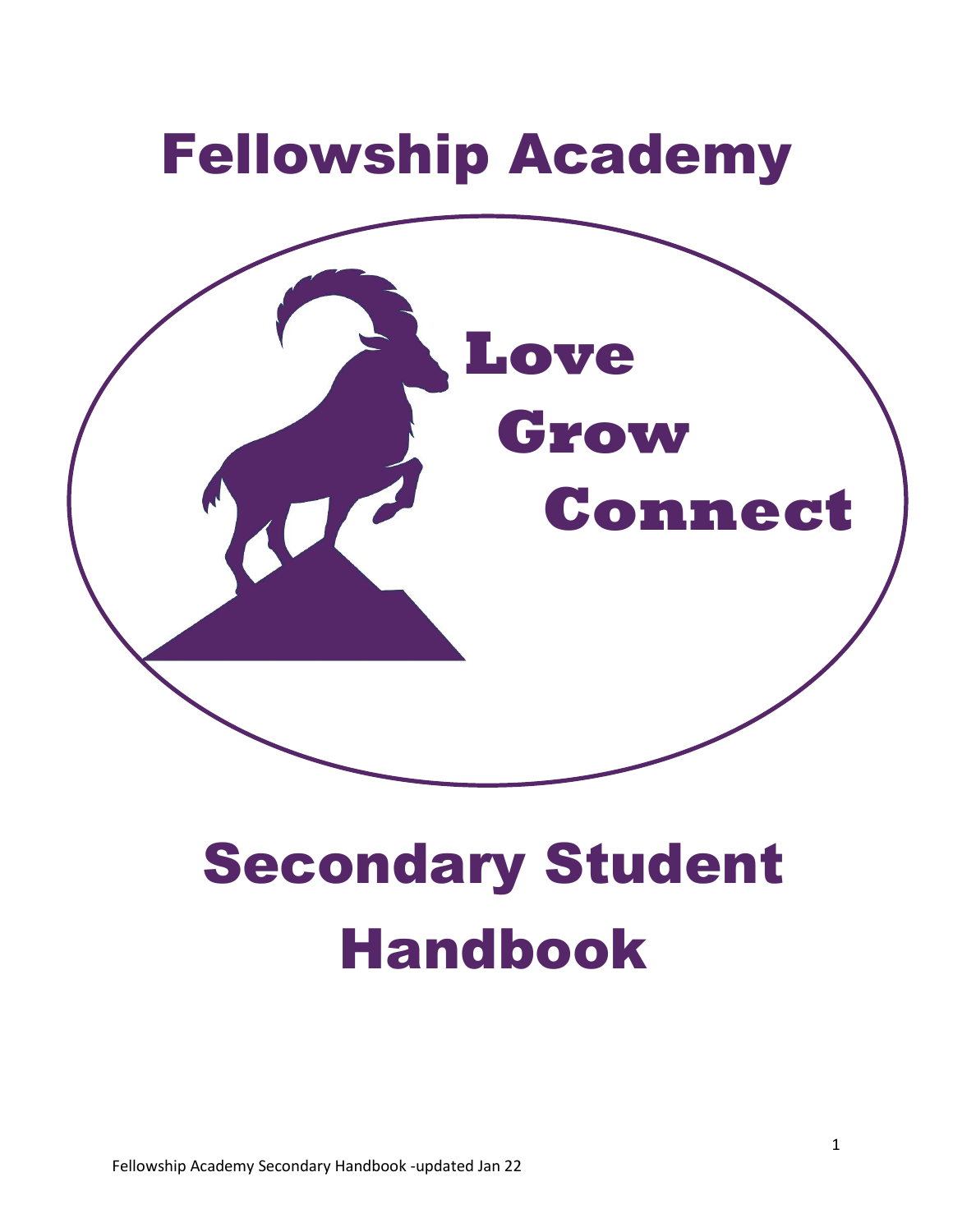#### $\mathbf{L}$ Contents

| II. |  |
|-----|--|
| А.  |  |
| В.  |  |
| C.  |  |
| D.  |  |
| Е.  |  |
| F.  |  |
| G.  |  |
| Η.  |  |
| I.  |  |
| Ш.  |  |
| А.  |  |
| В.  |  |
| C.  |  |
| D.  |  |
| Ε.  |  |
| F.  |  |
| G.  |  |
| IV. |  |
| А.  |  |
| В.  |  |
| C.  |  |
| D.  |  |
| V.  |  |
| А.  |  |
| В.  |  |
| C.  |  |
| D.  |  |
| Ε.  |  |
| F.  |  |
| G.  |  |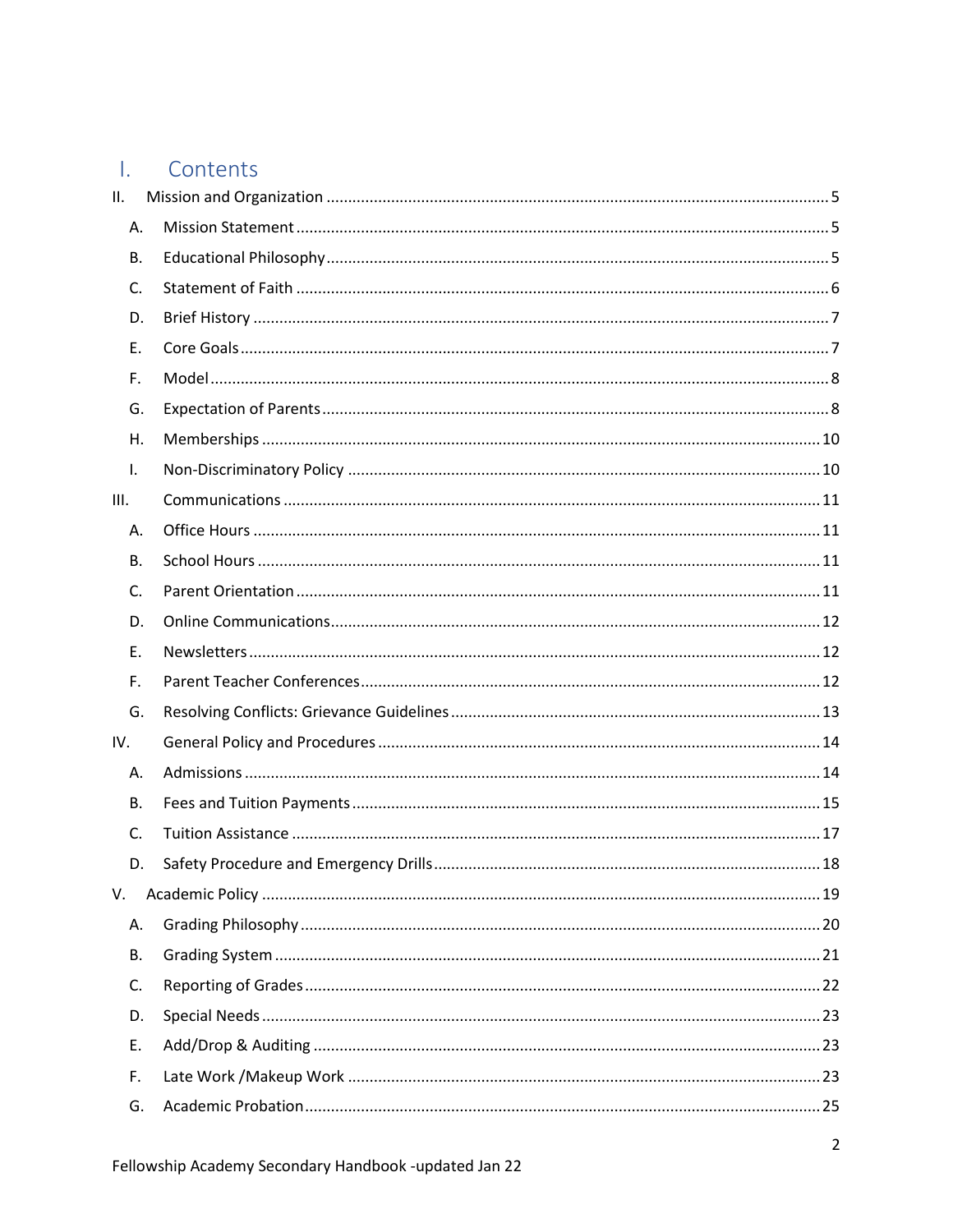| H.    |  |
|-------|--|
| I.    |  |
| J.    |  |
| К.    |  |
| L.    |  |
| VI.   |  |
| Α.    |  |
| В.    |  |
| C.    |  |
| D.    |  |
| VII.  |  |
| Α.    |  |
| В.    |  |
| C.    |  |
| D.    |  |
| Е.    |  |
| F.    |  |
| G.    |  |
| VIII. |  |
| Α.    |  |
| В.    |  |
| IX.   |  |
| Α.    |  |
| В.    |  |
| C.    |  |
| D.    |  |
| Х.    |  |
| Α.    |  |
| В.    |  |
| C.    |  |
| Α.    |  |
| XI.   |  |
| Α.    |  |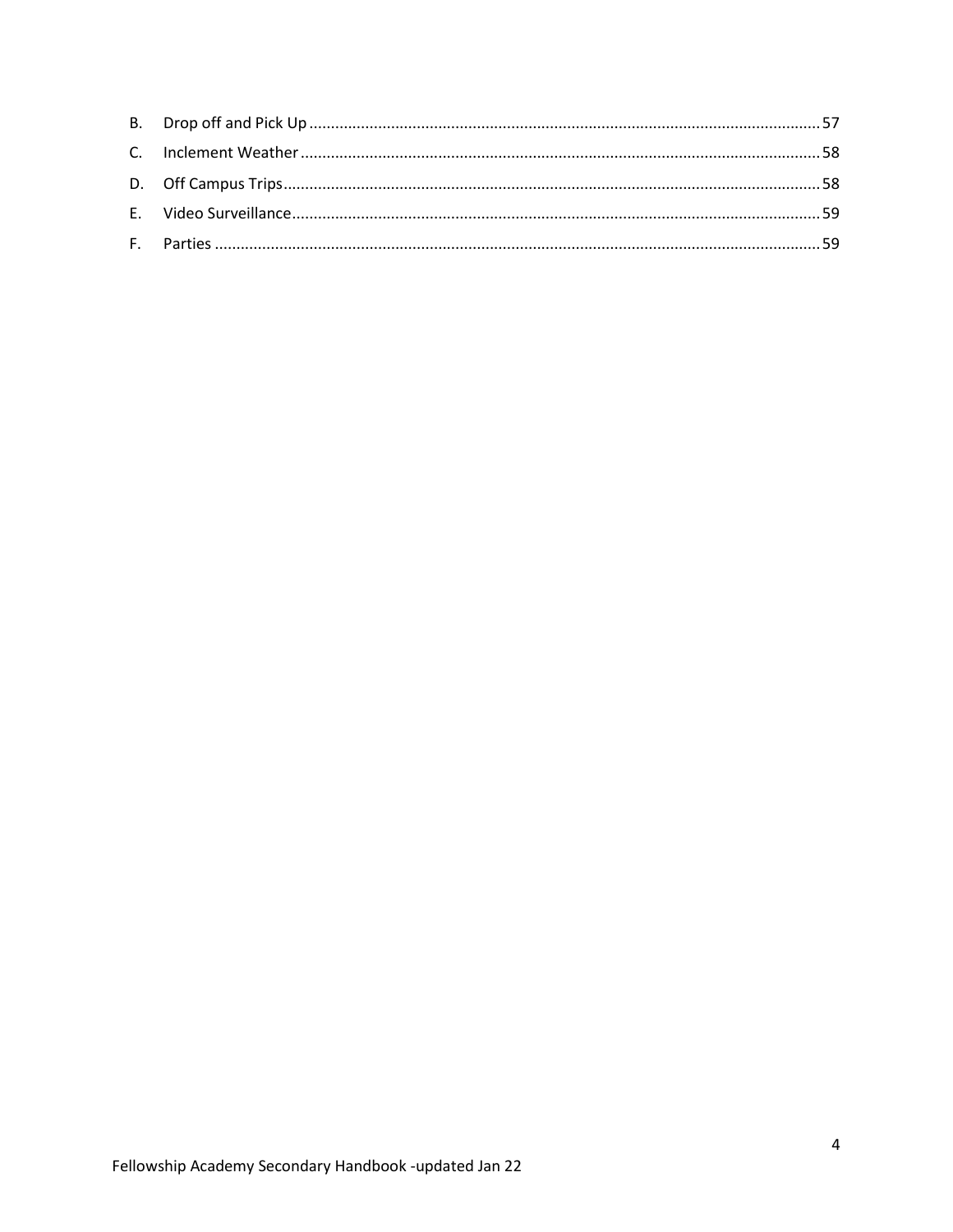# <span id="page-4-1"></span><span id="page-4-0"></span>II. Mission and Organization

## A. Mission Statement

It is the mission of Fellowship Academy to provide a Christ centered education and equip the students to reach their unique potential spiritually, academically, and socially by creating a nurturing community of learners supported by educators and families.

# <span id="page-4-2"></span>B. Educational Philosophy

Fellowship Academy bases its educational philosophy on three main components: (1) a Biblical foundation, (2) preparing each student for life, and (3) emphasizing the parents' role.

- **(1) A Biblical Foundation**: All education is inescapably Christian in that all truth is God's truth. The Bible, as the infallible, inerrant, and inspired Word of God, is the foundation and guide for all knowledge and basic to all elements of education. Because God created, sustains, and will consummate all things through His Son, the Lord Jesus Christ, the universe and all life are dynamically related to Him and have the purpose of glorifying Him. This purpose is fundamental to Christian education and will permeate every aspect of our goals and objectives, our teaching methods, and our curriculum. All representatives of the school will strive to demonstrate and teach values, character, and "Christ-likeness" as well as facts.
- **(2) Preparing Each Student for Life**: The primary goal of all Christian education is to prepare each student to glorify and honor God in all that he does. We seek to fulfill this goal by: training and encouraging students to become committed disciples of Christ, supporting the family as the primary social and educational unit instituted by God, promoting personal responsibility for academic excellence and a strong work ethic, and integrating home and school development of life skills and strong Christian character in balance with academics and co-curricular activities. Students will be encouraged to assume personal responsibility for learning as part of the maturation process. We expect Fellowship Academy students to be prepared for pursuing any chosen profession, through rigorous academic instruction and discipline, and be committed to a lifetime of learning and service to their families, their churches, and their communities through an intimate relationship with Jesus Christ.
- **(3) The Role of Parents**: We recognize that parents are commanded to rear their children for God's glory by bringing them up in the nurture and discipline of the Lord (Deut. 6; Eph. 6:4). The home, therefore, is to be a place of training and teaching one's own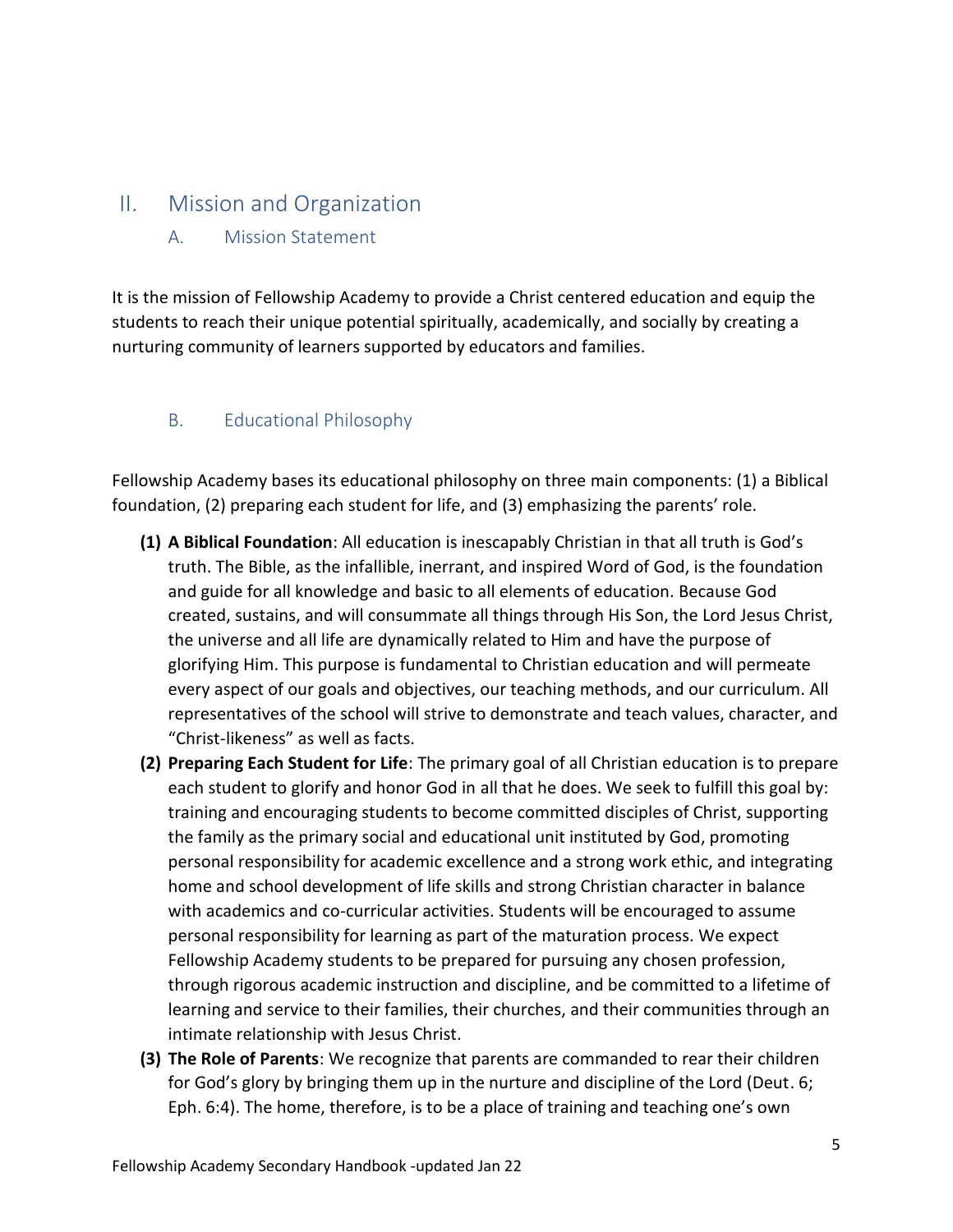children as is seen from God's command. Also, the community of believers, the church, is commanded and authorized by God for training and discipline. Fellowship Academy is designed to enable parents to more adequately fulfill the Lord's commands for education and training of children for His glory. Fellowship Academy will seek to provide parents with academic expertise, challenge, pacing, direction, and accountability, in a way that enhances and assists the parents' efforts at teaching their children. Also, research has proven that parents are the single most influential factor in a child's educational performance. The parents' role is to oversee and involve themselves in their child's education and academic progress. Parents have flexibility in determining what courses the child will take at the school and what training will be received at home. Parents share joint responsibility with the school for properly placing students, for helping them build the character qualities and work ethic that lead to academic success, and for encouraging students to accept increasing responsibility for the consequences of their actions. The parental teaching role ranges from direct progresses from elementary to high school. Fellowship Academy is committed to providing a vital learning experience for students that encourages and facilitates the parent/child relationship.

<span id="page-5-0"></span>C. Statement of Faith

Fellowship Academy is a discipleship school, not an evangelical school. Simply stated, we believe:

**One God in three persons;** God the Father, God the Son, and God the Holy Spirit;

**One Way of Salvation;** Jesus Christ through His virgin birth, sinless life, atoning death, and victorious resurrection made it possible for man to be saved by faith;

**One Book;** divinely inspired and protected, the Bible is God's written revelation to man; it is totally reliable and has no need of other documents to complete its message;

**One Body;** with many parts, the church,

**God's design for Marriage;** We believe that marriage is only between one man and one woman.

These statements are based on fundamental Christian beliefs that we strongly support as the primary doctrine for teaching. Fellowship Academy does not promote or endorse any particular denomination. It is our desire to maintain this position for the purpose of unity and fairness to each student. Other doctrinal issues upon which this ministry has no official stance will be considered secondary doctrine and will not be taught. In the event secondary doctrine is brought up, students will be referred back to the family and church for final authority. We desire to remain united in the salvation and love of Christ, avoiding any dissension that may be caused by denominational distinctive. Students and parents must sign their agreement with the Statement of Faith.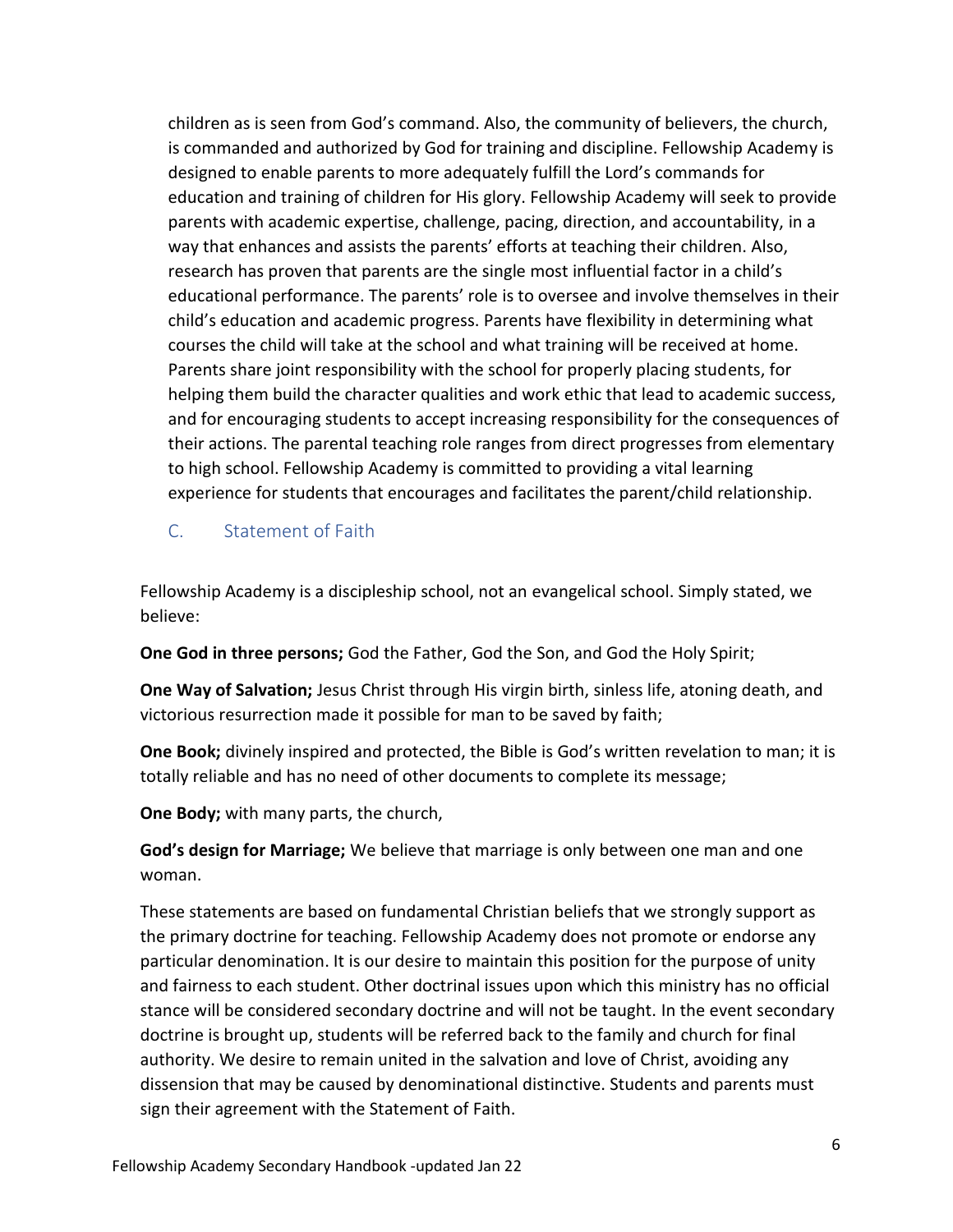# <span id="page-6-0"></span>D. Brief History

In 2013, a group of parents and church members discussed educational options for their children where the parents could both educate and disciple their children. After mentioning this to a few others it was evident that other people were searching for the same alternative in education. The parents, along with church staff, researched several models of school and decided a hybrid model was the best solution to partner teachers and parents in their students educational model.

The result of their efforts was the formation of "Fellowship Academy" in Liberty Hill, Texas, a private school with plans to serve students in grades K-12 from the surrounding area. The school combines two proven elements of educational success. The professional classroom instruction of a teacher and the caring at-home mentoring of a parent are combined into a single, unified program.

Other elements of the school's program include character education, low student/teacher ratios, hands-on learning, a strong student work ethic, an effective college-preparatory curriculum, character-building student activities, and servant-minded local operation and management.

The school was officially incorporated on December 10, 2014 and with The Lord's guidance opened for its first day of class on September 8, 2015 serving Kindergarten through 4th grade.

## <span id="page-6-1"></span>E. Core Goals

We believe God has shown us the following critical initiatives to promote overall excellence and future development of our school.

- **Prayer and Faith:** Fellowship Academy is founded upon faith in God, and we will rely on Him to meet all our needs.
- **"God is":** Submitting to God's truth in all things, Fellowship Academy will promote and teach a biblical worldview.
- **Strengthening Families:** Fellowship Academy will affirm and train parents in their God-given responsibility to disciple their children.
- **Communication:** Fellowship Academy will communicate accurate information about who we are and what we do to facilitate relationship within the school and our communities.
- **Servant hood:** Fellowship Academy leadership, administrative staff, and teaching staff are all called by God to faithfully serve our families through Christian education.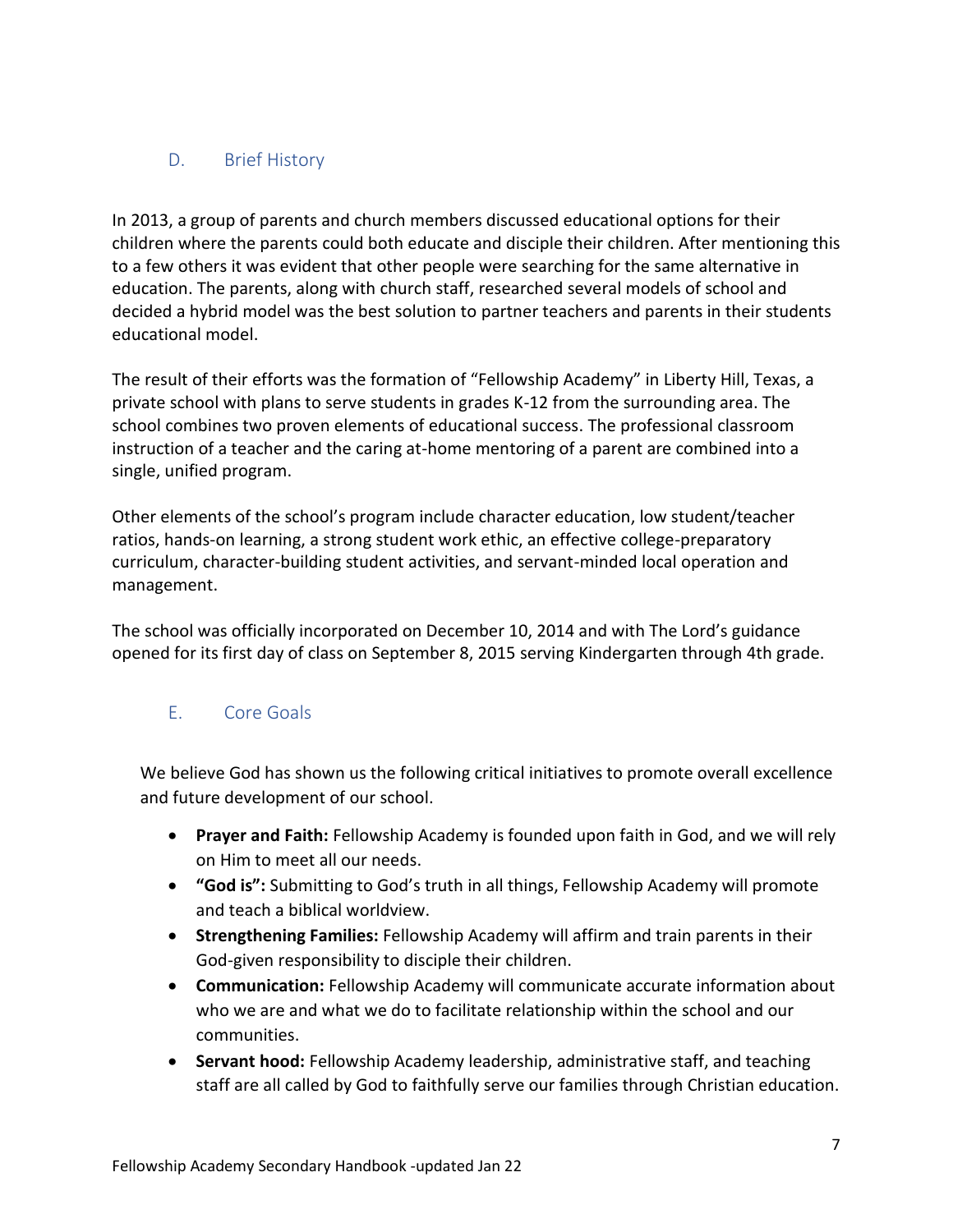- **Excellence:** Fellowship Academy will pursue excellence through Christian character in all things.
- **Use of the Tongue:** We expect each other to use the tongue in a manner that praises God, encourages and heals, speaks the truth, and seeks to build and not destroy.

# <span id="page-7-0"></span>F. Model

Fellowship Academy includes a rigorous academic program, co-curricular opportunities, and character development.

- The academic program utilizes the best aspects of traditional, full-time public and private schools, as well as home schools, and molds them into one model. Professional teachers teaching in their areas of expertise conduct central classroom instruction. The model provides a full academic program for Kindergarten through twelfth grades. Students spend Monday- Thursday in the classroom learning with their teacher. Fridayis an off-site learning day where parents continue their instruction or monitor student progress. Teachers provide parents with detailed instructions for off-site days.
- The co-curricular program gives students an opportunity to pursue and develop special interests, talents, and abilities in addition to academics, including sports, art, speech, and others. Participation in these activities helps motivate students to succeed and provides another avenue for learning important life skills, such as teamwork, relating well to others, work ethic, time management, goal setting, and more.
- Character development permeates both the academic and co-curricular programs as the school works with the parents to reinforce Christ-like attitude and behavior by helping to encourage, support, and train parents; by reinforcing parental values and expectations while at school; and by enforcing school behavior and discipline policies based on shared core values.

# <span id="page-7-1"></span>G. Expectation of Parents

Academic Parent Roles- Below is a list of different roles a parent may assume as a satellite teacher. These roles may change based on assignments and grade level.

Co-Instructor - Parents with this role will receive instructions from the classroom teacher on a regular basis outlining homework assignments, follow-up study over covered material, and preparation or review needed for their next class. They will also bear the responsibility for support instruction in some aspects of the course, such as math, and monitoring their child's academic progress (including the timely submission of all assignments).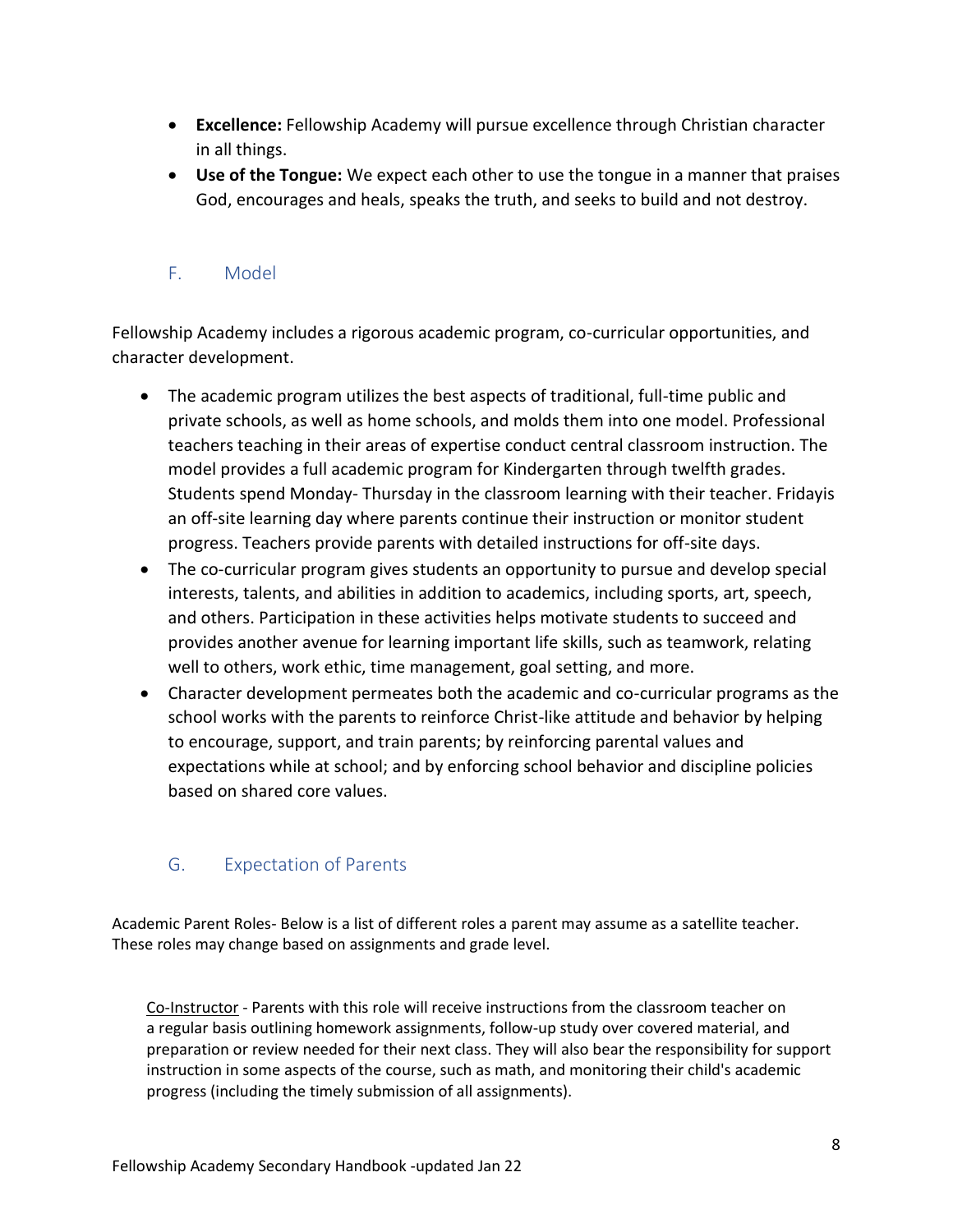Private Tutor - In courses involving this role, parents receive instructions from the classroom teacher on a regular basis outlining homework assignments, follow-up study over covered material, and any preparation or review needed for their next class. Courses utilizing this role will usually be at the elementary level.

Guide for Dependent Study - This role will usually relate to parents with children in grades 7- 10. These students are at a dependent age where disciplined study habits must be developed through positive encouragement and through the students' growing awareness of personal consequences. In order for these classes to be successful, the teacher is dependent upon the parent to make certain that their son or daughter keeps up with the course material assigned and to communicate to the teacher if difficulties should arise. In some cases, private tutoring might even be necessary.

Guide to Independent Study - Academic courses at the 11th and 12th grade level will usually involve this role by the parent. Here, the parent has the opportunity to monitor the independent school work performed by their children while it is still possible for them to provide additional guidance if needed. Courses offered by a UMS at this level should mimic that of a Jr. College program where independent study skills and disciplined planning for completing homework assignments are necessary.

Interactive Discussion - In courses utilizing this role (ex. Health courses), parents are expected to interact with their student on teacher-directed topics throughout the semester. Students will then reflect on those interactions through class discussions and written assignments. These courses are designed in such a way as to place emphasis on the parent-student relationship by emphasizing and reinforcing the values parents are teaching within their home. These courses also provide families with the opportunity to explore and interact on issues that are of importance especially during the teen years.

Course Monitor - Some courses will involve equipment or expertise which necessitates that teaching be done in the classroom and leaves little for the parent at home. This role, therefore, will require the least amount of time by the parent, but its importance cannot be understated. The primary responsibility of the parent is to track the progress of their son or daughter and to monitor how well they are doing. Are they becoming discouraged? Are they enjoying the class? What are the activities being done each day in class? What are they learning? In short, parents need to show an interest and express this to their children. If problems should develop, then the teacher needs to know immediately.

Project Assistant - Some courses utilizing this role would include different grade levels of drama or music. The primary responsibility of the parent is to track the progress of their son or daughter and to monitor how well they are doing. They need to have a sincere interest in their child's class activities and express that interest to their children. Furthermore, help at home might be needed occasionally in support of a particular project. If problems should develop, then the teacher needs to know immediately.

Parent Coach - The role of the parent coach is to provide individual practice and instruction to their son or daughter at home. The director or team coach will organize the group activity (choir, band, team sport, etc.), direct practices, and communicate to the parent-coaches information and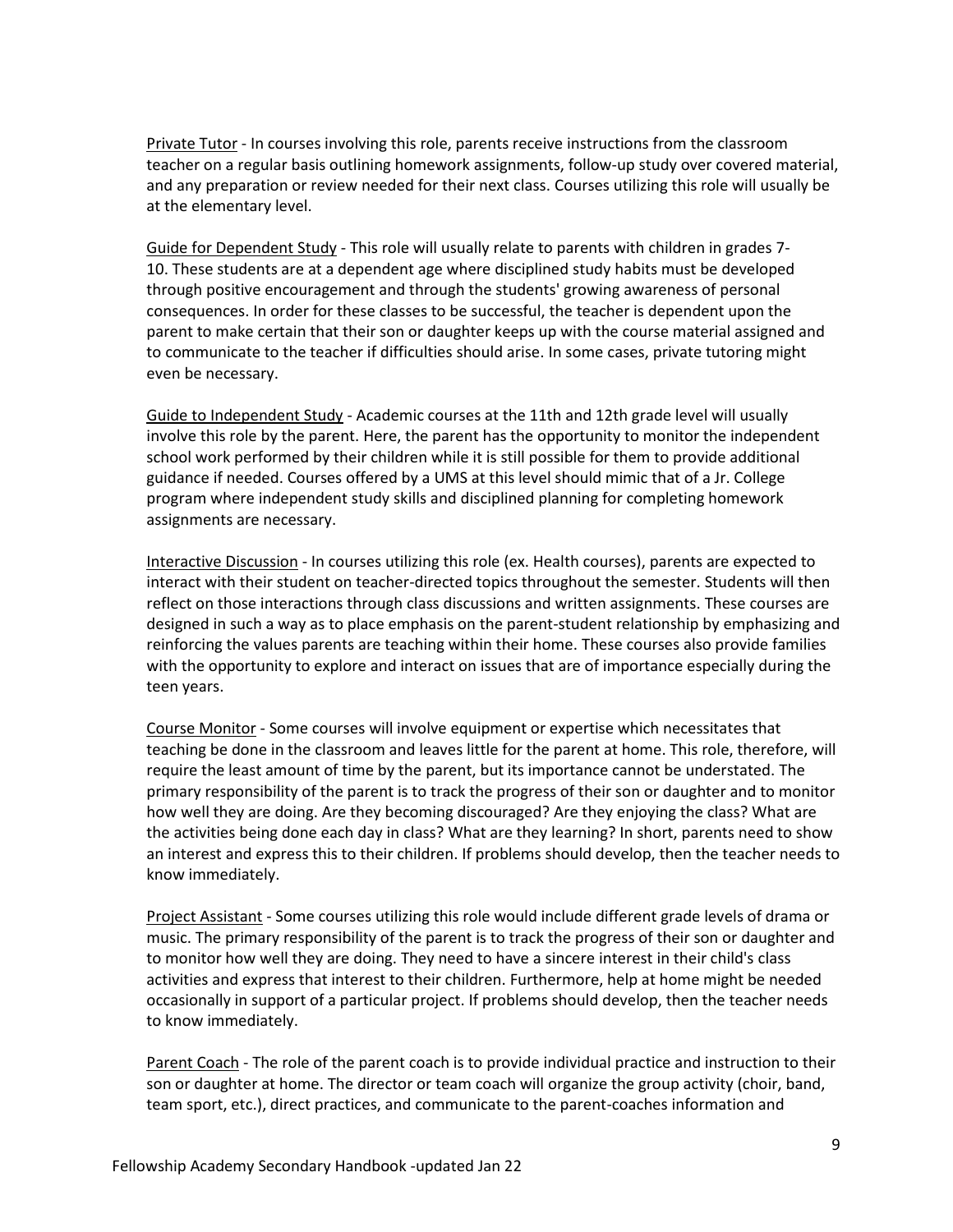directions concerning regular home practice on individual skills. This role is used primarily for competitive extracurricular activities in grades 1-8 and possibly 9-10.

The Active Supporter - This parental role usually involves competitive class or extracurricular activities designed for 11th and 12th grade students (and possibly 9th and 10th grade as well). In competitive high school programs preparing students for college, conditioning training, practice, and work on individual skills goes beyond the expertise of most parents. As a result, parents are instead required to actively support their children through regular attendance at games, performances, and even at practices or rehearsals. Parents are also encouraged to show their support by participating in booster club activities that usually play a vital role in supporting high school extracurricular programs. At a time when older students are beginning to increase their time away from home as they move gradually toward independence, high school athletics offers parents a regular avenue through which to remain an active part of their child's life and interests.

## Parent Expectation -Character Development

Interactive Discussion - In courses utilizing this role (ex. Health courses), parents are expected to interact with their student on teacher-directed topics throughout the semester. Students will then reflect on those interactions through class discussions and written assignments. These courses are designed in such a way as to place emphasis on the parent-student relationship by emphasizing and reinforcing the values parents are teaching within their home. These courses also provide families with the opportunity to explore and interact on issues that are of importance especially during the teen years.

Primary Teacher/Disciples – Parents will serve as a discussion leader, teacher and guide as their student explores topics that are "parent-friendly" and that focus on biblical studies, Christian theology, Christian ministry, Christian missions or worldviews. Since this role is for home study courses, parents will be given instructions on how to evaluate their student on time spent, knowledge gained, and how the student will use the material in strengthening his or her walk with Christ. The school will provide an evaluation form for parents to use at the end of each semester. Additionally, parent workshops will be available to encourage and equip parents so that this course is a benefit for the student and family. Courses utilizing this role will extend from grades 1-12. (Note: families may substitute some discipleship courses from their local church to meet this requirement.)

## <span id="page-9-0"></span>H. Memberships

Membership on behalf of this school into any school organization or association must be approved by the School Board.

## <span id="page-9-1"></span>I. Non-Discriminatory Policy

The school does not discriminate on the basis of race, color, national and ethnic origin in the administration of its student admissions policies, staffing policies, educational policies, scholarship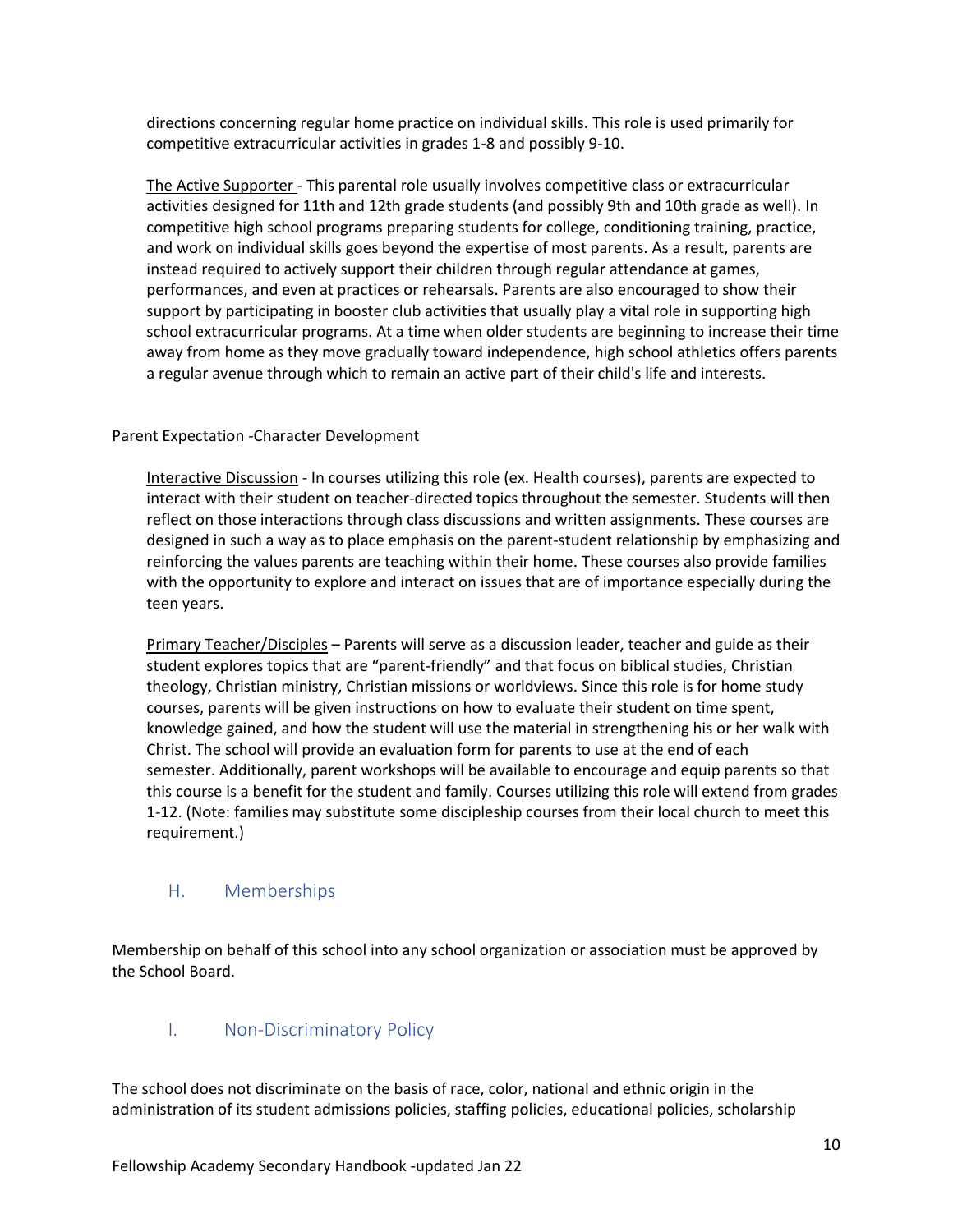programs, athletic programs or other school-administered programs.

# <span id="page-10-0"></span>III. Communications

Communication is vital in education. It is our desire to cultivate a positive and effective relationship with the parents to ensure the students' success. The school communicates regularly through the school website, telephone, email, letter, meetings, and most importantly the weekly assignment sheet.

Parents and students are encouraged to contact teachers to clarify assignments or expectations. Parents should attend all school meetings and training opportunities designed to inform the parents of important topics or events and help the parent learn how to be effective in this model.

## <span id="page-10-1"></span>A. Office Hours

The school office is open Monday through Thursday from 8:00 a.m. until 3:50 p.m. during the school year.

Phone Number 512-515-5579

Email: FaAdmin@FellowshipAcademyLH.com

<span id="page-10-2"></span>B. School Hours

Students should arrive between 8:00 and 8:15AM with classes starting at 8:15AM.

All grades have academic courses that end at 2:00pm. After-school electives usually end by 3:30pm unless otherwise communicated.

<span id="page-10-3"></span>Students should not be dropped off before 8:00am or picked up after 3:50 unless specific plans have been made with the staff for access and supervision.

## C. Parent Orientation

We prepare families for co-teaching of their students by:

- (a) The first and foremost resource is the Holy Bible as applied in the school's statement of faith and guiding principles.
- (b) Back To School Night All Parent Training All Parents attend a Back To School Training: There are multiple break-out training sessions offered for the parents to choose. Each session is designed for target training in areas specific to their needs.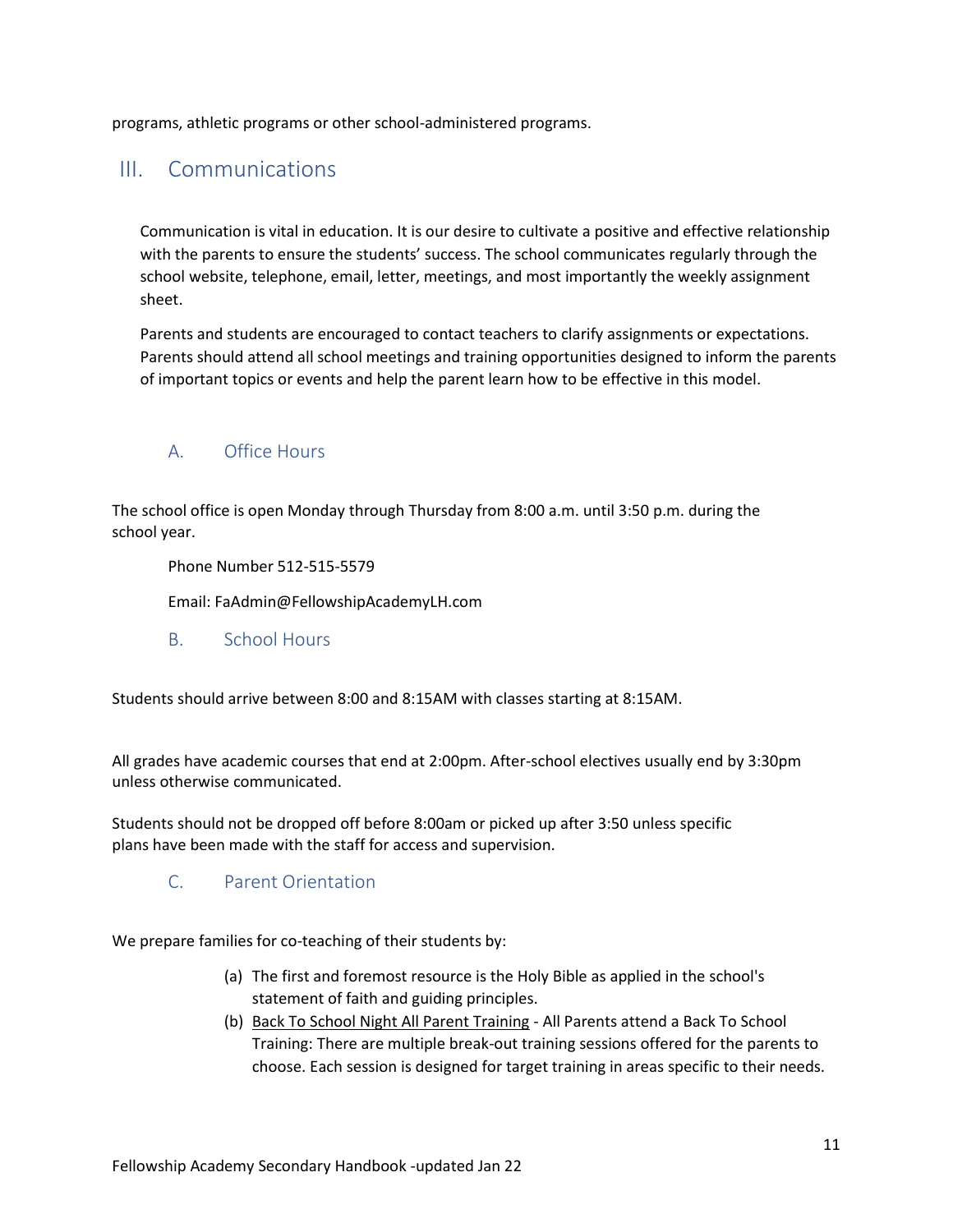- (c) (future) Parent Panel for Home Days A panel of parents will discuss tips and tricks to making the satellite school days run more efficiently. Parents will lead this training on the following topics: organizing your school room, organizing your schedule, organizing your satellite school day, and organizing your meal plans. There will be a time for group discussion and a time for Q &A's.
- (d) As part of the admissions process to our school, parents are encouraged to read the following two books:
	- (i) *Character Driven College Preparation* by Dr. John Turner
	- (ii) *Kingdom Education* by Glen Schultz

*These tools provide a framework for the ongoing conversation the school conducts with parents for the honor of the Lord and the benefit of the students. As we discover new or preferable tools, the updates the list of required resources as needed.*

## <span id="page-11-0"></span>D. Online Communications

### Web Site

The school's web site can be accessed at FellowshipAcademyLH.org. The site contains the most updated information on school happenings. The school-wide calendar and dress code are also posted there.

Fellowship Academy also uses ClassTag.com for quick text messaging of school information.

### Assignment Sheets

Fellowship Academy communicates online though Planbook.com. Your student will have a unique ID and password to allow them and you to log in to see the weekly assignment sheets and grades.

### Facebook and Instagram

Fellowship Academy has a Facebook and Instagram account. We use them to post pictures of school life. We will not name a student on these feeds. Only students who have turned in a photo release form will have pictures on these feeds. If you wish to keep your children off these sites, please mark that on the photo release form.

## E. Newsletters

<span id="page-11-1"></span>Monthly Bulletin is provided by the office each month. It contains special announcements and lists important events for the whole school system. It is sent through classtag.com on the first Thursday of the month.

## <span id="page-11-2"></span>F. Parent Teacher Conferences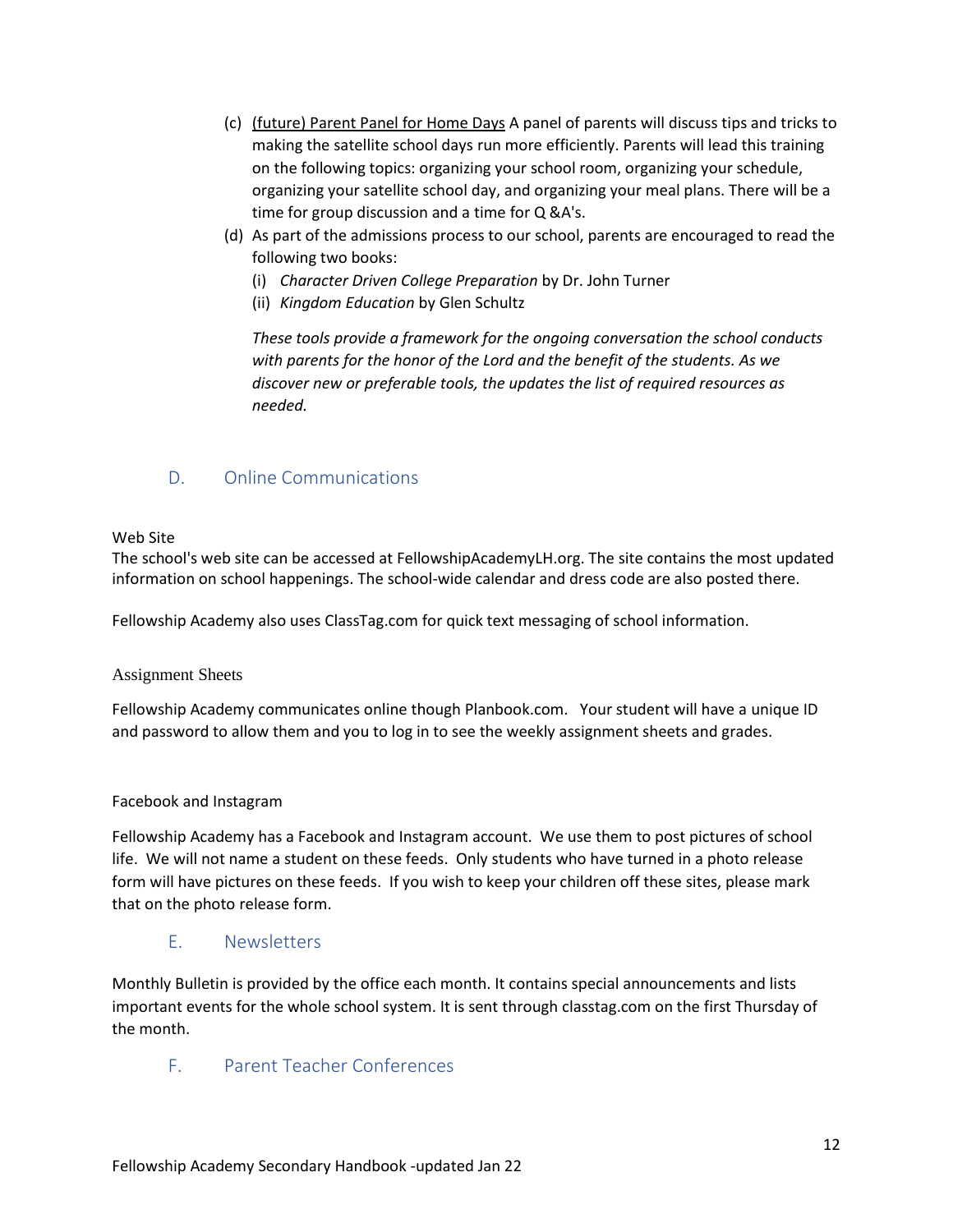Parent/Teacher Meetings and conferences are scheduled at the end of the first month of school and the beginning of the 3rd quarter.

Both parents are encouraged to attend each conference. The purpose of these conferences is to encourage school/home communication regarding student progress and other important matters.

Quarterly report cards are issued to parents. Parents and teachers are encouraged to schedule additional conferences throughout the year as necessary. Any parent who desires to confer with his/her child's teacher should arrange a date and time with the teacher **in advance.** Do not plan to "drop in" to see a teacher during the school day or try to confer during drop off. A teacher may be contacted by email or the school office.

If there are questions or problems within a particular class, the parent or student should first talk with the teacher. If the issue cannot be resolved satisfactorily, the parent or student should talk with the appropriate Supervisor, and finally the appropriate Director. (See also the Matthew 18 Principal Explained- appendix)

# <span id="page-12-0"></span>G. Resolving Conflicts: Grievance Guidelines

## The Matthew 18 Principle

A Scriptural Understanding and Practical Application of this Important Biblical Principle

Nobody really loves conflict and confrontation. Since, however, these relationship difficulties are normal parts of the human experience, some conflicts and confrontations are simply unavoidable. These relationship difficulties, when not handled properly, usually upset all parties and prove to be destructive and demoralizing. Therefore, it is extremely critical that a proper application of sound problem-solving skills be employed.

### The Biblical Model

Christians should be encouraged to know that the ultimate textbook of knowledge and wisdom, God's Holy Word, provides very specific guidelines and mandates for effective conflict resolution. Specifically, Matthew 18:15-17 provides the following scriptural mandate for keeping communication lines open and intact.

> *"If your brother sins against you, go and show him his fault, just between the two of you. If he listens to you, you have won your brother over. But if they will not listen, take one or two others along, so that 'every matter may be established by the testimony of two or three witnesses.' If he still refuses to listen, tell it to the church; and if he refuses to listen even to the church …"*

An analysis of these important words of Jesus Christ reveals several important principles for solving people problems. For the full article, see the Matthew 18 Principal Explained in the appendix.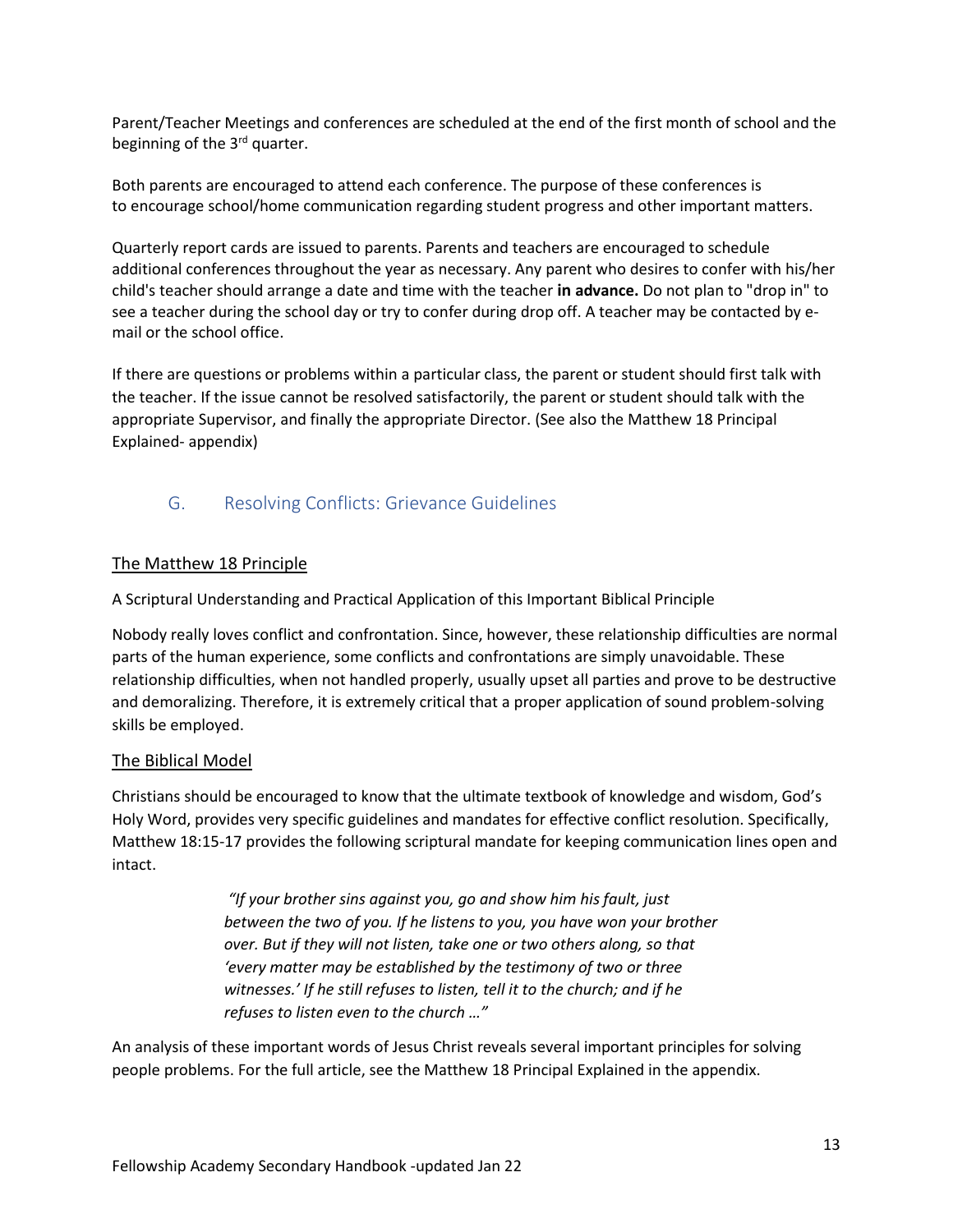If there are questions or problems within a particular class, the parent or student should first talk with the teacher. If the issue cannot be resolved satisfactorily, the parent or student should talk with the appropriate Supervisor, and finally the appropriate Director. (See also the Matthew 18 Principal Explained- appendix)

# <span id="page-13-1"></span><span id="page-13-0"></span>IV. General Policy and Procedures

## A. Admissions

Admission to Fellowship Academy is required in order to register for any of the courses offered. Fellowship Academy will maintain a cumulative file for all students admitted to the school. Parents will be provided with a copy of this cumulative file upon request. Fellowship Academy will keep a cumulative file of the courses taken at the school and maintain records of previous courses taken at a public school.

Fellowship Academy is a privilege for our students to attend, not a right. Students and parents that do not adhere to the school's policies, procedures and code of conduct, may be asked to withdraw their students.

### Non-Discrimination Policy

Fellowship Academy admits students of any race, color, and national or ethnic origin to all the rights, privileges, programs, and activities generally accorded or made available to its students and do not discriminate on the basis of race in administration of its educational policies, admission policies, or other school-administered programs.

### Parent and Student Responsibility upon Admission

Students must be accepted to Fellowship Academy through a formal admission process. Both parental involvement and student cooperation is essential for Fellowship Academy to fulfill its mission. Therefore, as a condition of acceptance to this school, the parents and student applying for admission must fulfill the following requirements:

- a.) Parents must provide Fellowship Academy with an application form for each student applying for admission, including academic records, health forms, and other information as specified in the application packet.
- b.) Parents and students must sign a form stating their agreement with our Statement of Faith as an expression of who we are and what will be taught in the classroom AND expressing their own personal commitment to Jesus Christ.
- c.) Parents and students must be willing to abide by the school's rules and regulations as expressed in our handbook or by the director. Each year, parents and students are required to sign an agreement stating they have reviewed the student handbook.
- d.) **Parents must be committed to providing partnership instruction in the satellite classroom on the days that the child is not attending Fellowship Academy in order to provide quality education in accordance with the laws of the state of Texas.**
- e.) Parents are responsible for providing regular structure for completing home assignments, checking assignment sheets and monitoring the student's completion of these assignments, and helping student as needed.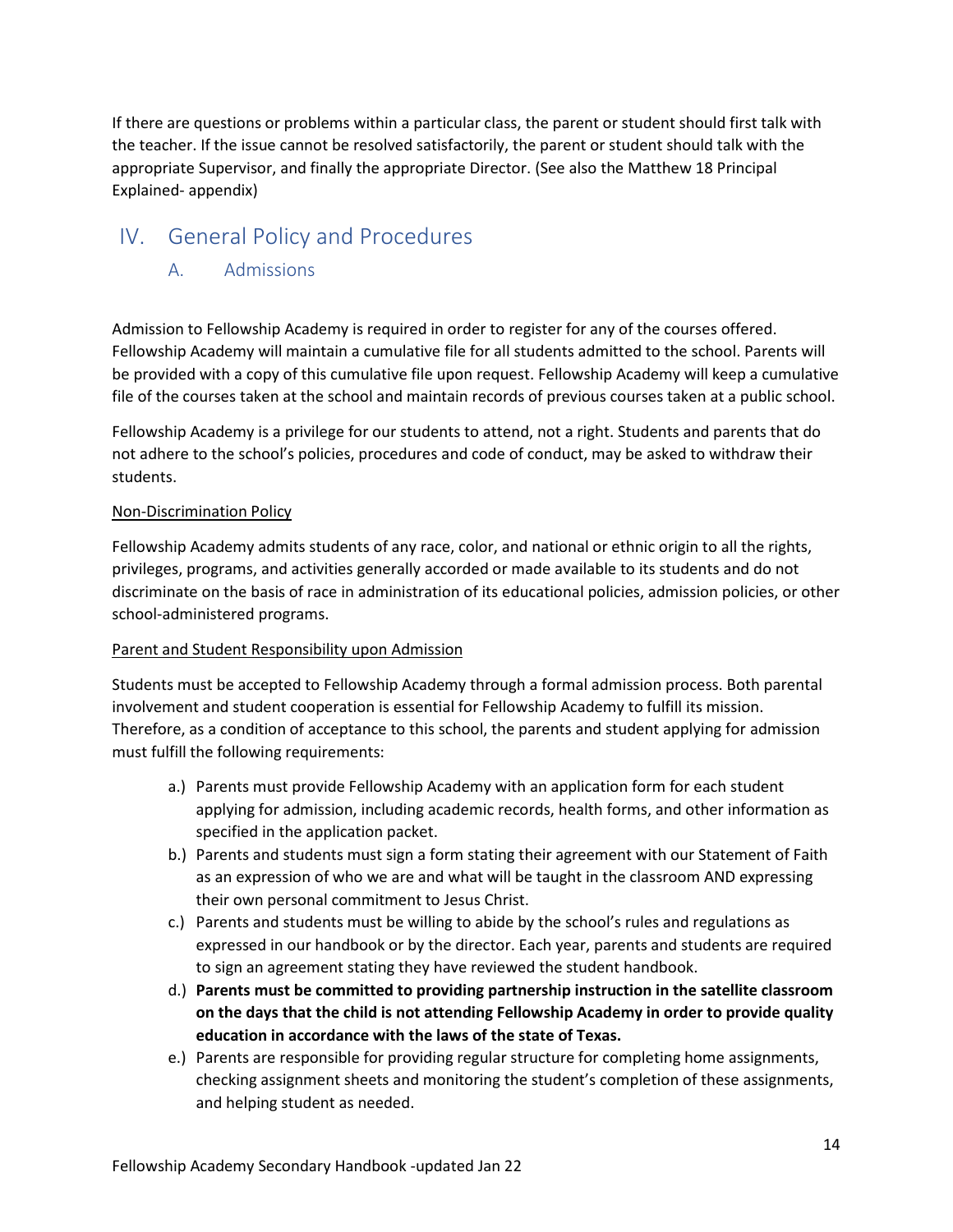- f.) The family must be active members of the Body of Christ and regularly attend a Christian church.
- g.) Parents and students must be committed to the learning experience and Christian environment of Fellowship Academy. Each student must be willing to adhere to Fellowship Academy's Student Code of Conduct, Dress Policy, and all other policies.
- h.) Parents must be willing to use a Christian Conciliation Service to settle any disputes.

### Admission Procedure

### **a) Attend an Informational Meeting**

This is required so that parents fully understand the expectations of their involvement in the education of their child at Fellowship Academy. Parental involvement is mandatory.

**b) Review All Fellowship Academy Material and Pray** Please carefully go over each handout given at the informational meeting. If you have any questions, please contact us. *Pray about this important decision*.

### **c) Complete the Admissions Forms**

Once you are convinced that this is where your family should be, complete the online application and submit the application fee and required application documents.

### **d) Family Interview**

Each family applying for admission will be interviewed in order to verify that Fellowship Academy is the best educational option for your child. This meeting also enables us to personally answer any questions about Fellowship Academy. The admission committee conducts this one-time interview. Someone will call to arrange the interview once your application has been processed.

### **e) Testing and Evaluation**

Placement testing (applies to all new students that return after missing a semester or more) can be completed at any point during the application process. Testing must be completed and results determined prior to registration for the upcoming semester. The tests are given to determine the entrance grade level based on your child's Math and English in relation to our curriculum. To schedule the placement test, parents should complete the Placement Testing Form and submit a copy of the most current report card to the Director. All academic records must be received by the school prior to testing. A one-time testing fee per student is required prior to testing.

## <span id="page-14-0"></span>B. Fees and Tuition Payments

## Tuition

1. The course fee(secondary grades  $6-12<sup>th</sup>$ ) or Tuition (all grades) will vary for individual students based on the number of courses for which a student registers or grade level. Parents may pay for each semester that commences August 1<sup>st</sup> for the fall semester and January 1 st for the spring semester. The **payment is due on the 1st of each month** and is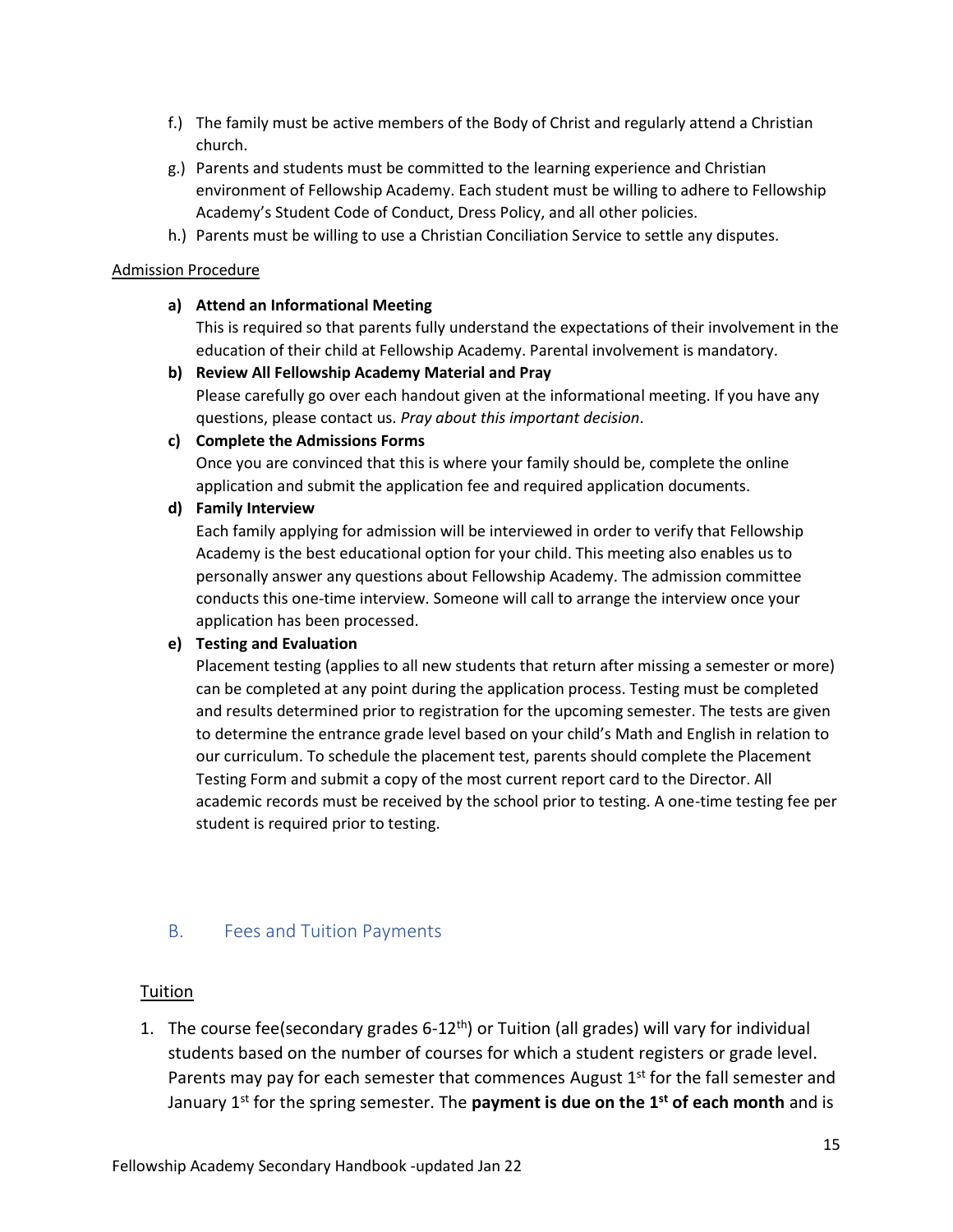considered late after the 5<sup>th</sup>. Accounts with past due balances will not have access to planbook.com until the account is current.

- 2. A late fee will be assessed for each late payment. A fee will be assessed for any returned checks.
- 3. Payments will be credited to past due balances first, then the current balance. If the entire balance is not current, a late fee will be assessed.
- 4. When payment is not made by the  $25<sup>th</sup>$  of the month, the student is placed on suspension and is not **permitted to attend school until complete payment is made.** At this point, it is required that payment is made in the form of cash, Visa/Mastercard, or money order. Checks must clear before records can be released.
- 5. Student records, including report cards, are held until all finances have been paid and all school issued equipment is returned.
- 6. **Checks** received the last ten days of the semester will result in report cards and school records being held in order for the check to clear. To avoid delay, we accept money orders, cash, Visa/Mastercard, and cashier's checks. We do not accept postdated checks.
- 7. **Tuition (including any fees, etc.) is not refundable at the end of classes on the second Friday of the semester.** When a student withdraws or is expelled from Fellowship Academy in one or more classes, the tuition will not be refunded if the student has paid in full and may not be transferred to pay a balance for another family member. Tuition due by installment should still be paid or the student will not receive a report card or be allowed to register in the future.
- 8. All fees will be handled through the school office and not with faculty members.

## Fees

## • **Application Fee**

Families must pay an application fee; this is non-refundable.

• **Testing Fee**

A one-time testing fee must be paid per student. Should a student request additional Placement Testing, no additional fee will be charged.

## • **Monthly Payment Fee**

Families choosing to pay their tuition monthly will be assessed a payment fee per family.

## Other Costs

## **Textbooks**

Students are responsible for purchasing all textbook materials required for each class. A textbook list will be furnished each semester to facilitate learning materials.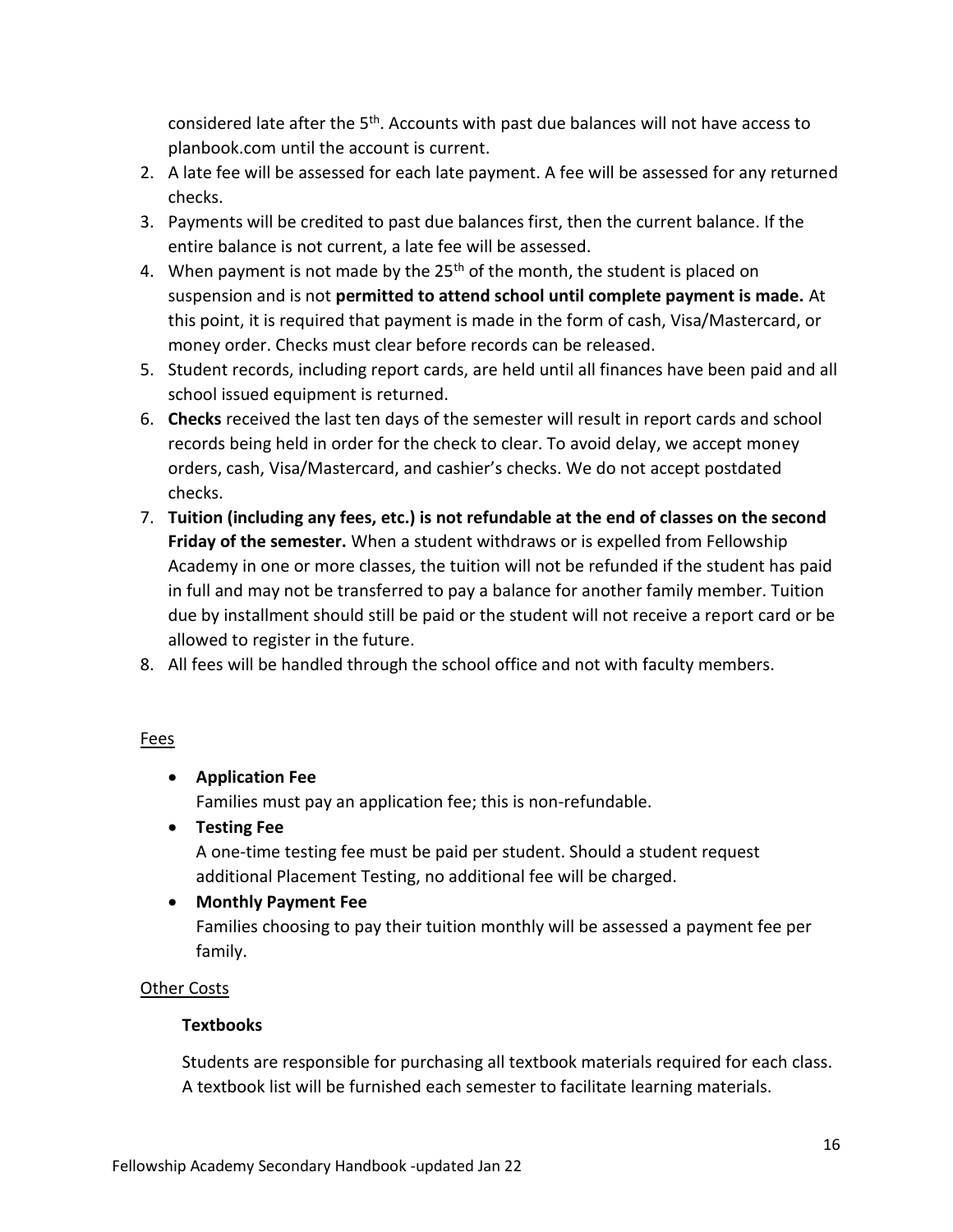Fellowship Academy will make every effort to supply an exhaustive list of textbooks but reserves the right to add materials as necessary throughout the school year.

If a class must be cancelled, Fellowship Academy is not financially responsible for materials purchased for the class. In order to facilitate the use of textbooks in the classroom, students will not be allowed to share with a sibling attending classes on the same day. In order not to infringe upon copyright laws, copying textbook pages should be limited and done only after the text has been ordered.

## **School Supplies**

Fellowship Academy will furnish a list of supplies required for students. Teachers may periodically require additional supplies for special projects or assignments. Parents will be responsible for purchasing each student's supplies.

## **Apparel**

Fellowship Academy- approved student uniforms are required. Parents are responsible for providing the student uniform. School apparel may be purchased through the school. These items are not required.

# <span id="page-16-0"></span>C. Tuition Assistance

This school currently does not have a financial aid fund. Fellowship Academy does have a scholarship program for current students.

Scholarships are awarded according to need, the merits of each applicant, monies available, class placement, and priorities established by the Scholarship Committee.

These priorities include:

- Single parent families with limited income
- Emergency circumstances that call for temporary assistance

Scholarship Guidelines

- $\triangleright$  Parents and/or guardians are responsible for all remaining tuition and fees. Failure to meet this financial responsibility will result in discontinuance of aid.
- $\triangleright$  A scholarship is not automatically renewed from year to year. Parents and/or guardians must reapply each school year. No assurances can be given in advance that aid will be granted the following year.
- $\triangleright$  Students must remain in good standing academically and behaviorally to receive or continue receiving financial assistance.
- $\triangleright$  A completed student application and a copy of the household's most recent federal income tax return or copy of a recent paystub must accompany the scholarship application.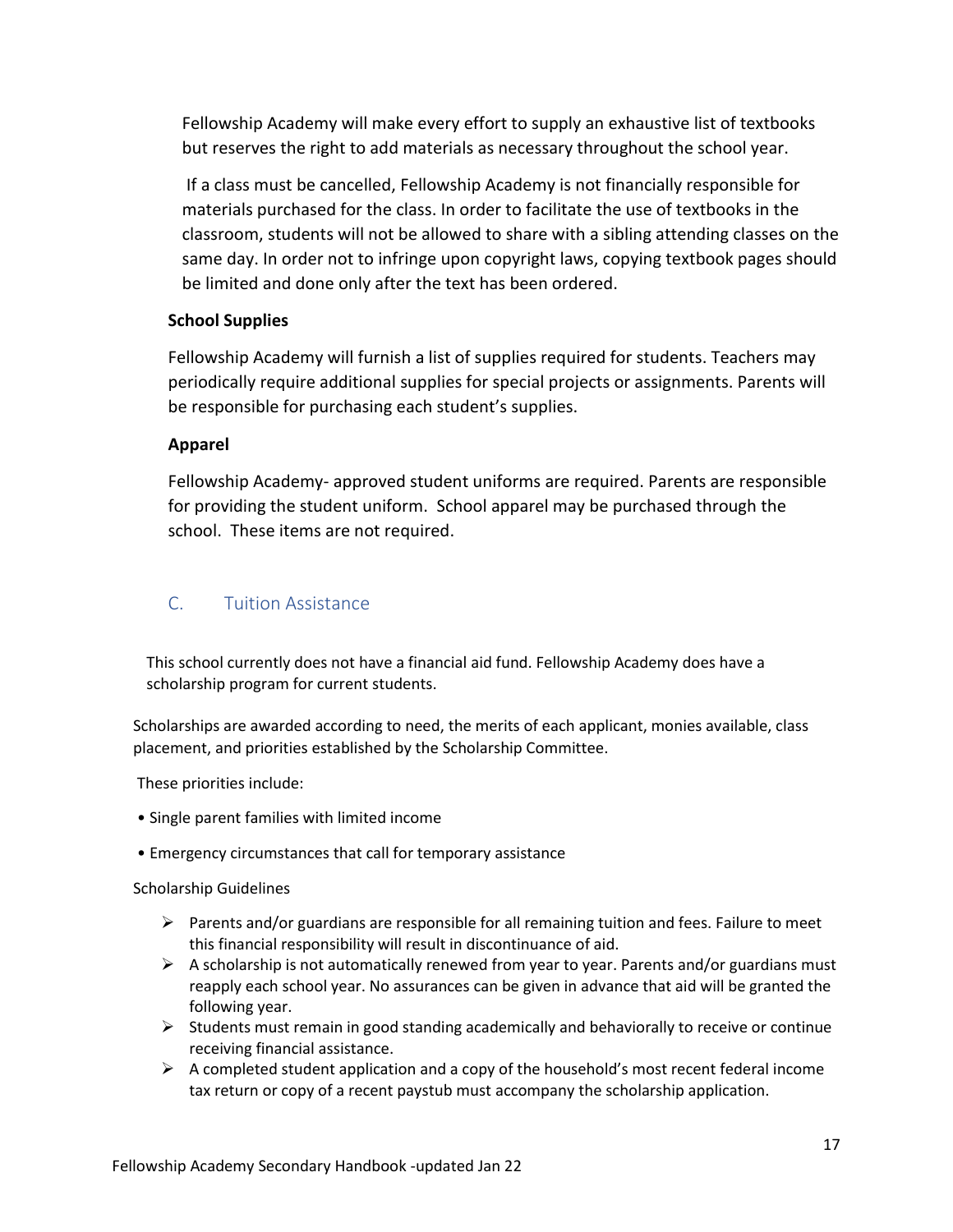- $\triangleright$  Applications will be accepted between February 1 and August 31 prior to the school year for which the aid is requested.
- $\triangleright$  Falsification of any information will disqualify the applicant from any award of benefit.
- $\triangleright$  All information submitted is considered confidential and will be reviewed only by the Scholarship Committee of Fellowship Academy.
- $\triangleright$  Should the applicant family's financial status change during the period that scholarship aid is in effect the family is required to notify the Scholarship Committee of the change. Scholarship funds are limited.
- ➢ However, you may be a candidate for benefits. In evaluating applications, factors such as family size, reasonable debt load, medical expenses, etc. may be considered.

This school does allow individuals from within the school (staff and parents of students) to directly bless other students with financial assistance (this can be done anonymously) so long as (1) the gift is not considered a donation (since it is directed to a specific individual) (2) the student recipient does not participate in high school competitive sports or other high school competitive activities.

Scholarships and/or financial assistance from sources outside of this school can be offered to our students, but not if the student participates in high school competitive sports or other high school competitive activities. Exceptions will, however, be granted for financial assistance, even if the student participates in high school competitive sports or other high school competitive activities, if the assistance comes from relatives of the student receiving the aide or from close friends of the student's parents, so long as the friends are not on staff and do not have children at the academy.

If a gift should be occasionally made to the school for the specific purpose of blessing an *unidentified* student by helping with their school expenses, then the gift would be considered a donation. The head administrator, along with at least one other staff member, will determine the recipient of the financial gift. The student receiving the aide under these circumstances cannot participate in high school competitive sports or other high school competitive activities. If such gifts become common, then the school will move toward developing a financial aide program for its students.

# <span id="page-17-0"></span>D. Safety Procedure and Emergency Drills

## Safety Procedures And Emergency Drills

Every teacher should review the steps for each drill at the beginning of each semester. This should include drawing attention to the emergency map and cards posted on the wall near the doors and the emergency bag behind each door.

**Fire Drills** - When the bell sounds for a fire drill (or actual fire), all persons are to go quickly and quietly to the exit determined in advance for each class. Students proceed as a group to the designated outdoor area. The last person exiting a classroom should turn out the lights and close the door. Students gather silently with their classmates while the teacher takes attendance. When the return signal is given,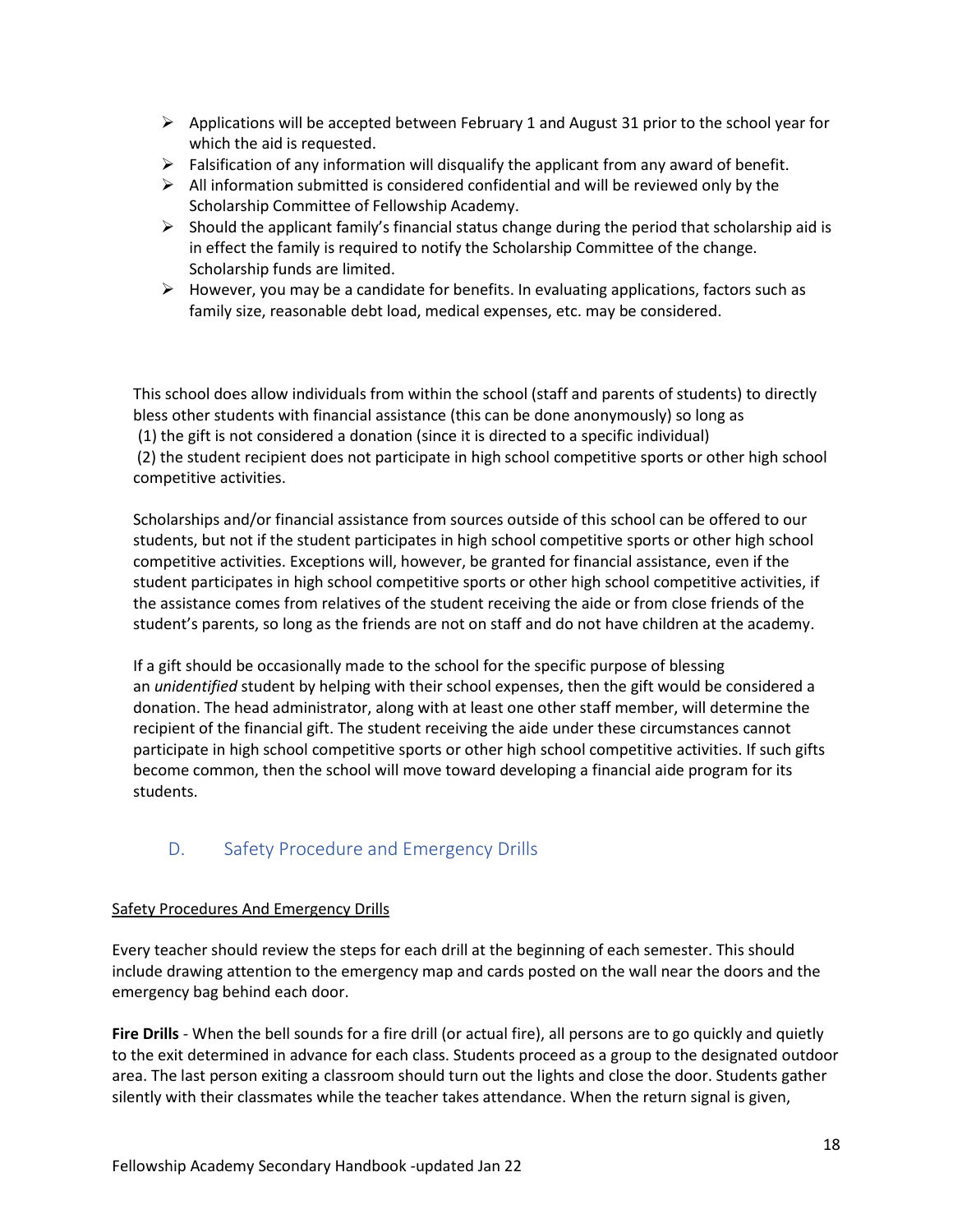everyone should return quietly and in single file to the classroom. Exit path plans are posted just inside the doors of each classroom.

**Tornado Drills** - When the announcement is made for a tornado drill (or actual tornado), all persons are to go quickly and quietly as a group to the place designated by the classroom teacher. When they get to their safety area, students should sit with their backs against the wall, knees pulled up, heads bent down resting on the knees, and arms hugging the legs. Parents should **not** pick up their child from school during a tornado warning. Please wait until the warning has passed.

**Lock Down Drills** – Lock down drills are conducted on an as needed basis with staff. These drills prepare the staff for all other emergencies. Playground/field procedures are in place to clear the playgrounds/fields immediately should there be a need to do so. A lock down is when there is a general or specific localized threat. For the safety of the students the administration locks all entry doors and a notice of Lockdown will be posted on the door. The notices indicate that a lock down is in effect. The notice is to help parents who come across these signs and may be unaware of the potential danger.

# <span id="page-18-0"></span>V. Academic Policy

Fellowship Academy academic program meets the following requirements:

- Fellowship Academy has a college-stimulated scheduling of courses, organized in 16 week semesters with early elementary classes meeting on Tuesday, Wednesday, and Thursday as an all-inclusive program. Students spend an estimated minimum of one hour working at home for every hour spent at school (1-1 ratio). This standard is the minimum for participation, however, most students who want to excel in the program spend more time working at home than is required.
- Our core academic classes are offered as single subject courses to best utilize available instructional time. We may, due to small class sizes, combine course levels for our core or elective classes.
- Students must successfully complete the prerequisite for each course, confirmed by a passing grade in a Fellowship Academy course, summative exam, or a transcript from another school. Students will demonstrate mastery of previous knowledge through placement testing to provide teachers with a starting point for each semester's instruction.
- Fellowship Academy allows semester-by-semester enrollment. Once a semester is underway, new students may not be admitted (unless circumstances such as a move made it impossible for a student to register at the beginning of a semester) until the beginning of a new semester.
- Students register for individual courses, not complete grade levels (with exception of Kindergarten through fifth grades). Fellowship Academy allows students to deviate from grade level based on mastery of individual subject matter: elementary may go back or advance one grade level.
- Continuity of instruction is insured through well-developed and clearly articulated curriculum, documents, both within the departments and within the home.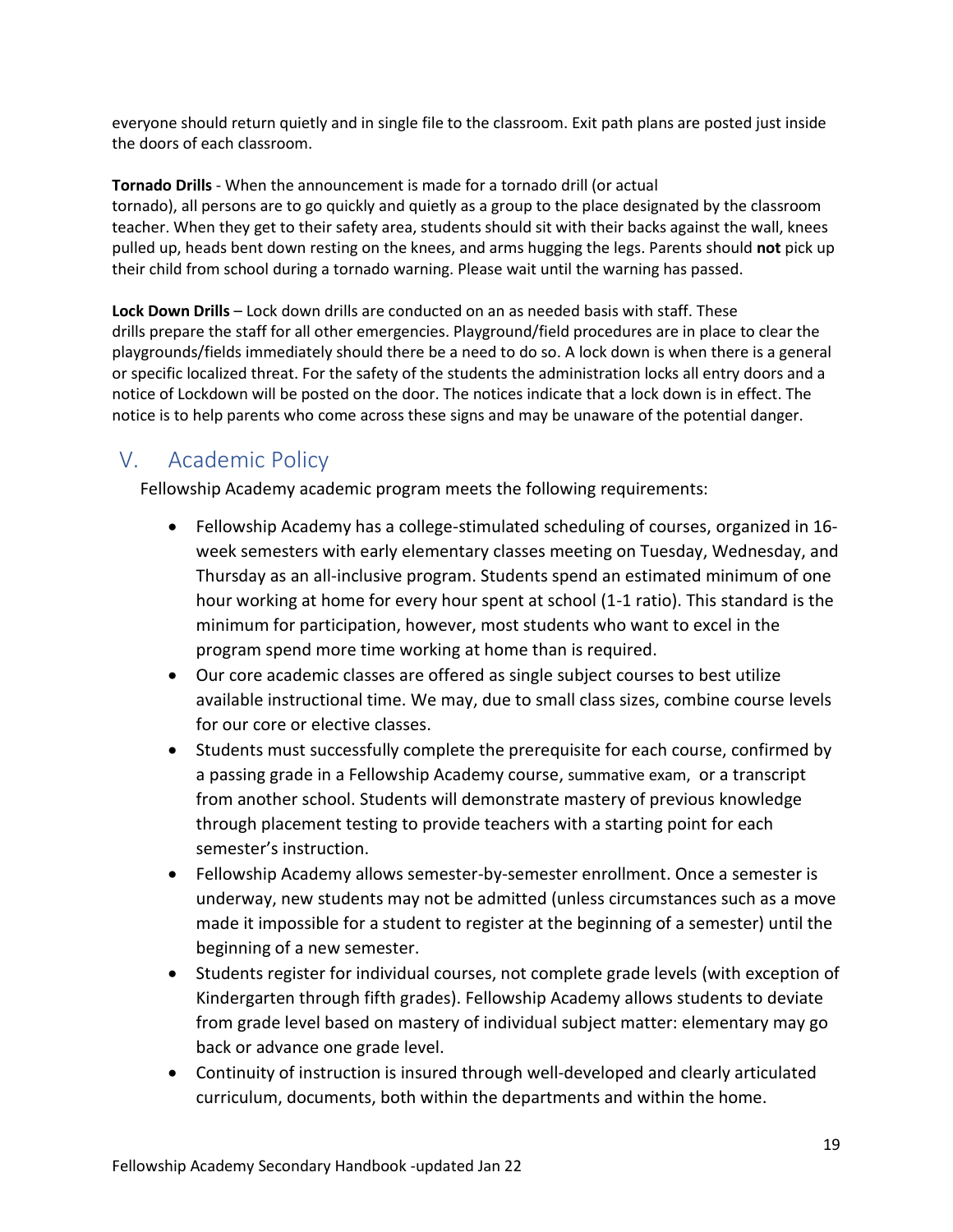- Each course has a defined, off-campus role for parents that gradually decreases the parents' academic responsibilities (direct teaching) while increasing those of the student (dependent and independent study) as the student progresses through the grade levels.
- Fellowship Academy teachers are responsible for organizing instruction that includes a partnership with parents. Teachers facilitate this partnership through effective communication, leadership, and instruction in the classroom that extends to the parent. This also includes using textbooks and other educational materials that are both academically sound and parent/student friendly to use.
- The Fellowship Academy academic program will maintain high academic standards emphasizing strong student work ethic and college preparation. Our academic standards will meet or exceed the local and state laws that govern education.
- Fellowship Academy will maintain a low student/teacher ratio to encourage student success in the classroom: 14:1 for core academics and 20:1 for electives.

# <span id="page-19-0"></span>A. Grading Philosophy

We believe that grades are not a commentary on the relative worth and value of the individual, but rather an accurate reflection of the quality of his/her work in a given subject at a given time. At Fellowship Academy grades serve four basic purposes:

- 1. to help us teach, correct, and train.
- 2. to help us in the on-going placement of students at a level and in subjects responsive to their needs, background, and abilities.
- 3. to provide us with a just and legitimate means of holding students accountable for the quality of their work.
- 4. to provide us with an ongoing and widely understood means of communicating a student's progress and achievement to his/her parents and other parties (other schools to which the student may transfer).

We will establish just, and objective standards based on legitimate expectations: students will be graded by comparing their level of accomplishment against reasonable expectations of what they should be able to accomplish.

We will make every effort to place students properly, basing placement upon their background and abilities rather than any social criteria (such as age).

Finally, students will receive (or not receive) credit based on what they have done (or not done) relative to a common standard, rather than upon individual considerations (such as learning disabilities). The grading standards themselves will be oriented toward the work of the student rather than the student himself. They will recognize multiple levels of legitimate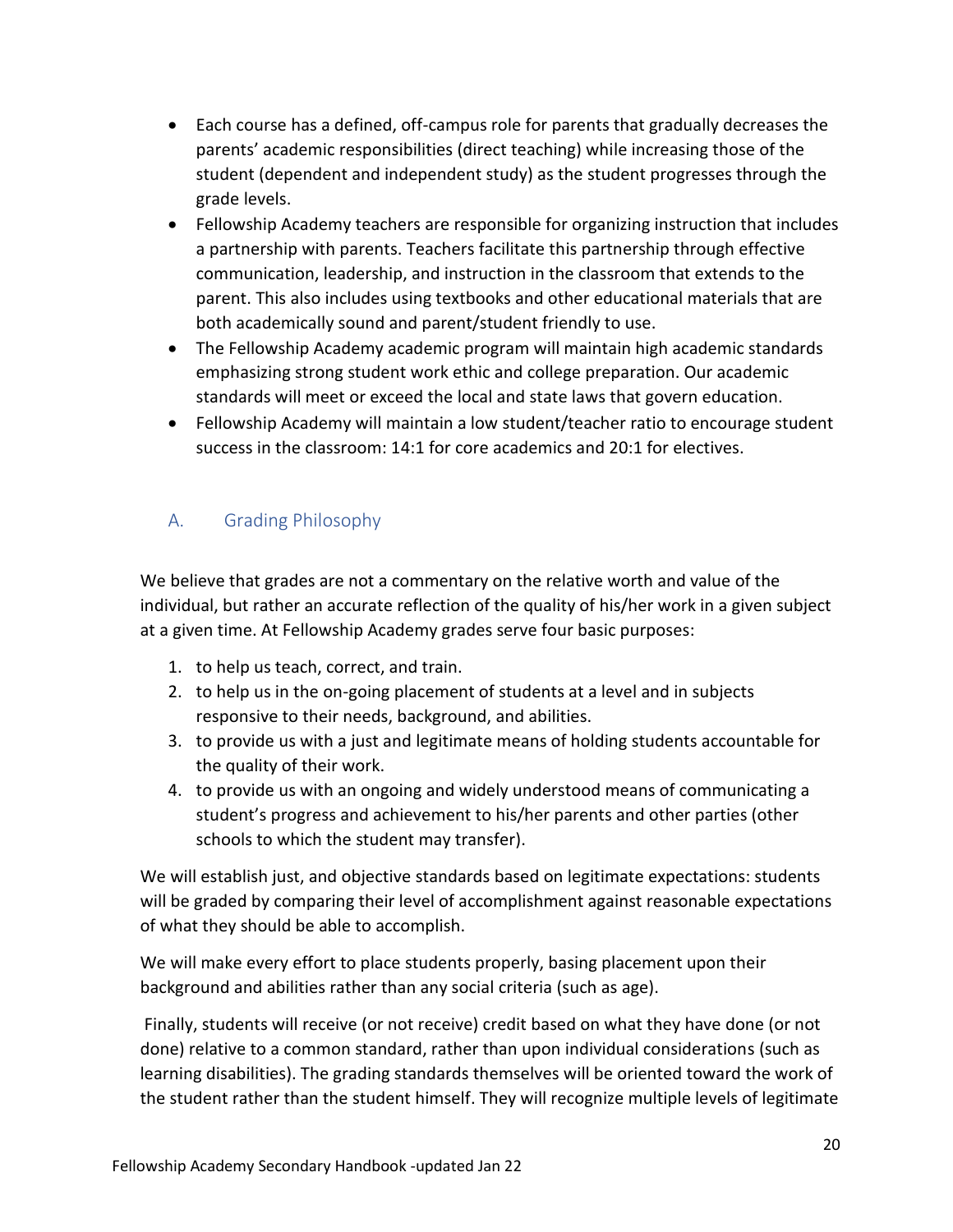achievement, so that less is expected of elementary students than of secondary students. They will be objective and evenly applied within a given class. They will also allow for individual differences by defining minimum passing standards in terms that allow for a range (as it currently stands, 70-100% proficiency) of acceptable achievement. The ultimate purposes of these standards will be to define the standard, to provide valid and meaningful feedback, to encourage disciplined academic study, and to encourage student progress in both learning and achievement.

## <span id="page-20-0"></span>B. Grading System

## **Grading Standards and Grade Point Average (GPA)**

Courses at Fellowship Academy are graded on a scale of 0-100 (exception: elective courses may be graded on a pass/fail or effort basis). The course grade itself represents a percentage of content mastery, which is then used to determine the grade value of individual courses. The course grade value is then multiplied by the number of credits earned for the course to determine the course grade points (may be fractional). The sum of all course grade points is divided by the sum of all credits attempted to obtain the semester or cumulative GPA.

| Letter<br>Grade | <b>Percent Grade</b> | 4.0 Scale |
|-----------------|----------------------|-----------|
| $A+$            | 97-100               | 4.0       |
| Α               | 93-96                | 4.0       |
| $A-$            | 90-92                | 3.7       |
| B+              | 87-89                | 3.3       |
| B               | 83-86                | 3.0       |
| <b>B-</b>       | 80-82                | 2.7       |

The letter grade equivalents of this system are as follows: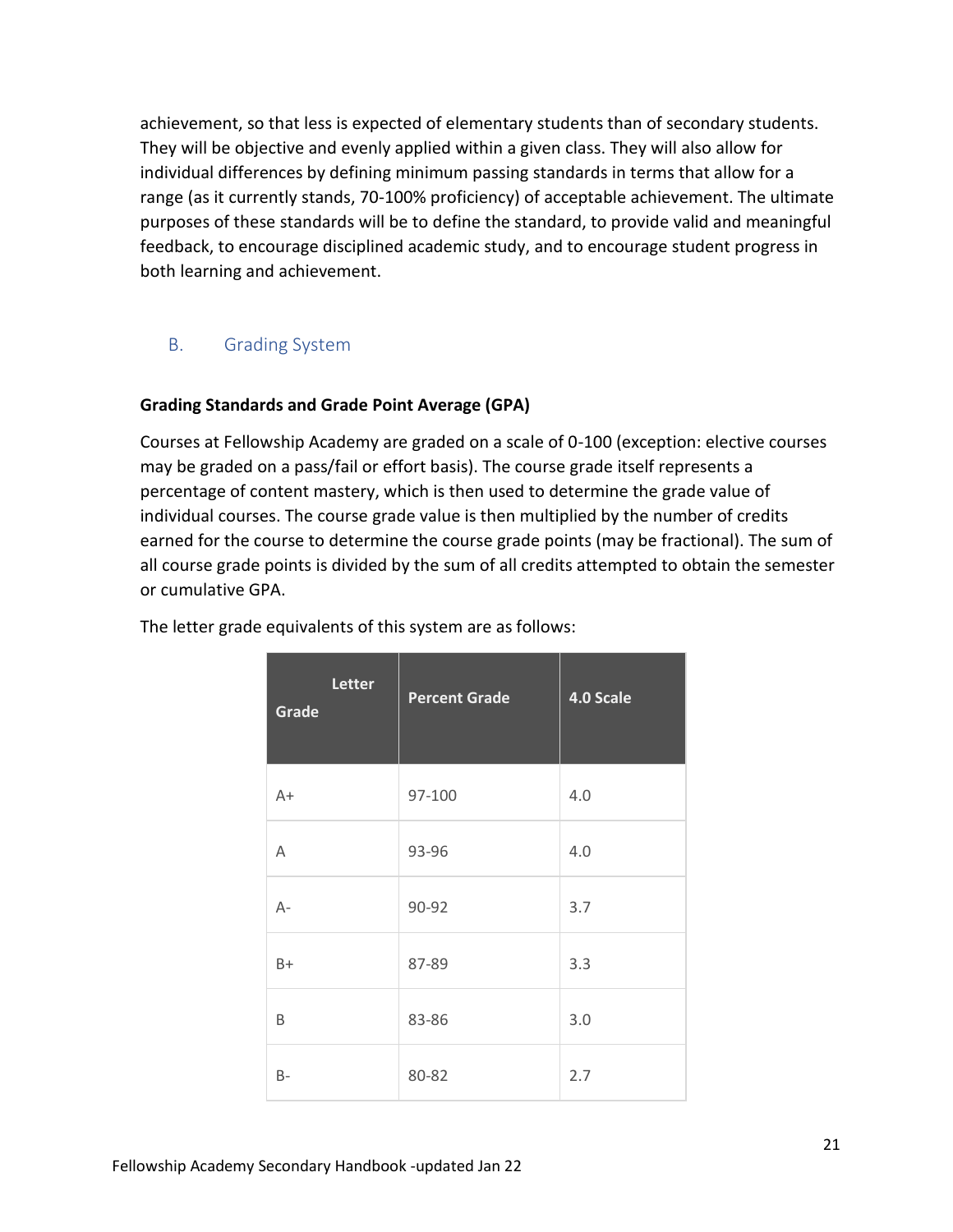| <b>Letter</b><br>Grade | <b>Percent Grade</b> | 4.0 Scale |
|------------------------|----------------------|-----------|
| $C+$                   | 77-79                | 2.3       |
| $\mathsf{C}$           | 73-76                | 2.0       |
| $C-$                   | 70-72                | 1.7       |
| D+                     | 67-69                | 1.3       |
| D                      | 65-66                | 1.0       |
| E/F                    | Below 65             | 0.0       |

- No credits are awarded for a failed course (grade below 70 or F)
- Other possible grades are Incomplete (I). A student will receive an "I" if unable to complete the course requirements due to circumstances beyond the control of the student, and special permission is granted by administration to complete the requirements after the semester has ended.

# <span id="page-21-0"></span>C. Reporting of Grades

Parents may access the online grade book for reporting of student's grades. Teachers will update grade book as assignments are graded (one week following the assignment due date).

- Progress Reports: Each quarter is divided into two grading periods to monitor student progress. Progress Reports are sent out at the midpoint of the quarter.
- Grades are loaded into the report card at the end of each quarter grading period.
- Official Semester Grades: Students receive a final official grade for each semester. This grade will be reflected on the final report card at the end of the semester.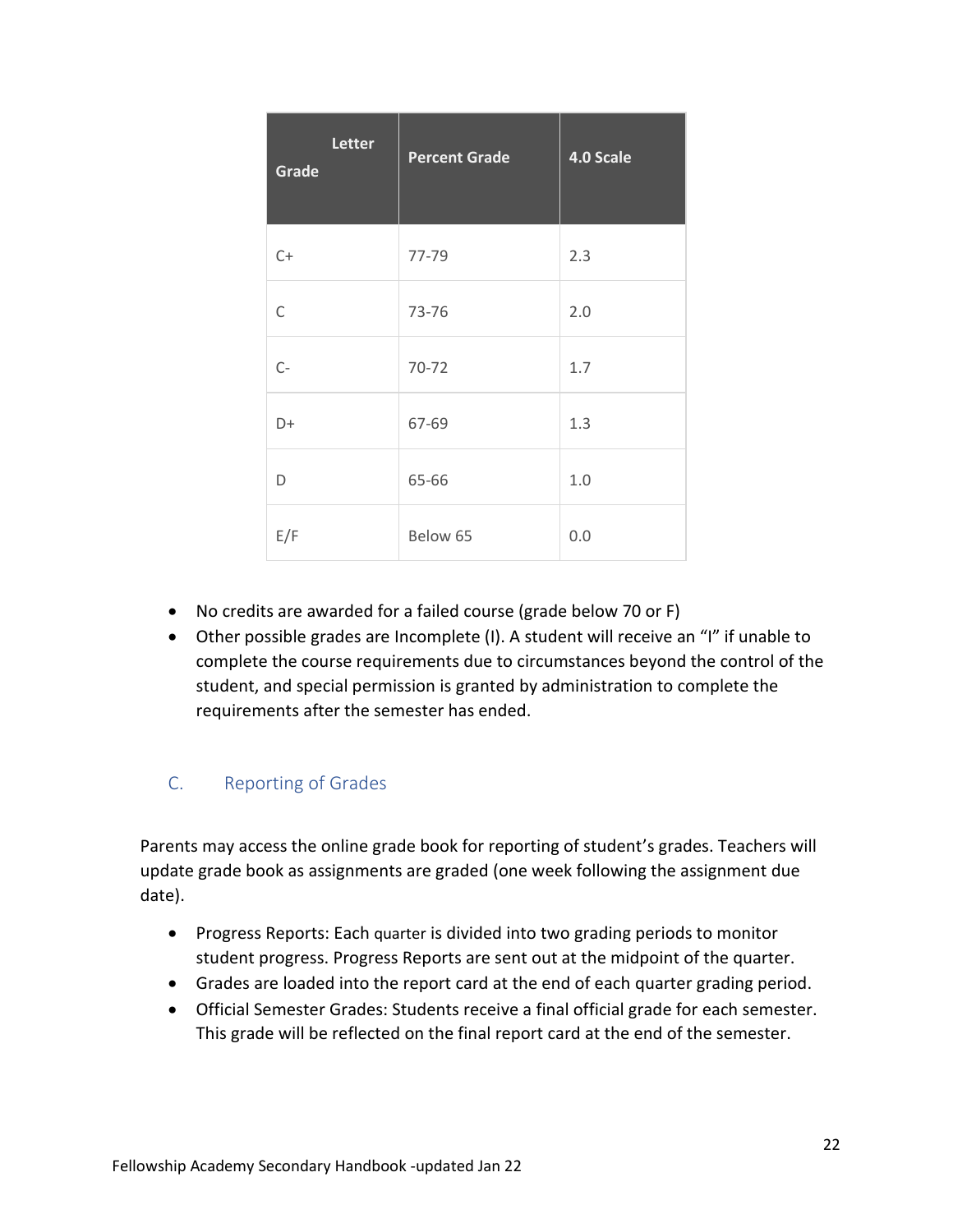## <span id="page-22-0"></span>D. Special Needs

Fellowship Academy teachers will use research proven teaching practices in their instructional strategies to address the needs of students with varied learning styles or learning issues.

## **Modifications to Standard Instruction/Evaluation Practices**

Fellowship Academy and its teachers are not currently equipped to modify its instructional or evaluation practices or procedures in response to a student's learning disabilities or other special challenges, such as ADD. All students will receive (or not receive) credit based upon what they have done (or not done) relative to a common standard, rather than upon individualized standards developed in response to special needs.

# <span id="page-22-1"></span>E. Add/Drop & Auditing

## **Auditing of Classes**

Fellowship Academy does not allow the auditing of classes. Any student enrolled in any classes at Fellowship Academy will receive a grade reflecting his level of achievement in the class. A student may not attend a class or participate in class activities unless registered for that class.

## **Add/Drop**

Dropping or adding a class will only be permitted during the first two weeks of the year. Parents should email the Head of School with any request to change a class. If the family does not have email access, they can request a change through the school office. Class changes require a parent/teacher/administrator conference.

Required academic courses cannot be dropped. The following exceptions apply and must be approved by administration:

- If a student wishes to drop a class due to difficulty, the above-mentioned conference must take place and a strategy for completing requirements must be in place.
- If the student has extenuating circumstances such as medical reasons.
- If the teacher recommends the student drop the class.

Students who do not sign up for classes on the specified date will be placed in classes with available space and may not be allowed a schedule change.

## <span id="page-22-2"></span>F. Late Work /Makeup Work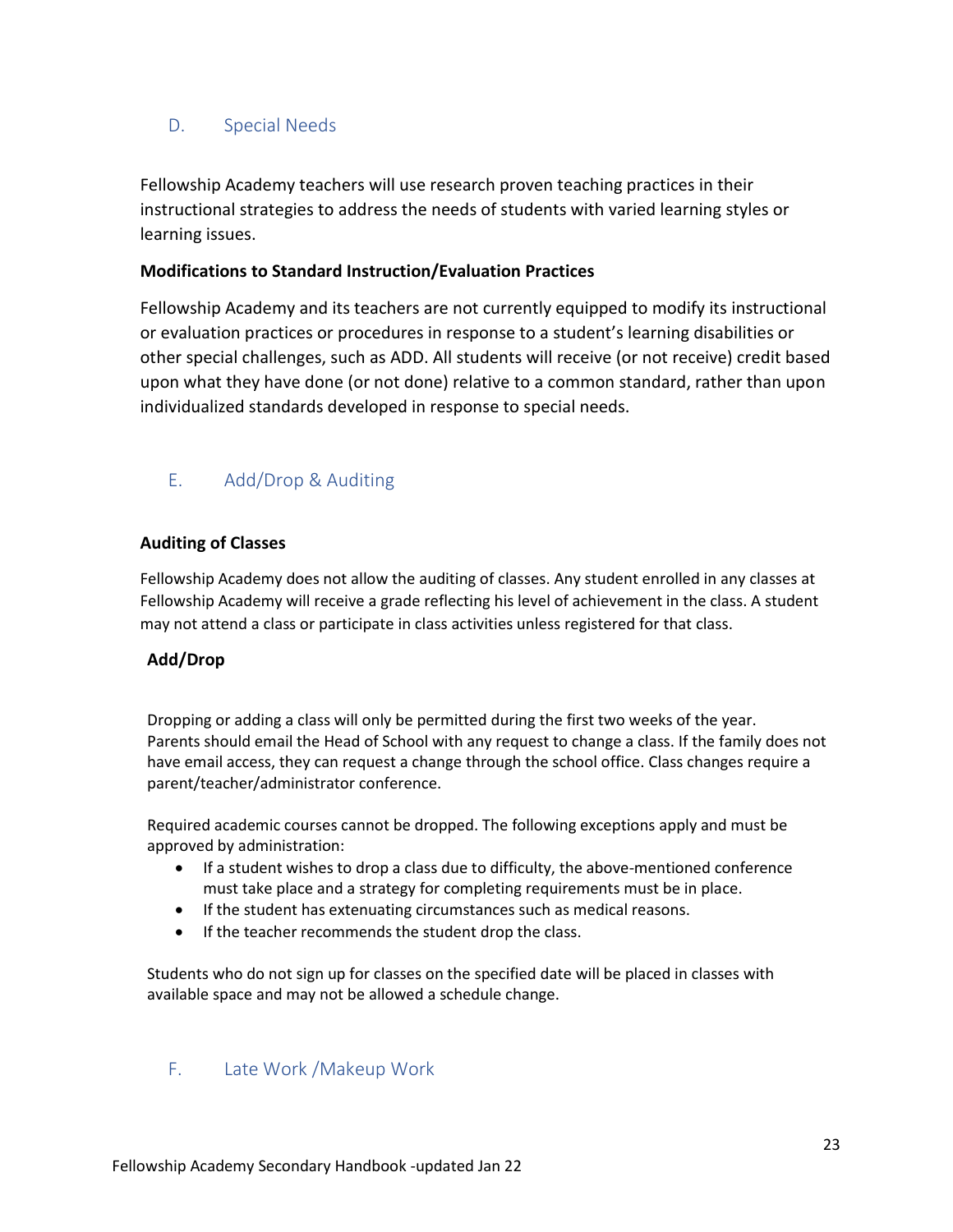## **Turning in Work**

To receive partial credit, students may turn in work during class (to teacher) or in the office by 2:00pm of the day work is due. Students must have someone in the office sign the work, recording the date and time turned in before giving it to the teacher. This will result in a 20 point deduction; based upon teacher discretion and circumstance of the situation. The teacher may also use discretion when deciding whether to accept late work.

## **Absent due to Illness**

The student will have two consecutive class days to turn in work missed while absent due to illness without incurring a penalty. This is in addition to the "new" work being assigned. Work that was due on the day of the absence (the student knew about prior to the absence) should be turned in the first class day the student returns to school. If this is not possible because of the nature of the illness, the parent should notify the teacher to obtain permission to turn in the assignment at a later date. Students who are absent for reasons other than illness are still required to turn in assignments on the due date (the student knew about it prior to the absence) or make special arrangements with the teacher prior to the absence.

## **Unprepared Due to Illness**

If the student is ill on an "independent" class day and is unable to complete assignments or prepare for a test but is able to attend the following "classroom instruction" class day, parents should contact the teacher concerning the child's inability to do home assignments while ill before the student returns to class. If the parent is unable to contact the teacher, he or she should call the office so the teacher can be notified. A written note is not sufficient. The student will be allowed to come to class the next class day but not be responsible for the assignments due or a test. Parents should be aware that this might keep the child from participating in all learning activities because of the work not completed. All assignments and testing may be completed and turned in to the teacher within two class days without incurring a penalty.

## **Failure to Turn in Work for Special Circumstances**

If a student is unable to turn in an assignment by the requested due date for sufficient reasons (events or conditions outside the immediate control of either the student or his family), the parent should notify the teacher prior to class if possible or by the end of the class day the assignment is due. The parent should explain the special circumstances and obtain permission from the teacher to turn the assignment in at a later date; otherwise the work will not be accepted.

## **Inability to Complete Assignments**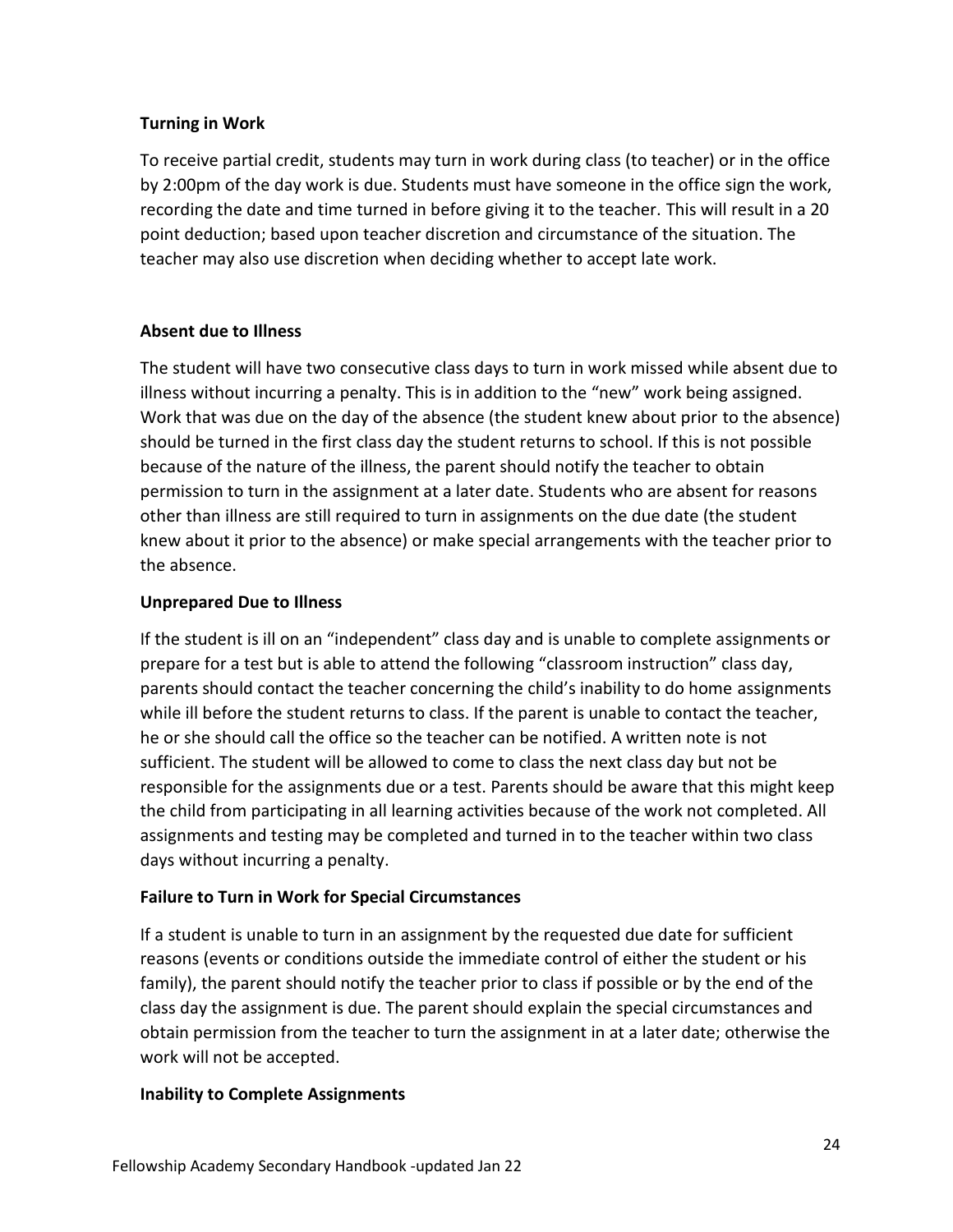The parent and/or student should make every effort to contact the teacher if an assignment is not clear, the student has difficulty with the concepts, or the student cannot finish the assignment in a "reasonable" time before returning to class. If the teacher gives permission, the student may be allowed to turn the work in at a later time without penalty. However, without this permission, the student's work, whether complete or not, will be turned in and graded as required. A parent's note to the teacher on the following class day does not remove the academic penalty associated with not completing the assignment as required.

NOTE: No late work will be accepted any time after the end of the semester in which it is due unless the student receives an "Incomplete" in the course, and it is approved by administration.

## **Missed Testing**

Students will be allowed to make-up a test when the student is absent based on the following communication procedures:

- The parent must contact the office (via phone call or email to [FaAdmin@FellowshipLH.com](mailto:FaAdmin@FellowshipLH.com)) by noon on the day of the absence to notify the school that the student will be absent. The student's name will be placed on an "approved" list, and he will be allowed to make-up a test if he has missed a class test.
- The parent must contact the teacher prior to the day of the absence if the student will be absent for reasons other than illness. Permission to take the make-up test in these circumstances is at the discretion of the teacher.

All make-up tests must be taken within two days of the absence. Students should confirm testing deadlines with the teacher when absent due to reasons other than illness. Students who do not make-up the test by the required deadline will receive a "0" on the test. Students who have excessive absences on test days may not be allowed to make-up the tests.

# <span id="page-24-0"></span>G. Academic Probation

A student may be placed on academic probation if one or more of the following stipulations is applicable:

- a) If the student's grade point average falls below 2.0.
- a) If the student has a failing grade in a course at the end of a quarter.
- b) At the discretion of administration, teachers, and coaches, a student athlete with a failing grade at the mid-term progress report may be suspended from one or more games.

At this point, a conference will be arranged for the student and his parents with the teacher and administrator/supervisor. During the conference an agreement will be made specifying the duration of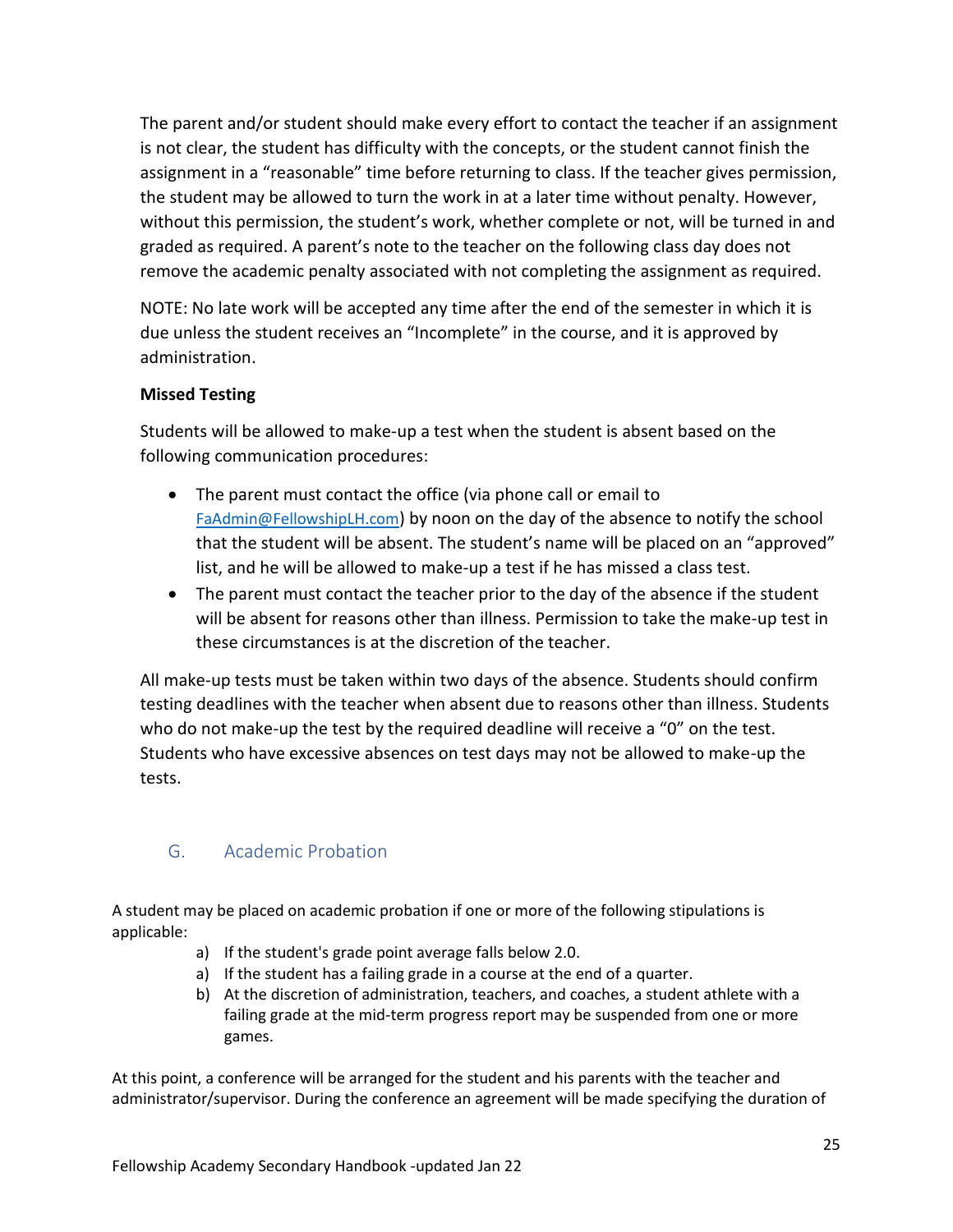the probation (minimum 2 weeks) and the actions necessary for the student to end the probationary period. Agreements may differ for each situation.

At the end of the probationary period, a review will take place to determine if the probation will end or be extended. If the probationary period is not successful in improving the student's academic performance, enrollment may be in jeopardy.

## <span id="page-25-0"></span>H. Standardized Testing

In addition to routine classroom examinations, students in grades K-8 are evaluated through standardized testing. At least one achievement test is administered annually to students. The tests serve as one type of measurement of a student's academic progress and potential in relationship to others in the school, state, and country. Students will take the test in the mid Spring of each year.

# <span id="page-25-1"></span>I. Promotion / Retention

All students will be promoted to the next course in sequence when they master the concepts in the previous course. To ensure mastery of the essential skills and knowledge required for success in the next course in sequence, students are expected to attain a 70 or better for each of their classes. Student promotion is on a course-by-course basis. Students are not promoted based on their grade level.

# J. Curriculum

<span id="page-25-2"></span>It is a responsibility of Fellowship Academy to provide quality learning experiences every day for every student without exception. Fellowship Academy supports that through the creation of learning environments that encourage intellectual and social development leading to productive citizenship by selecting appropriate instructional materials.

## **6 th - 12 Grades**

## **Parental Role**

At the secondary level, students make the transition from relying on parents to support their educational learning to becoming independent learners prepared for the responsibilities of postgraduation education. Students will receive instructions from the classroom teacher, on a regular basis, outlining home assignments, drill practice, follow-up study over covered material, and preparation needed for the next class. Different from the lower grade levels, parents will supervise independent work at this level. Teachers will assign work that students should be able to complete independently at this level. Some of the roles parents will fill at this level are:

• **Guide for Dependent Study** –  $(6<sup>th</sup>,7<sup>th</sup>, 8<sup>th</sup>$  and 9<sup>th</sup> grade) These students are at a dependent age where disciplined study habits must be developed through positive encouragement and through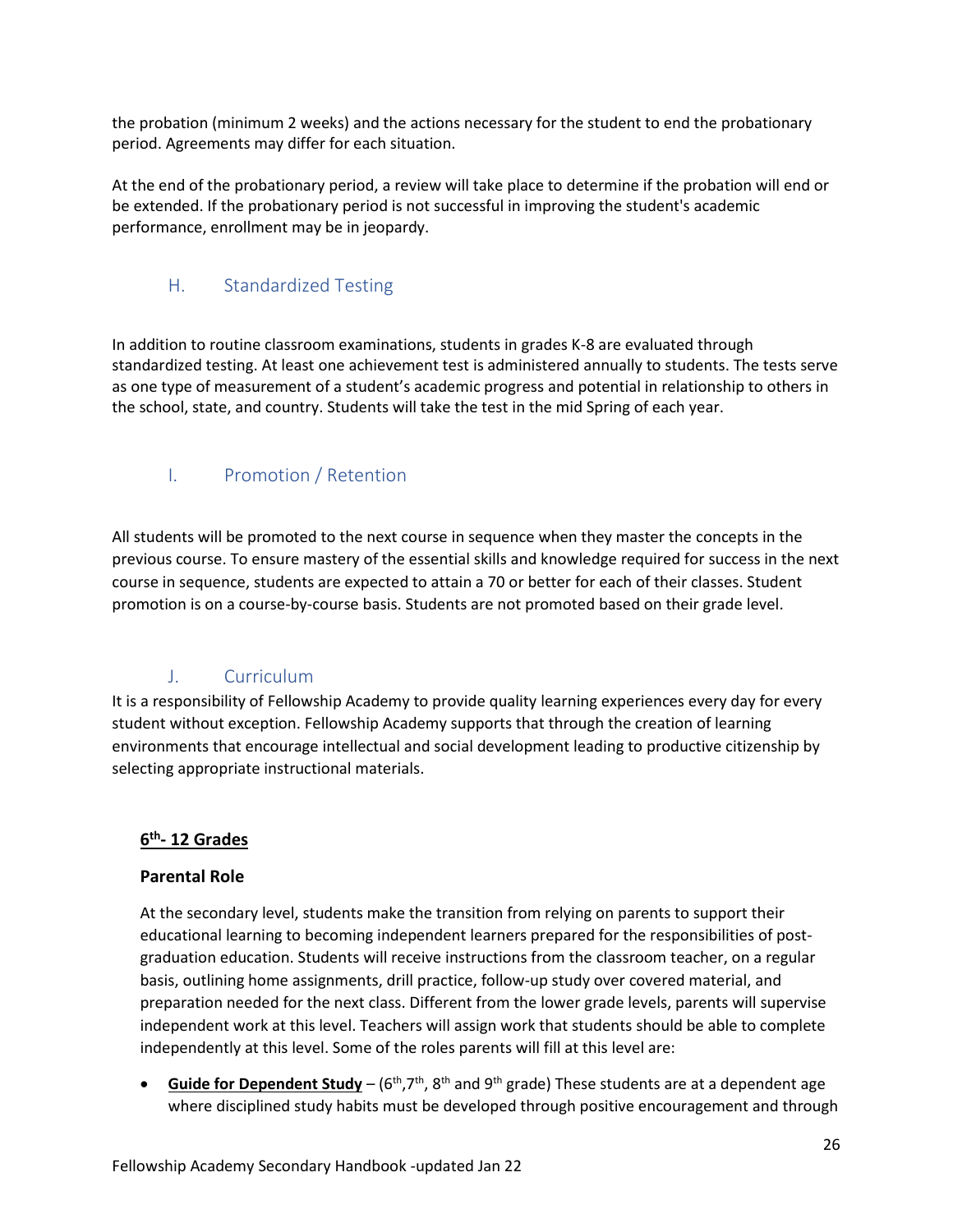the students' growing awareness of personal consequences. The teacher is dependent upon the parent to:

- $\circ$  Make certain that their son or daughter keeps up with the course material assigned
- o Communicate to the teacher if difficulties should arise.
- $\circ$  Parents may need to provide additional support on some concepts if needed
- **Guide to Independent Study**  $-(8^{th}, 9^{th}, 10^{th}, 11^{th},$  and  $12^{th}$  grade) The parent monitors the independent schoolwork performed by their children. Parents may still need to provide additional guidance if needed. Classes should emphasize study skills and disciplined planning for completing homework assignments.
- **Course Monitor** Some courses will involve equipment or expertise which necessitates that teaching be done in the classroom and leaves little for the parent at home. The primary responsibility of the parent is to:
	- o Track the progress of their son or daughter
	- o To monitor how well they are doing
	- $\circ$  In short, parents need to show an interest and express this to their children. If problems should develop, then the teacher needs to know immediately.
- **Project Assistant** The primary responsibility of the parent is to track the progress of their son or daughter and to monitor how well they are doing on projects. They need to have a sincere interest in their child's project. They need to monitor the progress so the student stays on schedule to complete the project. Furthermore, help at home might be needed in support of a particular project.

#### **Student Role**

As a Christian community, we want student behavior to be guided by Jesus' command to love God above all and our neighbor as our self. This includes:

- $\circ$  Encourage a close relationship with God in others as well as ourselves through activities such as Bible reading, prayer, and worship.
- o Bring God our first fruits by applying ourselves to our studies.
- $\circ$  Be respectful in our speech and conduct toward our teachers, parents and peers.
- o Be obedient to those in authority over us.
- o Give of ourselves to others and encourage everyone to feel included.
- $\circ$  Be careful in our use of school property that includes the books, furniture, equipment and the buildings.
- o Accept personal responsibility for the duties of a student
- $\circ$  Remember routines and procedures taught in class that can be applied at home
- $\circ$  Attend and participate in classes, labs, and seminars, prepared and on time.
- $\circ$  Complete the assigned work in a timely manner with attention to quality and integrity of the work.

#### **Classroom Teacher Role**

The Teacher will use research proven teaching methods, effective curriculum planning, and regular communication with parents to work with the parents and student to meet learning goals in the classroom. This includes: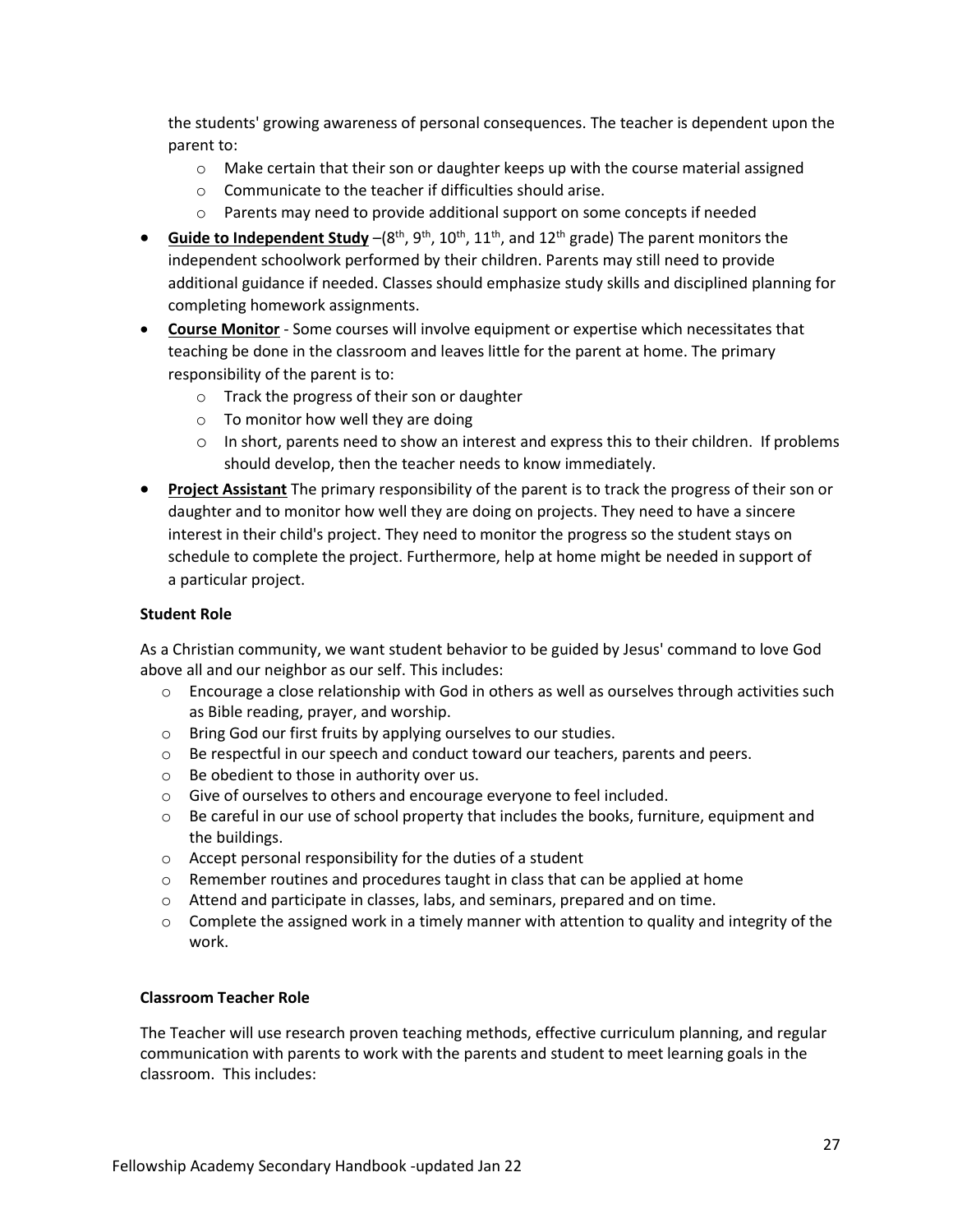- $\circ$  Sets high but achievable expectations for each student and monitors and adjusts teaching to help student be successful
- o Demonstrates a mastery of the subject material assigned
- $\circ$  Uses effective teaching techniques to achieve curriculum goals and affect student learning
- $\circ$  Plans a program of study that, as much as possible, meets the individual needs, interests, and abilities of the students, challenging each to do his/her best work
- $\circ$  Employs a variety of instructional aides, methods, and materials that will provide for creative teaching and appeal to a variety of learning styles
- o Prepares weekly assignments sheets for the satellite classroom time supervised by parents at home
- o Assesses the learning of students on a regular basis and supplies proper feedback to administration and parents
- $\circ$  Uses proper classroom management techniques to ensure proper discipline in the classroom
- $\circ$  Helps ensure proper discipline on the school premises and at school events
- $\circ$  Demonstrates support for the role of parents as educational partners and supports them in that task
- $\circ$  Maintains regular and accurate attendance and grade records to meet the demands for comprehensive knowledge of each student's progress
- $\circ$  Keeps students, parents, and the Principal adequately informed of deficiencies and give sufficient notice of failure
- o Maintains a clean, attractive, well-ordered classroom

## K. Course Descriptions

### <span id="page-27-0"></span>**Bible**

| Middle School Bible                                                                               | Grade: 6-8  |  |
|---------------------------------------------------------------------------------------------------|-------------|--|
| Length: 1 year (may be repeated as topic vary)                                                    | Credit: 1.0 |  |
|                                                                                                   |             |  |
| Prerequisites: None                                                                               |             |  |
| The purpose of this class is to teach you knowledge of biblical content, the Christian worldview, |             |  |
| fundamentals of the Christian faith, and apologetics. The curriculum changes each year so that    |             |  |
| over the course of three years, students will have gained a strong foundation of the historical   |             |  |
| content of the Old and New Testaments, experienced in-depth study of specific books of the        |             |  |
| Bible, developed a Christian worldview, taught application of Biblical truths to daily living and |             |  |
| will acquire a strong defense of the Christian faith.                                             |             |  |

| High School Bible 9 | Grade: 9    |
|---------------------|-------------|
| Length: 1 year      | Credit: 1.0 |
| Prerequisites: None |             |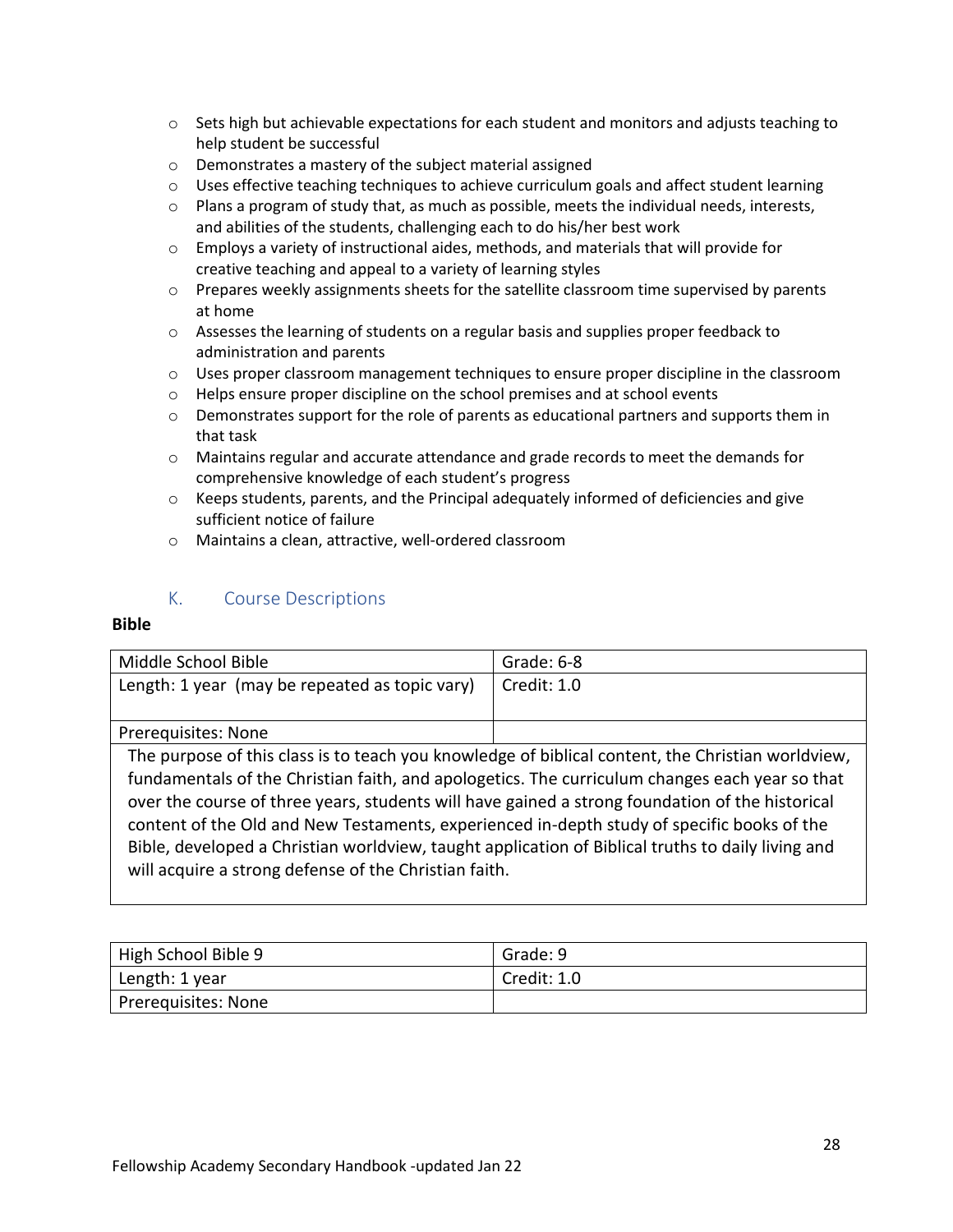A class designed to explore contemporary topics that students have or will encounter during their lifetime. The topics will be studied, then evaluated and analyzed in respect to Biblical truths. Students will use Exegetical principles to gain understanding of God's truth. Students will gain interpretive skills through various sources including multiple translations for comparative purposes. The Bible will be the definitive source for truth using Scripture in context.

## **English Department**

| English 6                                                                                                                | Grade: 6    |  |  |
|--------------------------------------------------------------------------------------------------------------------------|-------------|--|--|
| Length: 1 year                                                                                                           | Credit: 1.0 |  |  |
| Prerequisites: Complete 5 <sup>th</sup> grade ELA with a passing grade or passed a 5 <sup>th</sup> grade end of year ELA |             |  |  |
| exam.                                                                                                                    |             |  |  |
| Description: This is a locally designed course aligned with the Texas Essential Knowledge and                            |             |  |  |
| Skills for English 6. Students will actively engage in literary discussion and oral presentations.                       |             |  |  |
| Students will read independently and develop vocabulary, comprehension, and literary skills. In                          |             |  |  |
| addition, they will use the writing process, concentrating on composing, written expression, and                         |             |  |  |
| usage/mechanics. Students will continue the study of media literacy introduced in earlier grades                         |             |  |  |

and use technology as a tool for research.

| English 7                                                                                                                                                                                                                                                                                                                                                                                                                                                                                                                                                                                                                                                                                                                                                        | Grade: 7    |  |
|------------------------------------------------------------------------------------------------------------------------------------------------------------------------------------------------------------------------------------------------------------------------------------------------------------------------------------------------------------------------------------------------------------------------------------------------------------------------------------------------------------------------------------------------------------------------------------------------------------------------------------------------------------------------------------------------------------------------------------------------------------------|-------------|--|
| Length: 1 year                                                                                                                                                                                                                                                                                                                                                                                                                                                                                                                                                                                                                                                                                                                                                   | Credit: 1.0 |  |
| Prerequisites: Complete $6th$ grade English course with a passing grade or passed a $6th$ grade end<br>of year ELA exam.                                                                                                                                                                                                                                                                                                                                                                                                                                                                                                                                                                                                                                         |             |  |
| Description: This is a locally designed course aligned with the Texas Essential Knowledge and<br>Skills for English 7. This one-year course emphasizes the development of specific writing types;<br>arguments, informative/explanatory texts, and narratives in which the development,<br>organization, and style are appropriate to task, purpose, and audience. Students demonstrate<br>increasing sophistication in all aspects of language use. A variety of literature and informational<br>texts serve as models to improve writing skills. Students actively seek to understand other<br>perspectives and cultures through reading and listening. Technology is used thoughtfully to<br>enhance reading, writing, speaking, listening, and language use. |             |  |

| English 8                                                                                           | Grade: 8    |  |
|-----------------------------------------------------------------------------------------------------|-------------|--|
| Length: 1 year                                                                                      | Credit: 1.0 |  |
| Prerequisites: Complete $7th$ grade English course with a passing grade or passed a $7th$ grade end |             |  |
| of year ELA exam.                                                                                   |             |  |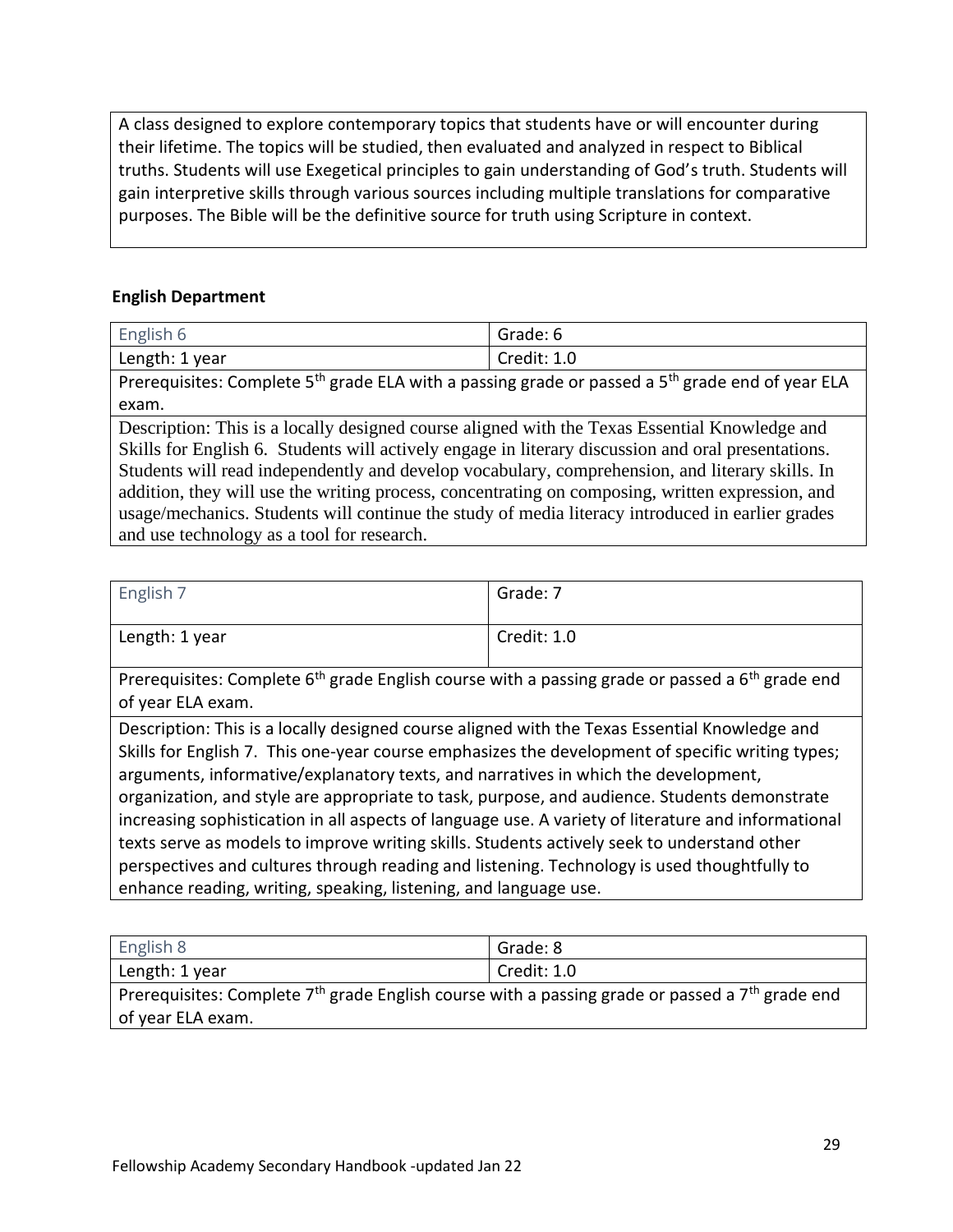Description: This is a locally designed course aligned with the Texas Essential Knowledge and Skills for English 8. The course enhances students' language skills by emphasizing critical thinking and the logical development of ideas as students build skills in the areas of reading, writing, research, and oral and written conventions. Through close reading, careful writing, class discussions, and presentations, students deepen their ability to independently write, analyze, evaluate, and critique text. Technology is used thoughtfully to enhance reading, writing, speaking, listening, and language use.

| English 9      | Grade: 9    |
|----------------|-------------|
| Length: 1 year | Credit: 1.0 |

Prerequisites: Complete 8<sup>th</sup> grade English course with a passing grade or passed a 8<sup>th</sup> grade end of year ELA exam.

Description: This one-year course provides instruction in the English Language Arts strands identified by the TEKS as reading, writing, speaking and listening, and language. This course is designed to build on knowledge and skills acquired in earlier grades but in more sophisticated ways such as mastering the language, structure, and rhetoric of text; completing more complex writing assignments; reading and analyzing a range of literary and informational discourse, both classic and contemporary; delivering more extensive oral presentations; and participating in a variety of conversations and collaborations with peers. Instructional practices incorporate integration of diversity awareness including appreciation of all cultures and their important contributions to society. The appropriate use of technology and digital media are integral parts of this course. This course fulfills one of the English credits required for high school graduation.

### Math Department

| Math 6                                                                                                                | Grade: 6    |  |
|-----------------------------------------------------------------------------------------------------------------------|-------------|--|
| Length: 1 year                                                                                                        | Credit: 1.0 |  |
| Prerequisites: Complete 5 <sup>th</sup> grade math with a passing grade or passed a 5 <sup>th</sup> grade end of year |             |  |
| math exam.                                                                                                            |             |  |
| Description: This is a locally designed course aligned with the Texas Essential Knowledge and                         |             |  |
| Skills for Math 6. Math 6 is the first of three courses in middle school preparing students for                       |             |  |
| the study of high school algebra, geometry, and statistics. The focal points at 6th grade are                         |             |  |

using all operations with integers, using fractions and decimals to solve problems, solving problems involving area and perimeter, graphing in a coordinate plane, solving linear equations and inequalities with one variable, using algebraic terminology and applying ratios and rates to represent proportional relationships.

| $\overline{\phantom{a}}$<br>Math | Grade: 6    |
|----------------------------------|-------------|
| Length: 1                        | .           |
| year                             | Credit: 1.0 |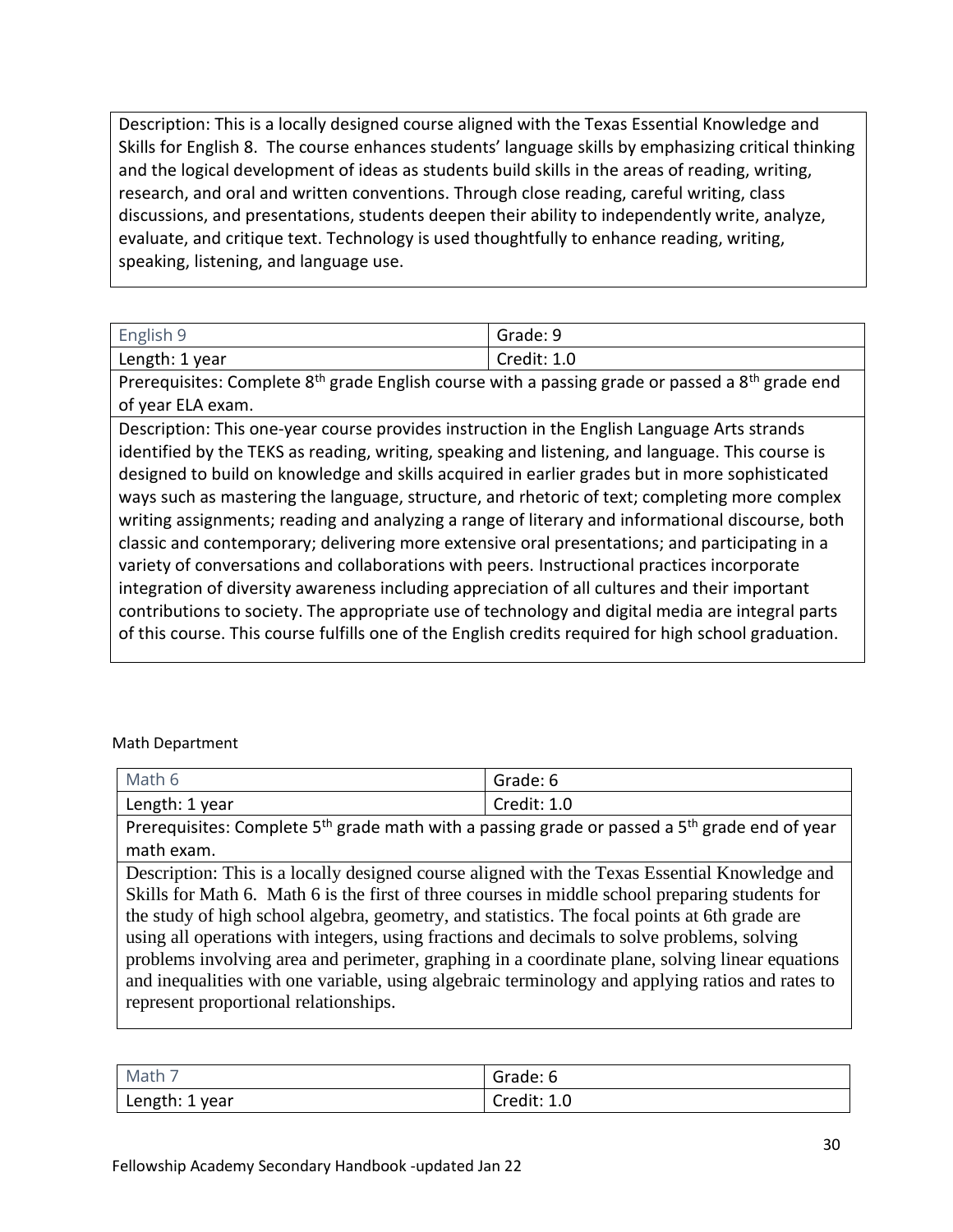Prerequisites: Complete  $6<sup>th</sup>$  grade math with a passing grade or passed a  $6<sup>th</sup>$  grade end of year math exam.

Description: This is a locally designed course aligned with the Texas Essential Knowledge and Skills for Math 7. The  $7<sup>th</sup>$  grade curriculum continues to emphasize the foundations of algebra. The focal points at 7th grade math are number and operations; proportionality; expressions, equations, and relationships; and measurement and data. Students discern between proportional and non-proportional relationships and begin to develop a concept of slope as rate of change.

| Math 8         | Grade: 8    |
|----------------|-------------|
| Length: 1 year | Credit: 1.0 |

Prerequisites: Complete 7<sup>th</sup> grade math with a passing grade or passed a 7<sup>th</sup> grade end of year math exam.

Description: This is a locally designed course aligned with the Texas Essential Knowledge and Skills for Math 8. This one-year course is designed to focus on three critical areas: 1) developing understanding of and applying proportional relationships; 2) developing understanding of operations with rational numbers and working with expressions and linear equations; 3) solving problems involving scale drawings and informal geometric constructions, and working with two- and three-dimensional shapes to solve problems involving area, surface area, and volume;

| Math: Prealgebra | Grade: 8 or 9 |
|------------------|---------------|
| Length: 1 year   | Credit: 1.0   |

Prerequisites: Complete  $7<sup>th</sup>$  grade math with a grade of 90% or higher OR have the  $7<sup>th</sup>$  grade math teacher's recommendation. Students may also pass a  $7<sup>th</sup>$  grade end of year exam with a grade of 90% or higher.

Complete  $8<sup>th</sup>$  grade math with a passing grade or passed a  $8<sup>th</sup>$  grade end of year math exam.

Description: This is a locally designed course aligned with the Texas Essential Knowledge. All 8th grade TEKS are taught in addition to selected Algebra 1 TEKS as appropriate for extensions. This one-year course is designed to focus on three critical areas: (1) formulating and reasoning about expressions and equations, including modeling an association in bivariate data with a linear equation, and solving linear equations and systems of linear equations; (2) grasping the concept of a function and using functions to describe quantitative relationships; (3) analyzing two- and three-dimensional space and figures using distance, angle, similarity, and congruence, and understanding and applying the Pythagorean Theorem.

| Math: Algebra                                                                                     | Grade: 9    |
|---------------------------------------------------------------------------------------------------|-------------|
| Length: 1 year                                                                                    | Credit: 1.0 |
| Prerequisites: Complete $8th$ grade math with a passing grade or passed a $8th$ grade end of year |             |
| math exam.                                                                                        |             |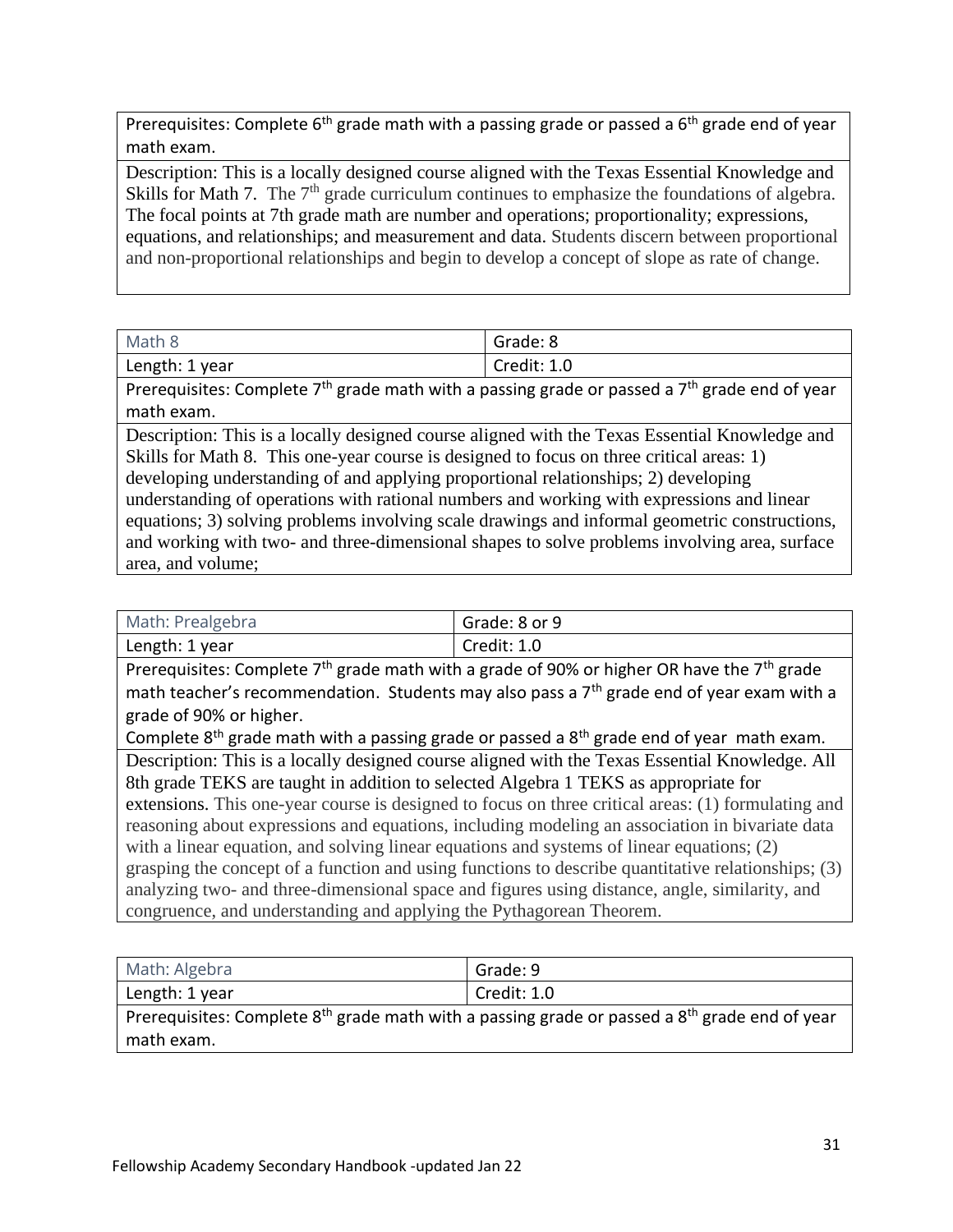Description: This is a locally designed course aligned with the Texas Essential Knowledge for Algebra. This one-year course provides students with the necessary knowledge and skills for further studies in mathematics. It is intended to increase mathematical fluency in problem solving, reasoning, modeling, and effective communication in the study of number, algebra, functions, and statistics. Instructional practices incorporate integration of diversity awareness including appreciation of all cultures and their important contributions to society. The use of technology, including calculators and computer software, is an integral part of this course. This course fulfills the Algebra I requirement and one of the mathematics credits required for high school graduation.

Science Department

| <b>Physical Science</b>                                                                                             | Grade: 6-8         |
|---------------------------------------------------------------------------------------------------------------------|--------------------|
| Length: 1 year                                                                                                      | $\mid$ Credit: 1.0 |
| Prerequisites: Complete 5 <sup>th</sup> grade science with a passing grade or passed a 5 <sup>th</sup> grade end of |                    |

year science exam.

Description: This is a locally designed course aligned with the Texas Essential Knowledge and Skills for Physical Science in the  $6<sup>th</sup>$ ,  $7<sup>th</sup>$  and  $8<sup>th</sup>$  grade levels. The focal points are matter, energy, force, and motion. This class also includes instruction in Scientific Investigation and Reasoning.

| Life Science   | Grade: 6-8  |
|----------------|-------------|
| Length: 1 year | Credit: 1.0 |

Prerequisites: Complete 5<sup>th</sup> grade science with a passing grade or passed a 5<sup>th</sup> grade end of year science exam.

Description: This is a locally designed course aligned with the Texas Essential Knowledge and Skills for Life Science in the  $6<sup>th</sup>$ ,  $7<sup>th</sup>$  and  $8<sup>th</sup>$  grade levels. The focal points are organisms, structures of life, cells, human anatomy, ecosystems and organisms' relationship to the environment. This class also includes instruction in Scientific Investigation and Reasoning.

| Earth and Space Science | Grade: 6-8  |
|-------------------------|-------------|
| Length: 1 year          | Credit: 1.0 |

Prerequisites: Complete 5<sup>th</sup> grade science with a passing grade or passed a 5<sup>th</sup> grade end of year science exam.

Description: This is a locally designed course aligned with the Texas Essential Knowledge and Skills for Earth and Space Science in the  $6<sup>th</sup>$ ,  $7<sup>th</sup>$  and  $8<sup>th</sup>$  grade levels. The focal points are Earth's interior, rocks, tectonics, climate, object within the solar system and outside the solar system. This class also includes instruction in Scientific Investigation and Reasoning.

| Geological Science | Grade: 9    |
|--------------------|-------------|
| Length: 1 year     | Credit: 1.0 |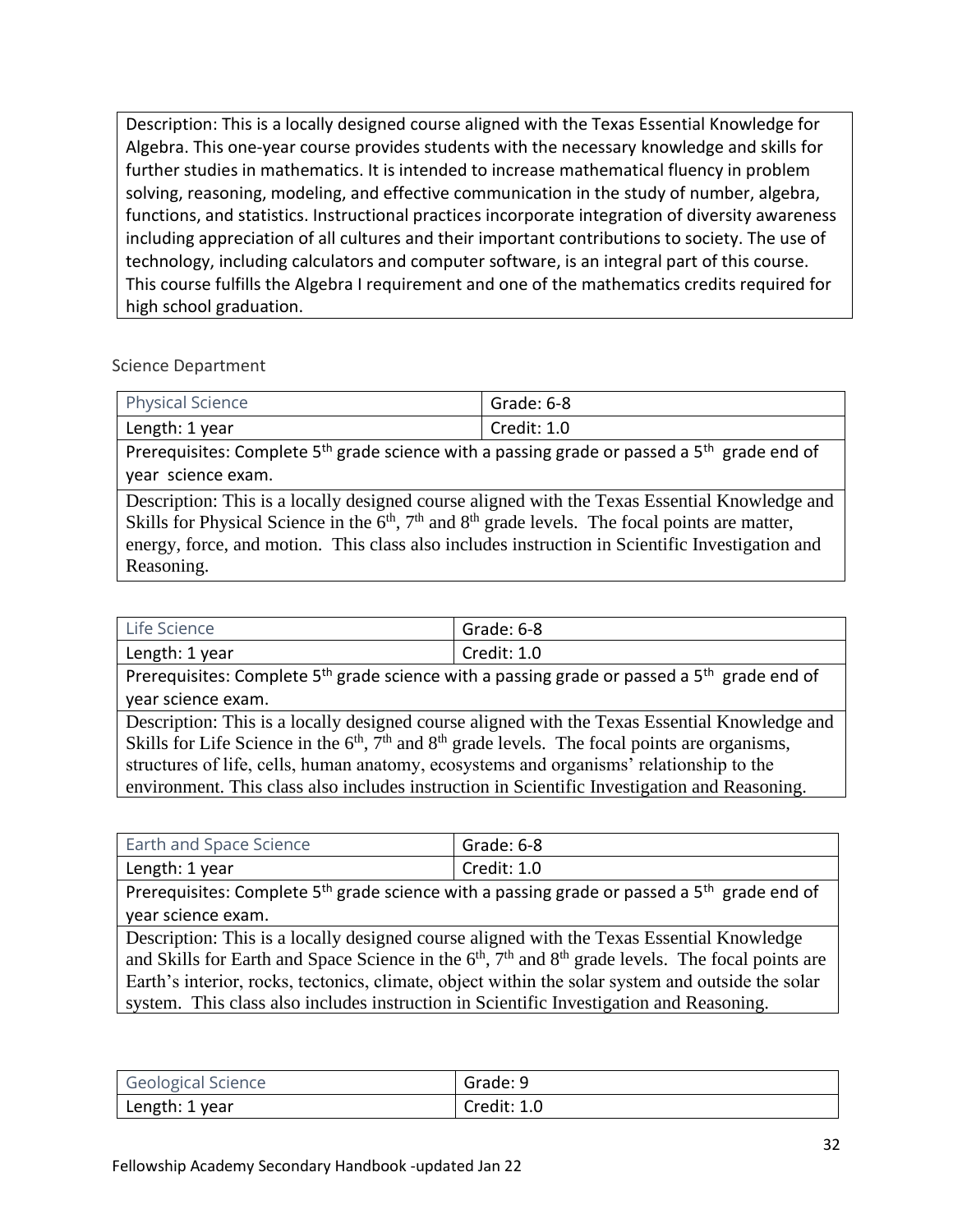Prerequisites: Complete 8<sup>th</sup> grade science with a passing grade or passed a 8<sup>th</sup> grade end of year science exam.

Description: This one-year course is designed to integrate scientific principles related to the Earth and its environment. Topics of this course include relationships between atmospheric processes and the water cycle, solar systems and the universe, and Earth's composition and structure. The connections between Earth's systems and everyday life are evaluated throughout this course. Demonstrations and lab experiences are an integral part of instruction. Scientific methodology and the metric system are integrated and modeled. Instructional practices incorporate integration of diversity awareness including appreciation of all cultures and their important contributions to our society. The appropriate use of technology is an integral part of this course. This course fulfills one of the science credits required for high school graduation.

# **Social Studies**

.

| Geography      | Grade: 6 or 7 |
|----------------|---------------|
| Length: 1 year | Credit: 1.0   |

Prerequisites: Complete 5<sup>th</sup> grade social studies with a passing grade or passed a 5<sup>th</sup> grade end of year social studies exam.

Description: This is a locally designed course aligned with the Texas Essential Knowledge and Skills for Social Studies in the 6<sup>th</sup> grade levels. It takes you on fantastic voyages to faraway environments and exotic landscapes and introduces you to our planet's kaleidoscope of peoples, cultures, and ways of life.

| Texas History  | Grade: 6 or 7 |
|----------------|---------------|
| Length: 1 year | Credit: 1.0   |
|                |               |

Prerequisites: Complete 5<sup>th</sup> grade social studies with a passing grade or passed a 5<sup>th</sup> grade end of year social studies exam.

Description: This is a locally designed course aligned with the Texas Essential Knowledge and Skills for Social Studies in the 7<sup>th</sup> grade levels. Students will study the history of Texas by exploring historical eras including cultures of Native Americans living in Texas prior to European exploration; European colonization and the era of mission-building; Anglo colonization; the Texas Revolution; the Republic; and statehood. After studying the Civil War period and Reconstruction, students focus on 20th-century Texas. Students also study the structure and functions of municipal, county, and state governments; explain the influence of the U.S. Constitution on the Texas Constitution; and examine the rights and responsibilities of Texas citizens.

| US History 8                                                                                                        | Grade: 8    |
|---------------------------------------------------------------------------------------------------------------------|-------------|
| Length: 1 year                                                                                                      | Credit: 1.0 |
| Prerequisites: Complete 5 <sup>th</sup> grade social studies with a passing grade or passed a 5 <sup>th</sup> grade |             |
| end of year social studies exam.                                                                                    |             |
| Description: This is a locally designed course aligned with the Texas Essential Knowledge and                       |             |
|                                                                                                                     |             |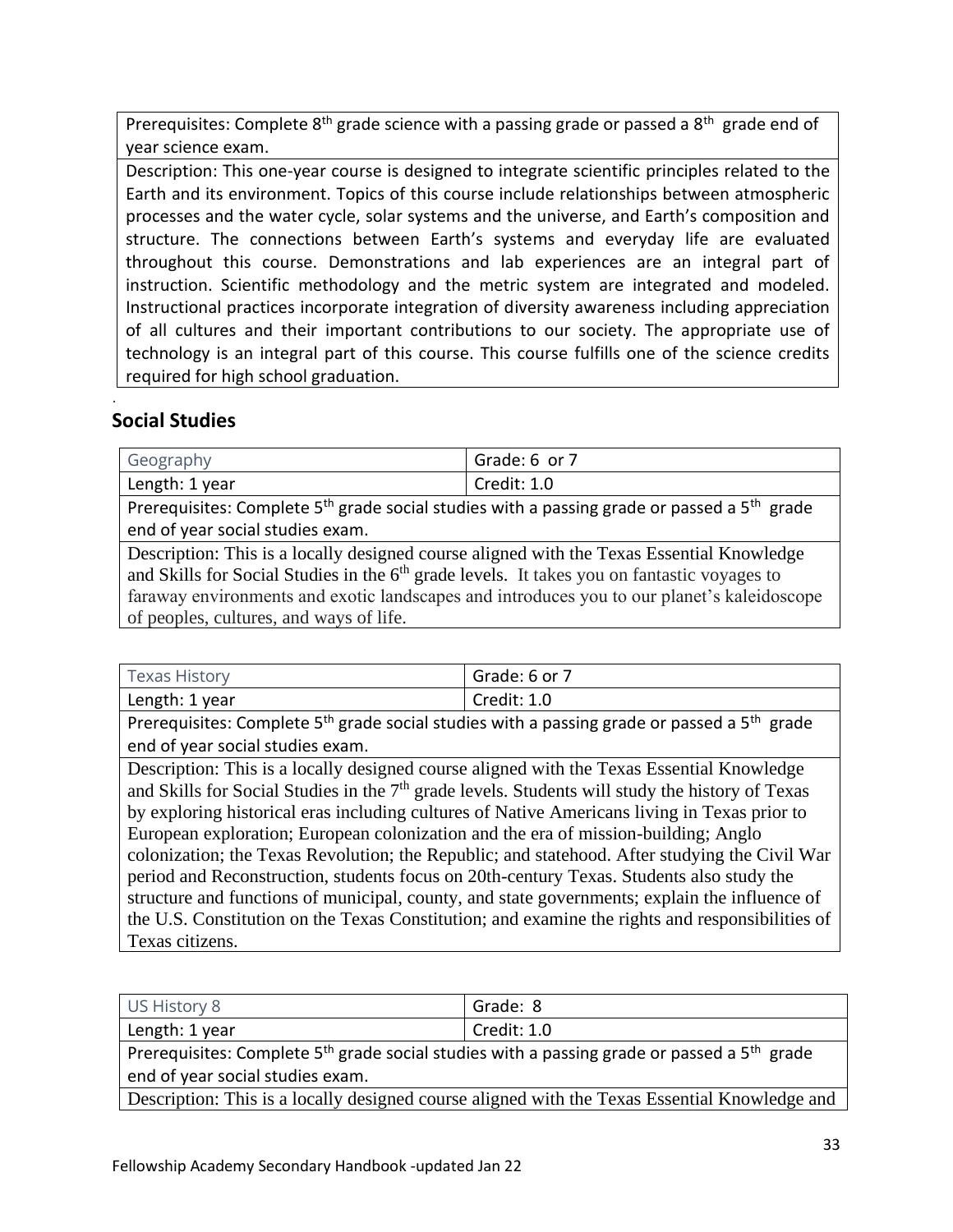Skills for Social Studies in the 8<sup>th</sup> grade levels. This course studies the United States from the early colonial period through Reconstruction.

| World History 9 | Grade: 9    |
|-----------------|-------------|
| Length: 1 year  | Credit: 1.0 |

Prerequisites: Complete  $8^{th}$  grade social studies with a passing grade or passed a  $8^{th}$  grade end of year social studies exam.

Description: This is a locally designed course aligned with the Texas Essential Knowledge and Skills for Social Studies in World Geography. This course provides students opportunities to study the interaction of various peoples with their physical and cultural environments in the major areas of the world. Students explore North America, Europe, Middle East, Sub-Saharan Africa, Asia, Australia, and Latin America to compare physical processes, components of cultures, and human interactions that affect history.

| <b>Middle School Art</b>                                                                         | Grade:6-8   |  |
|--------------------------------------------------------------------------------------------------|-------------|--|
| Length: 1 year                                                                                   | Credit: 1.0 |  |
| Prerequisites: None                                                                              |             |  |
| Students continue to build their skills in drawing, painting, graphics, and sculpture. Theory is |             |  |
| introduced to further elaborate upon ideas about color, perspective, and design. Classes         |             |  |
| focus on artists, artwork, and provide technique demonstrations to develop the four strands      |             |  |
| of art education: art appreciation, art history, art production, and art criticism; as well as   |             |  |
| problem-solving and critical thinking skills.                                                    |             |  |
|                                                                                                  |             |  |

| $P$ F               | Grade: Available at all grade levels |
|---------------------|--------------------------------------|
| Length: 1 year      | Credit: 1.0                          |
| Prerequisites: None |                                      |
|                     |                                      |

This is a locally designed course aligned with the Texas Essential Knowledge and Skills for PE at each grade level. Every year is a continuation of physical education (volleyball, soccer, flag football, softball, basketball, gym hockey, gym bowling, aerobics/slimnastics, and badminton) with increased emphasis on physical fitness, sportsmanship and cardiovascular endurance activities. The program also aims to develop students' personal and social responsibility, self-management skills, and ability to make informed choices. The overall goal of this program is to enhance students' disposition toward leading a physically active lifestyle.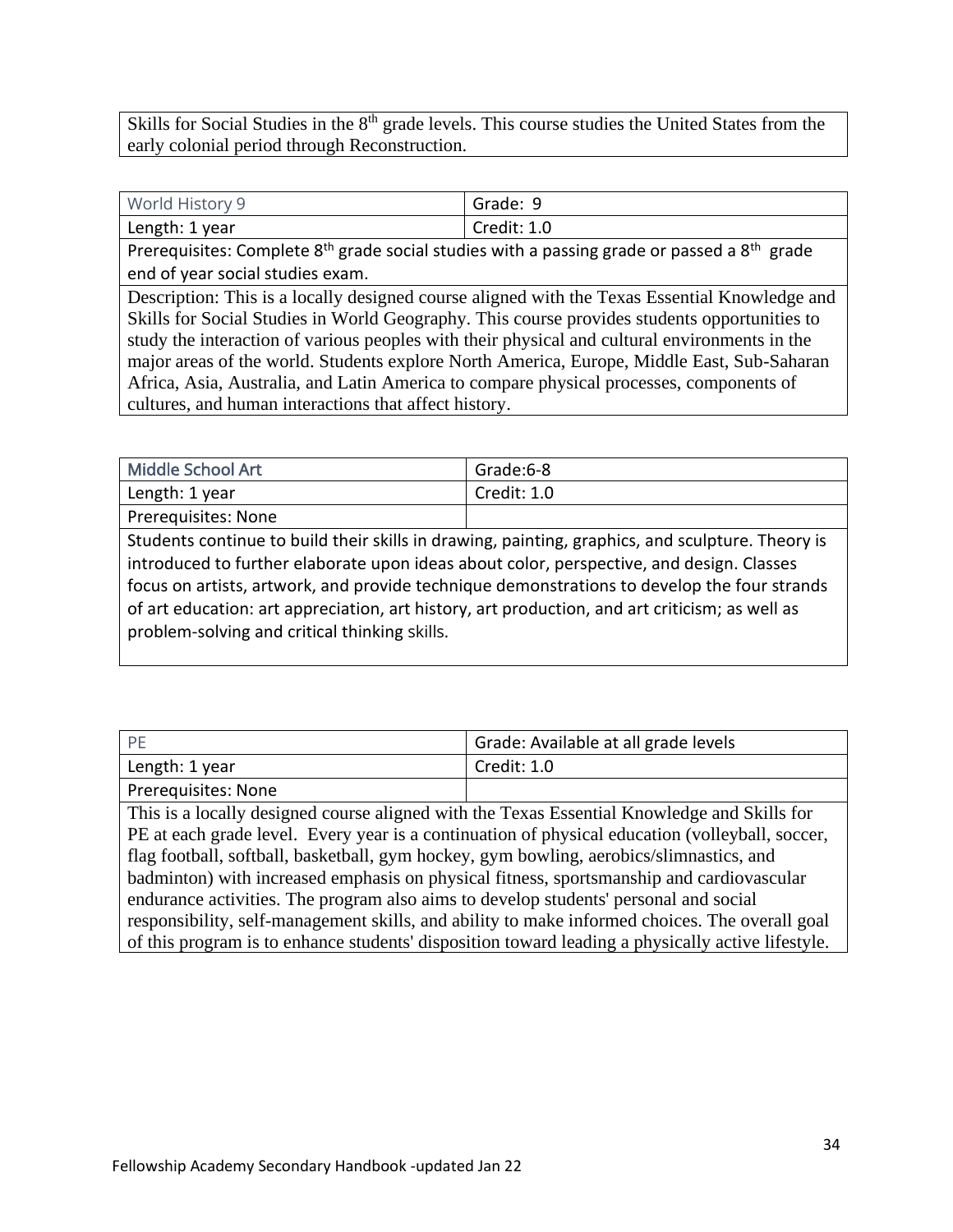| <b>Discipline</b>  | <b>Foundations High School</b>                                                    | <b>Distinguished High School</b>                                                                   |  |
|--------------------|-----------------------------------------------------------------------------------|----------------------------------------------------------------------------------------------------|--|
|                    | Program                                                                           | Program*                                                                                           |  |
| <b>Bible</b>       | <b>Four Credits</b>                                                               | <b>Four Credits</b>                                                                                |  |
|                    |                                                                                   |                                                                                                    |  |
|                    | <b>Four Credits</b>                                                               | <b>Four Credits</b>                                                                                |  |
| <b>English</b>     | ELA & R I (World Lit)<br>$\bullet$                                                | ELA & R I (World Lit)<br>$\bullet$                                                                 |  |
| Language           | ELA & R II (British Lit)<br>$\bullet$                                             | ELA & R II (British Lit)                                                                           |  |
| <b>Arts</b>        | ELA & R III (American Lit)<br>$\bullet$                                           | ELA & R III (American Lit)<br>$\bullet$                                                            |  |
|                    | ELA & R IV (Senior Lit)                                                           | ELA & R IV (Senior Lit) or AP English                                                              |  |
|                    | <b>Three Credits</b>                                                              | <b>Four Credits</b>                                                                                |  |
|                    | Algebra I                                                                         | Algebra I                                                                                          |  |
| <b>Mathematics</b> | Geometry                                                                          | Geometry                                                                                           |  |
|                    | Algebra II                                                                        | Algebra II                                                                                         |  |
|                    |                                                                                   | Advanced Math (Pre-Calculus,                                                                       |  |
|                    |                                                                                   | Calculus, Statistics, AP Calculus)                                                                 |  |
|                    | <b>Three Credits</b>                                                              | <b>Four Credits</b>                                                                                |  |
|                    | <b>Biology</b>                                                                    | <b>Biology</b>                                                                                     |  |
|                    | <b>Integrated Physical Science</b>                                                | <b>Advanced Physics</b>                                                                            |  |
| <b>Science</b>     | <b>Advanced Science Course</b>                                                    | <b>Advanced Chemistry</b>                                                                          |  |
|                    |                                                                                   | Advanced Science Course (Earth<br>Science, Astronomy, Zoology,                                     |  |
|                    |                                                                                   | Environmental Studies, AP courses)                                                                 |  |
|                    | <b>Three Credits</b>                                                              | <b>Four Credits</b>                                                                                |  |
|                    | U.S. History                                                                      | U.S. History                                                                                       |  |
| <b>Social</b>      | Government (.5 Credit)<br>$\bullet$                                               | Government (.5 Credit)                                                                             |  |
| <b>Studies</b>     | Economics (.5 Credit)<br>$\bullet$                                                | Economics (.5 Credit)                                                                              |  |
|                    | World History or World                                                            | <b>World History</b>                                                                               |  |
|                    | Geography                                                                         | World Geography                                                                                    |  |
| <b>Physical</b>    | <b>One Credit</b>                                                                 | One Credit                                                                                         |  |
| <b>Education</b>   |                                                                                   |                                                                                                    |  |
|                    | <b>Two Credits</b>                                                                | <b>Three Credits</b>                                                                               |  |
|                    | Any world language other than English                                             | Any world language other than English qualifies                                                    |  |
|                    | qualifies including Arabic, Chinese,<br>French, German, Hindi, Italian, Japanese, | including Arabic, Chinese, French, German, Hindi,<br>Italian, Japanese, Korean, Latin, Portuguese, |  |
|                    | Korean, Latin, Portuguese, Russian,                                               | Russian, Spanish, Turkish, Urdu, Vietnamese or                                                     |  |
| Language           | Spanish, Turkish, Urdu, Vietnamese or                                             | American Sign Language (ASL).                                                                      |  |
| other than         | American Sign Language (ASL).                                                     |                                                                                                    |  |
| <b>English</b>     |                                                                                   | In addition, certain computer programming                                                          |  |
|                    | In addition, certain computer                                                     | languages can be used to satisfy the LOTE two-                                                     |  |
|                    | programming languages can be used to<br>satisfy the LOTE two-credit graduation    | credit graduation requirement.                                                                     |  |
|                    | requirement.                                                                      | Computer Science I<br>Computer Science II                                                          |  |
|                    | Computer Science I                                                                | Computer Science III                                                                               |  |

# **Fellowship Academy High School Degree Requirements**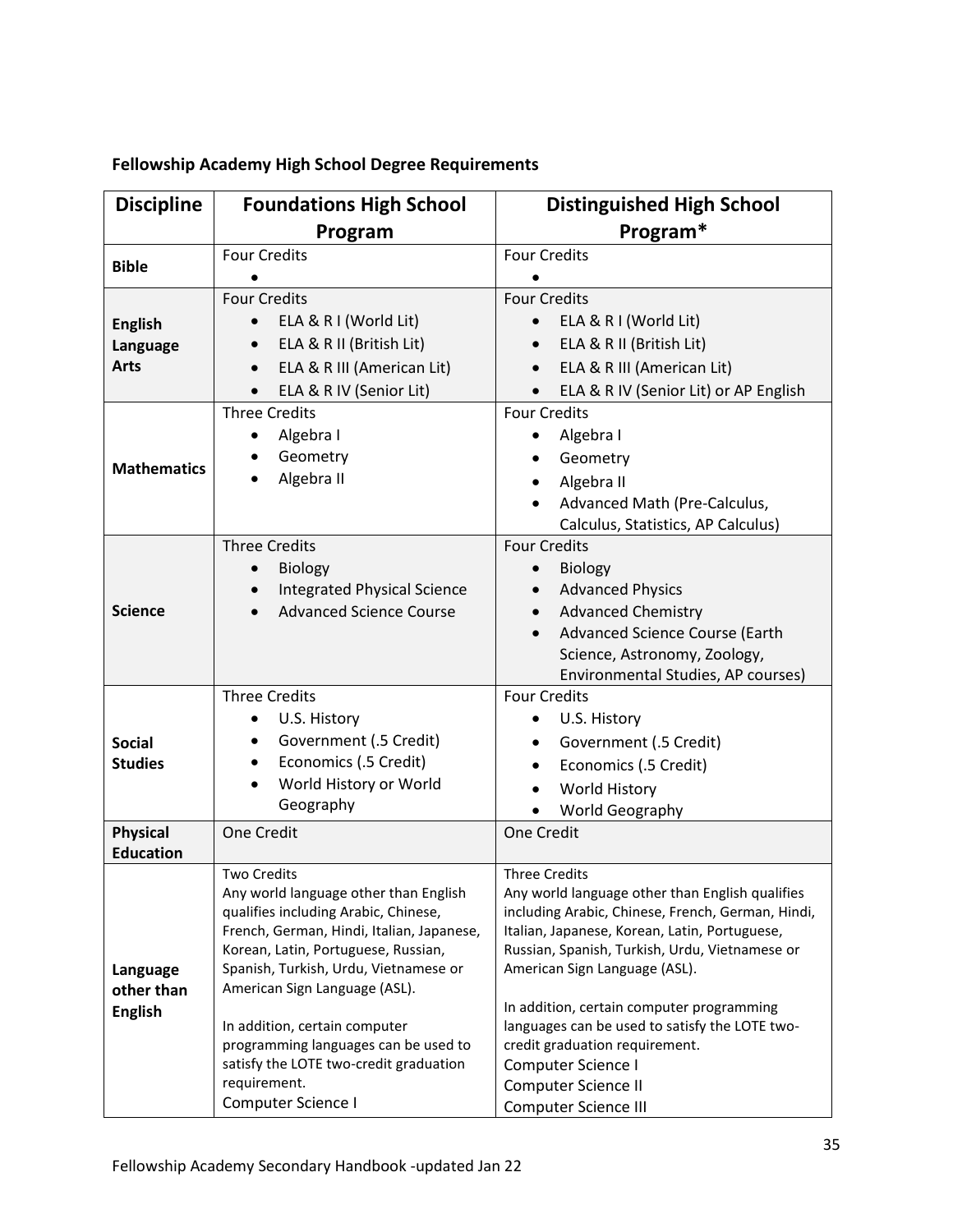|                  | Computer Science II                 | AP Computer Science A                      |
|------------------|-------------------------------------|--------------------------------------------|
|                  | Computer Science III                | AP Computer Science Principles IB Computer |
|                  | AP Computer Science A               |                                            |
|                  | AP Computer Science Principles IB   |                                            |
|                  | Computer                            |                                            |
| <b>Fine Arts</b> | One Credit                          | One Credit                                 |
|                  | Meet Proficiency requirements in    | .5 credit                                  |
| <b>Speech</b>    | either English, Foreign Language or |                                            |
|                  | <b>Bible</b>                        |                                            |
| <b>Electives</b> | Three credits                       | Two and half credits                       |
| <b>Total</b>     | 24 credits                          | credits<br>28.                             |

\* Not all of the courses listed in this program will be available through Fellowship Academy

**Endorsements**: TEA has implemented a new program for graduation. Students will be able to earn one or more **endorsements** as part of

their **graduation** requirements. **Endorsements** consist of a related series of courses that are grouped together by interest or skill set. They provide students with in-depth knowledge of a subject area. Courses can count toward diploma requirements and endorsement requirements simultaneously.

## **Fellowship Academy is not able to provide courses for all endorsements. The missing course work can be acquired through online classes or dual credit courses.**

| Endorsements-                     | Types of Endorsements:                                        |
|-----------------------------------|---------------------------------------------------------------|
| (Focused study in one area)       | <b>STEM</b>                                                   |
|                                   | <b>Business</b><br>$\bullet$                                  |
| Requirements for 1                | <b>Public Service</b>                                         |
| endorsement:                      | <b>Arts and Humanities</b>                                    |
| $4th$ credit of math              | <b>Multidisciplinary Studies</b><br>$\bullet$                 |
| 4 <sup>th</sup> credit of Science |                                                               |
| +2 additional courses             |                                                               |
| <b>STEM Endorsement</b>           | Required: 4 <sup>th</sup> credit of math                      |
|                                   | 4 <sup>th</sup> credit of Science                             |
|                                   | Choose 2 of the following:                                    |
|                                   | <b>Advanced Math</b>                                          |
|                                   | <b>Computer Science</b>                                       |
|                                   | <b>Advanced Science</b>                                       |
| Art and Humanities                | Required: 4 <sup>th</sup> credit of math                      |
|                                   | 4 <sup>th</sup> credit of Science                             |
|                                   | Choose 2 of the following:                                    |
|                                   | 2 credits in World Social Studies                             |
|                                   | 2 level each of 2 languages other than English                |
|                                   | 2 credits in 2 different Fine Arts                            |
| Multi-Disciplinary                | Choose 1 of the following:                                    |
|                                   | 4 credits of Advance Placement Courses                        |
|                                   | 4 credits of Dual Credit in academic courses such as English, |
|                                   | Math, Science, Social Studies, LOTE, Computer Science         |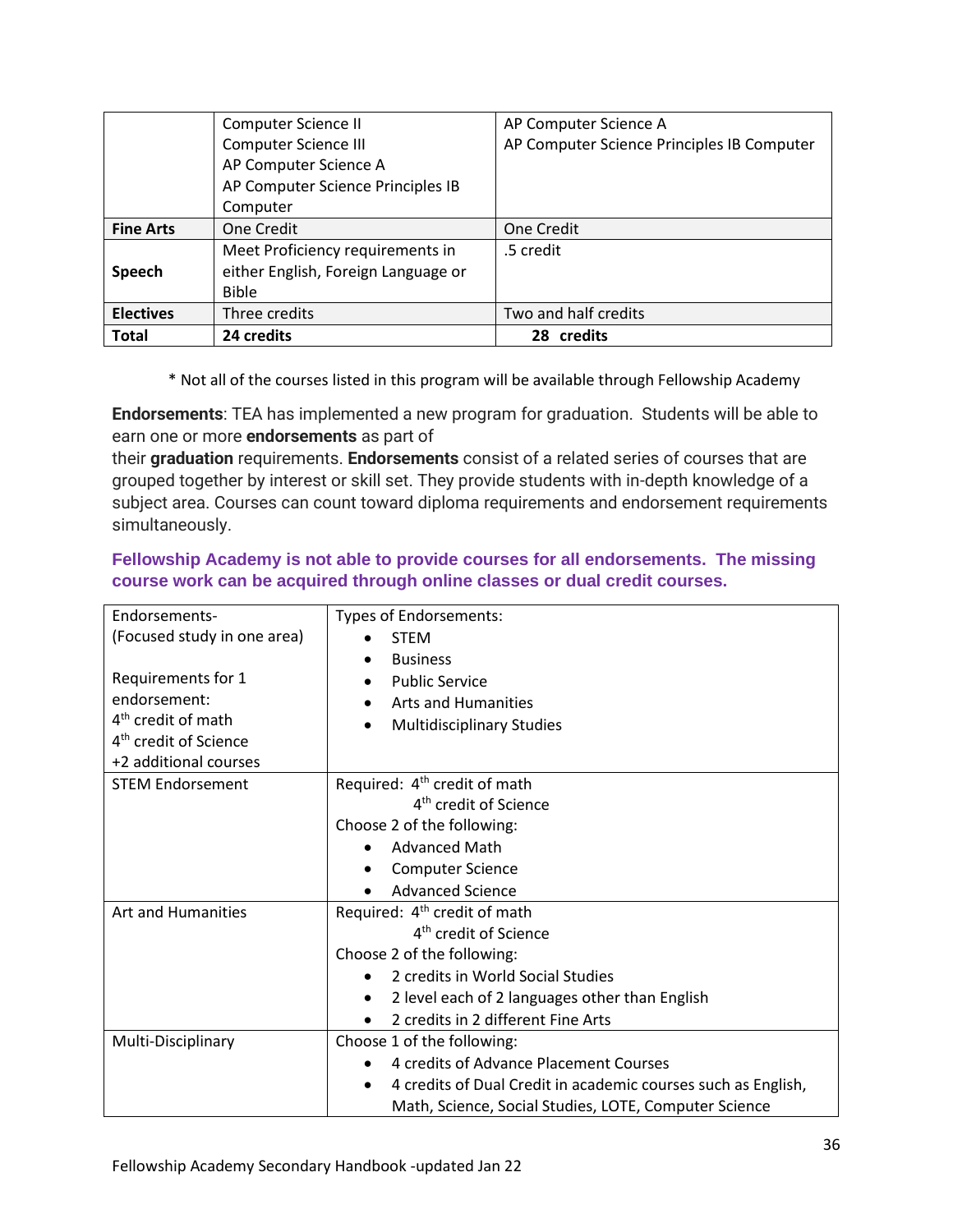|                              | 4 credits of combined Dual Credit and AP courses                                      |  |
|------------------------------|---------------------------------------------------------------------------------------|--|
|                              | 4 Credits in each of the foundation areas (English, Math,<br>Science, Social Studies) |  |
| <b>Business and Industry</b> | Required: 4 <sup>th</sup> credit of math                                              |  |
|                              | 4 <sup>th</sup> credit of Science                                                     |  |
|                              | Choose 2 of the following:                                                            |  |
|                              | Agriculture . Food and Natural Resources . Architecture and                           |  |
|                              | Construction • Arts • Hospitality and Tourism • Technology and                        |  |
|                              | Communications • Audio/Video • Information Technology • Business                      |  |
|                              | Management and Administration • Finance • Manufacturing •                             |  |
|                              | Transportation or Distribution and Logistics • Marketing • Technology                 |  |
|                              | Applications • Debate • advanced broadcast journalism • advanced                      |  |
|                              | journalism including newspaper and yearbook                                           |  |
| <b>Public Service</b>        | Required: 4 <sup>th</sup> credit of math                                              |  |
|                              | 4 <sup>th</sup> credit of Science                                                     |  |
|                              | Choose 2 of the following:                                                            |  |
|                              | Human Services • Health Science • Education and Training • Law •                      |  |
|                              | Public Safety • Government and Public Administration • Corrections                    |  |
|                              | and Security • Junior Reserve Officer Training Corps (JROTC)                          |  |

## <span id="page-36-0"></span>L. Chapel

### Chapel Schedule

As Fellowship Academy strives to make Christ central and to offer the first fruits of our time, attention, and energy to our Lord Bible class will be a morning class. Staff, students of every grade level, and coteachers worship together as a community and begin the day in the Word and in prayer. The curriculum changes each year so that over the course of three years, students will have gained a strong foundation of the historical content of the Old and New Testaments, experienced in-depth study of specific books of the Bible, learned a Christian worldview, taught application of Biblical truths to daily living and will acquire a strong defense of the Christian faith.

### Memory Recitation

Fellowship Academy students are given weekly memory work assignments and routinely recite memory work individually and collectively with the goal of implanting important Biblical truths and principles in hearts and minds.

- Pledges honor and respect of authorities
- Scripture meditate on truth.
- Chapel Sayings character development
- History Timeline –integration of learning and understanding of the context of all subject content taught
- American Values important national documents, foundational values and civic responsibility and leadership
- Student Presentations public speaking is essential in leadership and in communicating faith.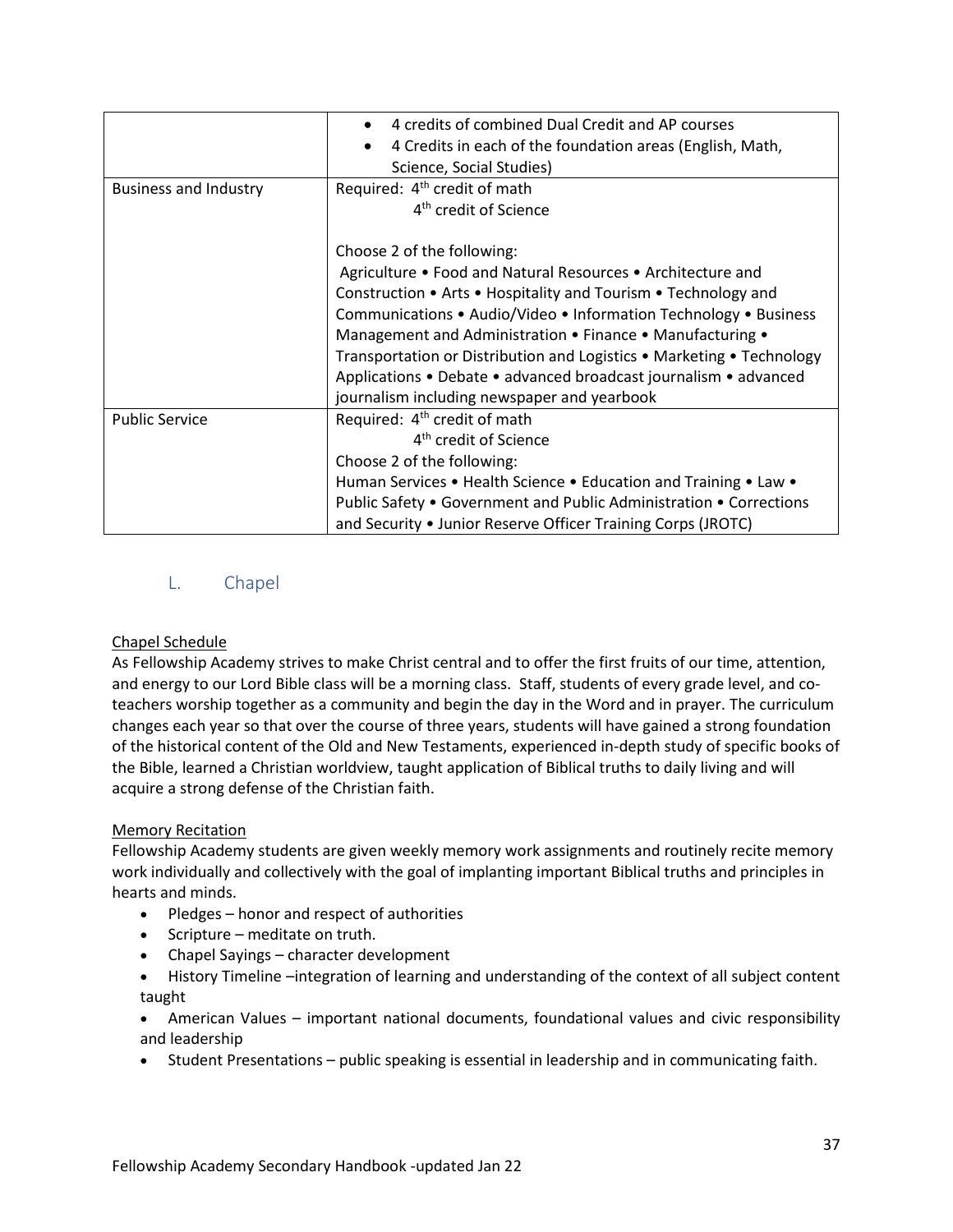# <span id="page-37-0"></span>VI. Attendance

Parents must call or email [\(FaAdmin@fellowshipLH.com\)](mailto:FaAdmin@fellowshipLH.com) the office on the morning of the absence if the student is ill and will not be attending class.

# A. Attendance Requirements

<span id="page-37-1"></span>After two weeks, teachers will record daily absences and tardies, each semester and these will be reported on the student's report card. The student will be counted absent if not in class for any reason. If a parent does not contact the school about an absence, the absence is counted as unexcused.

Students who are absent can pick up assignment sheets and other class materials at the end of the school day. Students (and parents) are responsible for contacting the teacher or another classmate for information about what was missed in class.

Parents picking up students early must notify the office.

In order to successfully complete a course of study, students must attend at least 80% of that course's regularly scheduled class sessions. This means that they may not be absent more than nine times during a semester for a course meeting three times each week. Students failing to meet these requirements will not be recognized as having completed the course and they will be given a grade of incomplete.

In most cases, a failure to successfully complete a course because of excessive absences will also prevent a student from being able to register for the next class in the sequence. Students failing to meet attendance requirements will be withdrawn and not allowed to enroll in the same course for the following semester.

*Exceptions*: An exception may be granted by the administrators if a student has been able to keep up with the class virtually. An exception may be granted provided the student has, in the judgment of the teacher, overseeing his work, achieved minimum mastery of the course content.

# <span id="page-37-2"></span>B. Pre-Arranged Absences

In any situation other than illness, the parent must contact the teacher and office prior to the absence to make arrangements with and receive permission from the teacher. Failure to properly notify administration when a student is absent will result in an unexcused absence and a zero for all assignments due that day.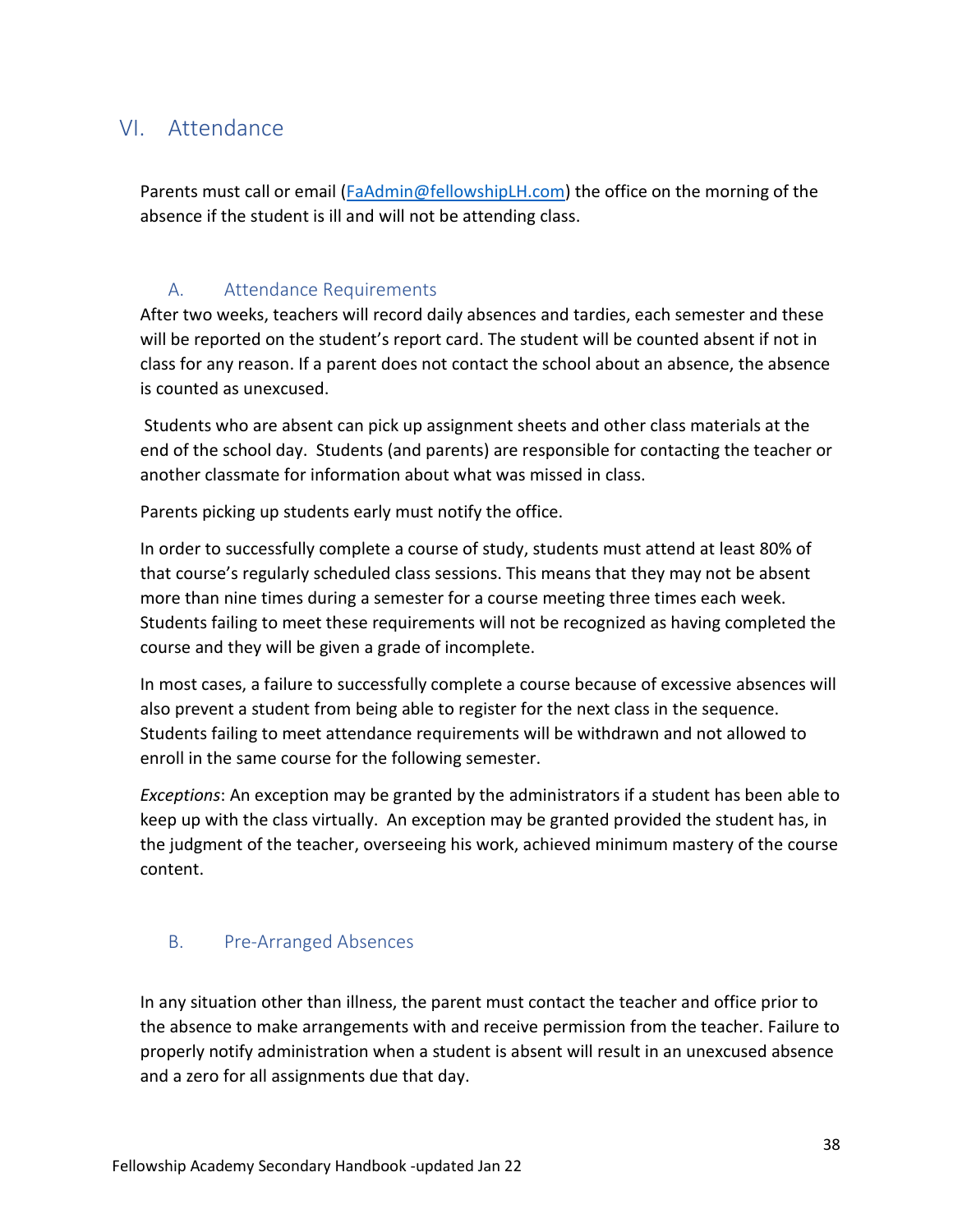# <span id="page-38-0"></span>C. Tardiness

Students are expected to attend 80% of the scheduled class period, or they will be counted absent. Parents should make sure that students arrive to class on time to avoid unnecessary disruption to the class. Student will receive tardy slip from the office to be able to enter class if they arrive after the start of class.

A student who comes in 10 minutes late will be counted absent. Teachers, at their discretion may refuse to allow the student to "make up" any work, quizzes, or tests missed because of a tardy.

# <span id="page-38-1"></span>D. Early Release

It is considered a discourtesy to the teacher and a disruptive influence to the learning environment for a student to leave class before class has been dismissed. Therefore, unless prior arrangements have been made or the teacher grants special permission, leaving a class early will be considered a breach of good conduct and treated as a discipline issue.

<span id="page-38-3"></span>

| A | <b>Arrive Ready to Learn</b>                    | Proverbs 18:15<br>An intelligent heart acquires knowledge, and the ear of the wise<br>seeks knowledge.                                                                                                                                           |
|---|-------------------------------------------------|--------------------------------------------------------------------------------------------------------------------------------------------------------------------------------------------------------------------------------------------------|
| R | <b>Respect others with</b><br>words and actions | Philippians 2:3<br>Do nothing from selfish ambition or conceit, but in humility count<br>others more significant than yourselves                                                                                                                 |
| M | <b>Make wise choices</b>                        | Romans 12:2<br>Do not be conformed to this world, but be transformed by the<br>renewal of your mind, that by testing you may discern what is the<br>will of God, what is good and acceptable and perfect.                                        |
| O | Obey right away                                 | Hebrews 13:17<br>Obey your leaders and submit to them, for they are keeping<br>watch over your souls, as those who will have to give an<br>account. Let them do this with joy and not with groaning, for that<br>would be of no advantage to you |
| R | <b>Respond with self-</b><br>control            | Proverbs 25:28<br>A man without self-control is like a city broken into and left<br>without walls.                                                                                                                                               |

# <span id="page-38-2"></span>VII. Student Conduct

A. School Rules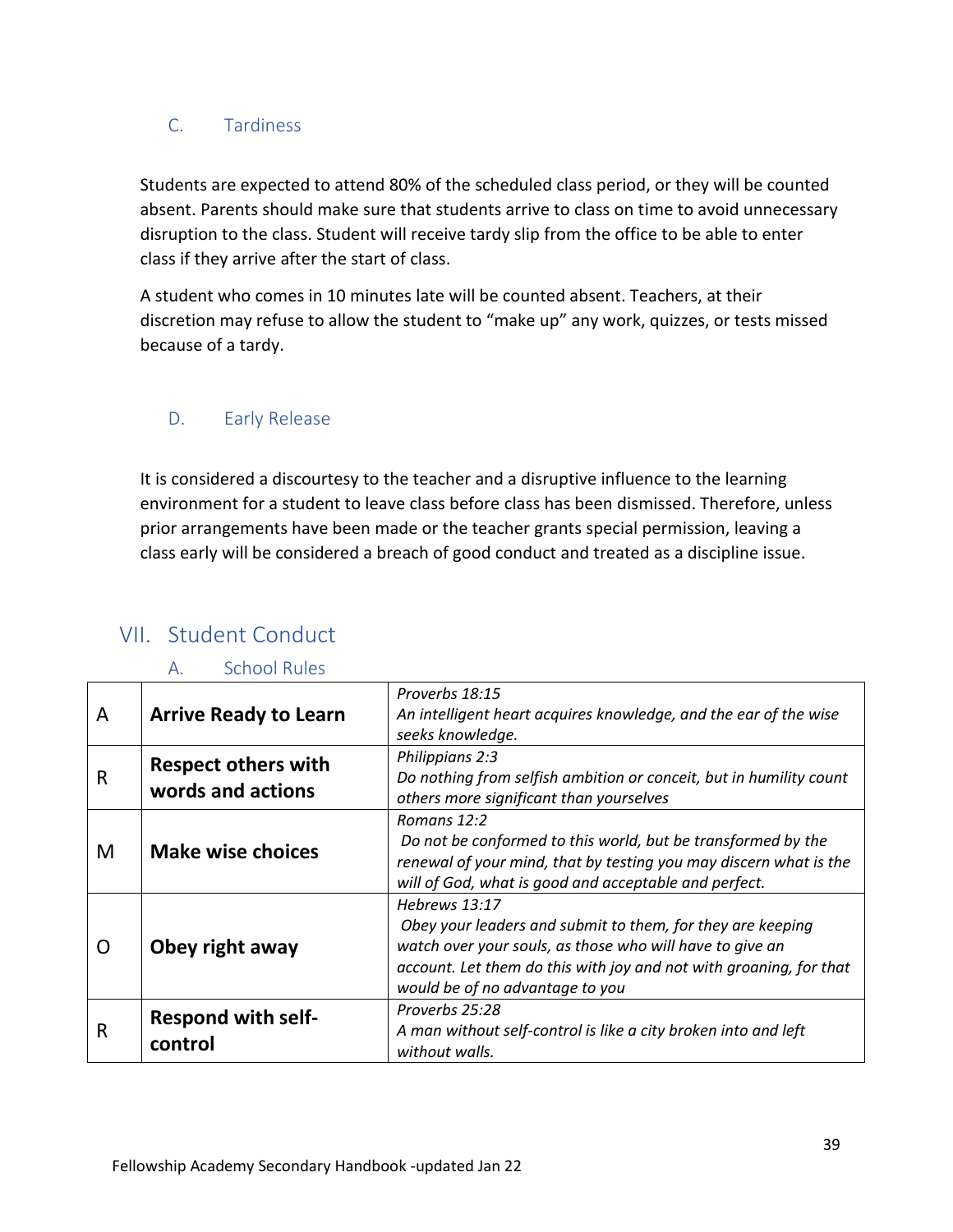# <span id="page-39-0"></span>B. Behavior Policy

## Positive, Random, Individual Reinforcement

- Students will receive tokens when caught being good. Teachers will shape class behavior by reinforcing desired responses. An example would be the teacher will give token to any student who has materials out and ready right to go.
- Teachers may use a variety of items as token such as tickets, points, marbles, candy or compliments.
- These tokens can be collected and traded in for rewards and prizes or sent home to show parents good choices.
- Teachers will provide students with regular opportunities so students may cash in their cards for prizes and privileges.

## When Correction is Needed- 1-2-3 Warning System

Each class will have a 1-2-3 warning system for behavior and/or redirection.

- First redirection will be a verbal warning about behavior and teacher's expectation.
- Second redirection will be a repeat of the expectation with a warning about consequence for not meeting expectations.
- Third redirection will result in a consequence.

More serious infractions will result in an immediate consequence (i.e. hitting).

## Relevant, Redemptive, Reasonable Consequences

When a student is not following ARMOR principles, he or she will receive consequences that are:

- relevant (related to the problem)
- reasonable (equal to the severity of the infraction)
- redemptive (working toward restoring the student)

Problems between individuals such as fights, bullying, or disrespecting staff will be dealt with according to the principles of Matthew 18. Students will learn to express their issues directly and will be guided in learning to listen, apologize, and extend forgiveness as needed.

> $\circ$  Suggested consequences include a behavior report, note home, time out, loss of privilege, meeting at teacher's desk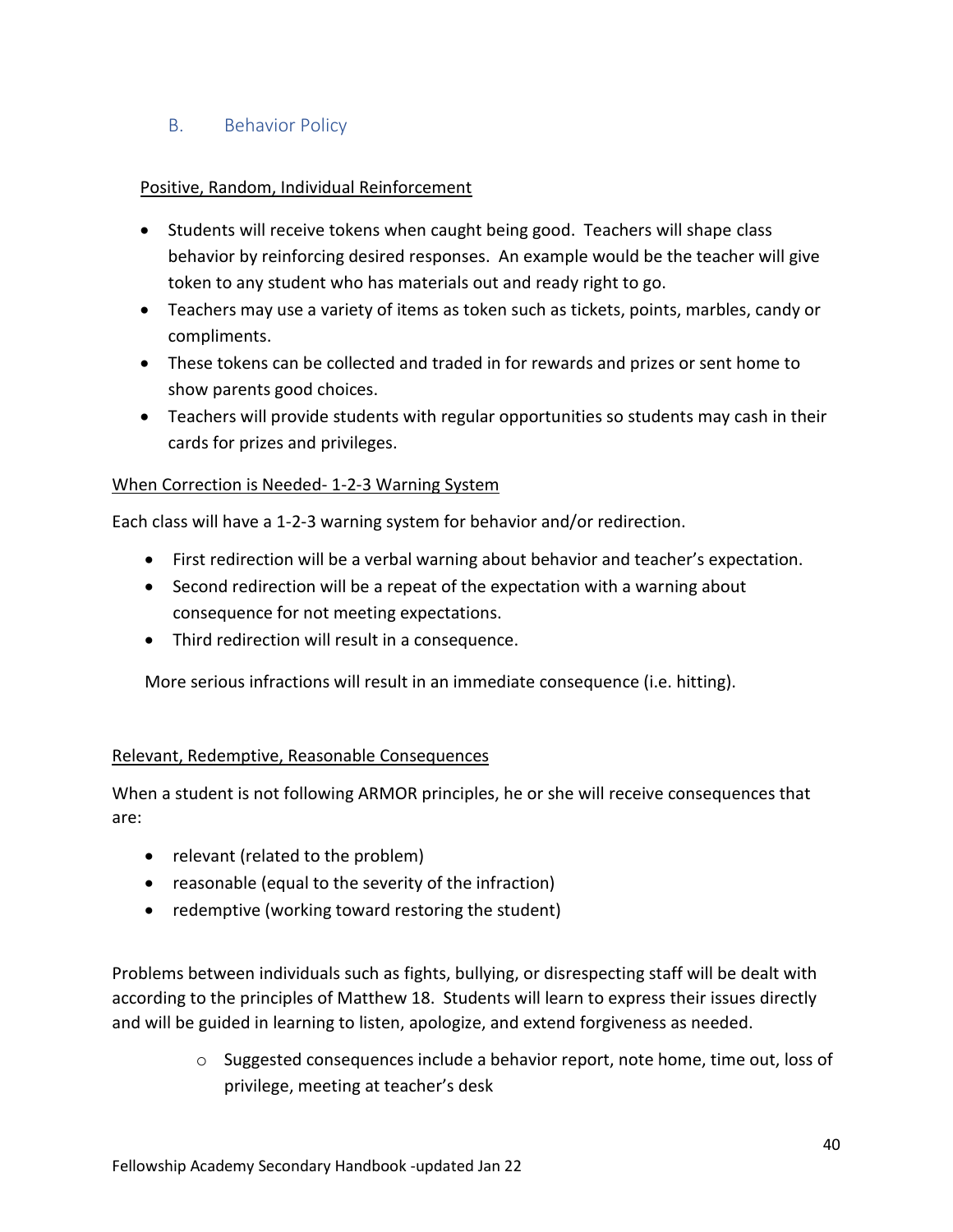$\circ$  Ongoing issues may result in missed recess or privilege, phone call home, office referral

<span id="page-40-0"></span>Behaviors that are consistent may result in a parent conference.

C. Bully Policy

## Bullying

Gossip and bullying will NOT be tolerated at Fellowship Academy. Fellowship Academy is a Christian school where students are expected to obey the commandment from Jesus in John 13:34, where Jesus commanded that we are to "….love one another." Students engaged in gossiping and/or bullying other students may result in immediate expulsion.

# <span id="page-40-1"></span>D. Academic Integrity

1 Chronicles 29:17a reminds us that God "tests the heart" and is "pleased with integrity." We want to encourage and equip our students to become Disciples of Christ committed to serving and pleasing God in all he/she may do.

Academic dishonesty is both a breach of personal integrity. It also prevents student learning. We ask our students and their parents to adhere to high standards of personal integrity, both in school and in the home. Fellowship Academy will not tolerate academic dishonesty.

Academic Dishonesty is cheating or misrepresentation of other's work as your own. Whether realized or not, if one falsely represents the student's level of achievement or mastery in a given course or assignment, then it is academic dishonesty.

This may include, but is not limited to:

- Lying or giving false information about completed assignments,
- Copying the work of others at any time without direct authorization from the teacher,
- Allowing someone to copy your work,
- Using any resources, such as solution manuals and teacher edition textbooks, to complete assignments without the direct authorization of the teacher,
- Obtaining any quizzes, tests, or academic materials, created by or belonging to the school;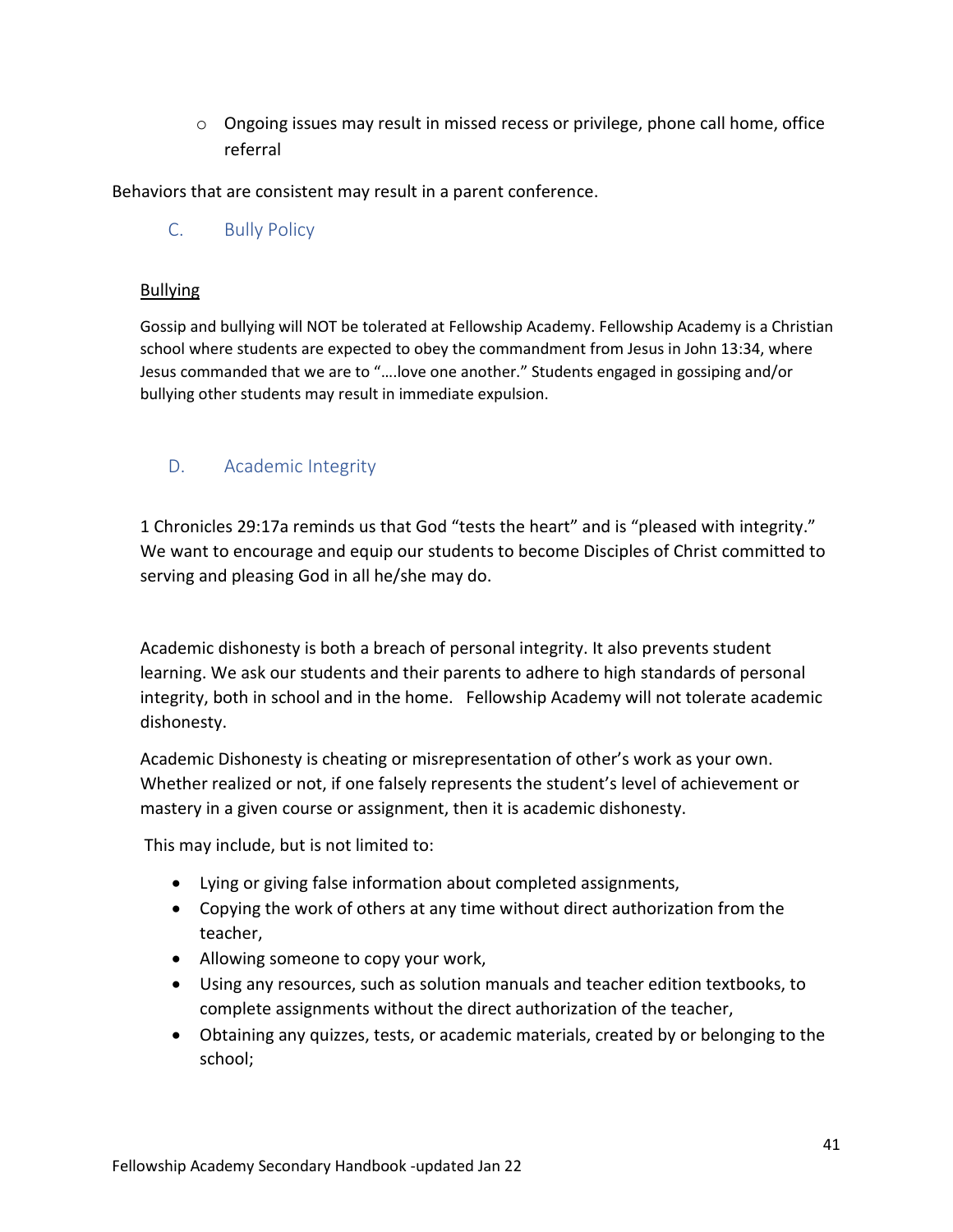- Engaging in plagiarism-"to take ideas or writings from another and offer them as one's own";
- Altering a graded paper or project for the purpose of disputing the accuracy of the grade; and
- Communicating by any means with another student during any quiz, test, or academic assignment without direct authorization from the teacher.

# **Enforcement**

- 1) First violation:
	- Student receives 0 for the assignment, documented, and mandatory meeting with administration and parents.
	- Completes an alternative assignment
- 2) Second violation:
	- Student receives 0 for the assignment, documented, and mandatory meeting with administration and parents in which student may be suspended.
	- Completes an alternative assignment
- 3) Third violation:
	- Student receives 0 for the assignment, documented, and mandatory meeting with administration and parents in which the student may be expelled.
	- Completes an alternative assignment

# <span id="page-41-0"></span>E. Digital Policy

Tape recorders, digital records, and laptops may be used in the classroom for academic reasons with the permission of the teacher. Teachers will take appropriate disciplinary measures for inappropriate use (e.g., playing games).

## **Cell Phones**

Students may carry cell phones, and other such communication devices on campus, but they must be turned off and kept in a backpack while in the building, class, or meeting. Cell phones may be used outside of any building except if the class is being held outside. Once in a building all phones need to be in the silent position. If the cell phone rings, vibrates, or is used inside a classroom, the cell phone will be taken up by the teacher and given to the administration. Teachers may give students approval to use their cell phones in class for a specific activity.

• If a cell phone is discovered on a student during a test, the student will receive a "0" for that test.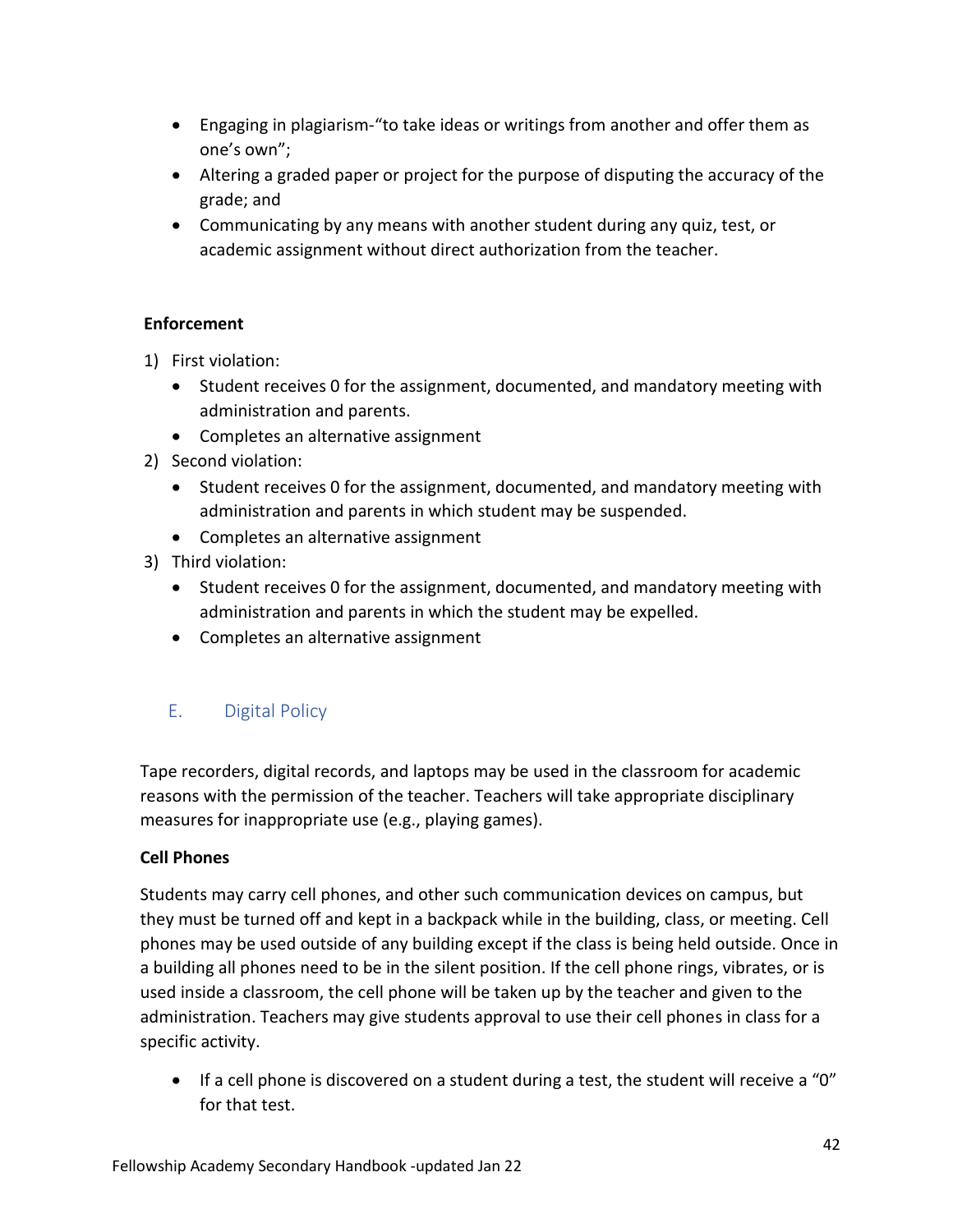## **Students must pay \$25 fee to retrieve any electronic device that has been taken up. Students must wait until the end of their school day to retrieve their item(s).**

### Computer Policy

Fellowship Academy provides access to computing resources for all students, faculty, and staff. These resources include: general office and productivity applications, educational applications as well as telecommunications. These resources are not considered a privilege but instead a requirement, access to which entails responsibility.

Individuals will be given a personal account on the planbook.com and google mail. All work performed by an individual while using the school's computing resources should be done under this account.

The Technology department at Fellowship Academy provides various services for the user including: file sharing, printing, and limited internet access. Access to these services is granted and/or limited based on the users roll or course load. Users should be aware that use of these services is logged and is subject to administrative monitoring/ review at any time.

All work stations are considered as shared workstations and expendable. For this reason it is important that all work be saved in the user's home folder or a folder for a group that the user belongs to on the file server. All network servers are considered highly available.

If a user identifies a security problem on the Fellowship Church wide area network, he is responsible for notifying a administrator; Users should not demonstrate the problem to other users.

Users must respect others' privacy and intellectual property. Any traffic from this network that traverses another network is also subject to that network's Acceptable Use Policy (AUP). Users are responsible for citing sources and giving credit to authors during the research process. All communications and information accessible via the network should be assumed to be private property. Users will honor the legal rights of software producers, network providers, copyright, and license agreements.

Individual users are responsible for their behavior and communication over school networks. It is presumed that users will comply with school standards for behavior in both physical and virtual environments. Ultimately, the network administrators and school administration will deem what is appropriate use and their decision is final.

The network administrators may deny access to resources at any time as required for maintenance or disciplinary action. Fellowship Academy makes no warranties of any kind, whether expressed or implied, for the services it is providing. Fellowship Academy will not be responsible for any damages suffered. This includes loss of data resulting from delays, non-deliveries, mis-deliveries, or service interruptions caused by the school's own negligence or user errors or omissions.

### *Using the School's Internal Network*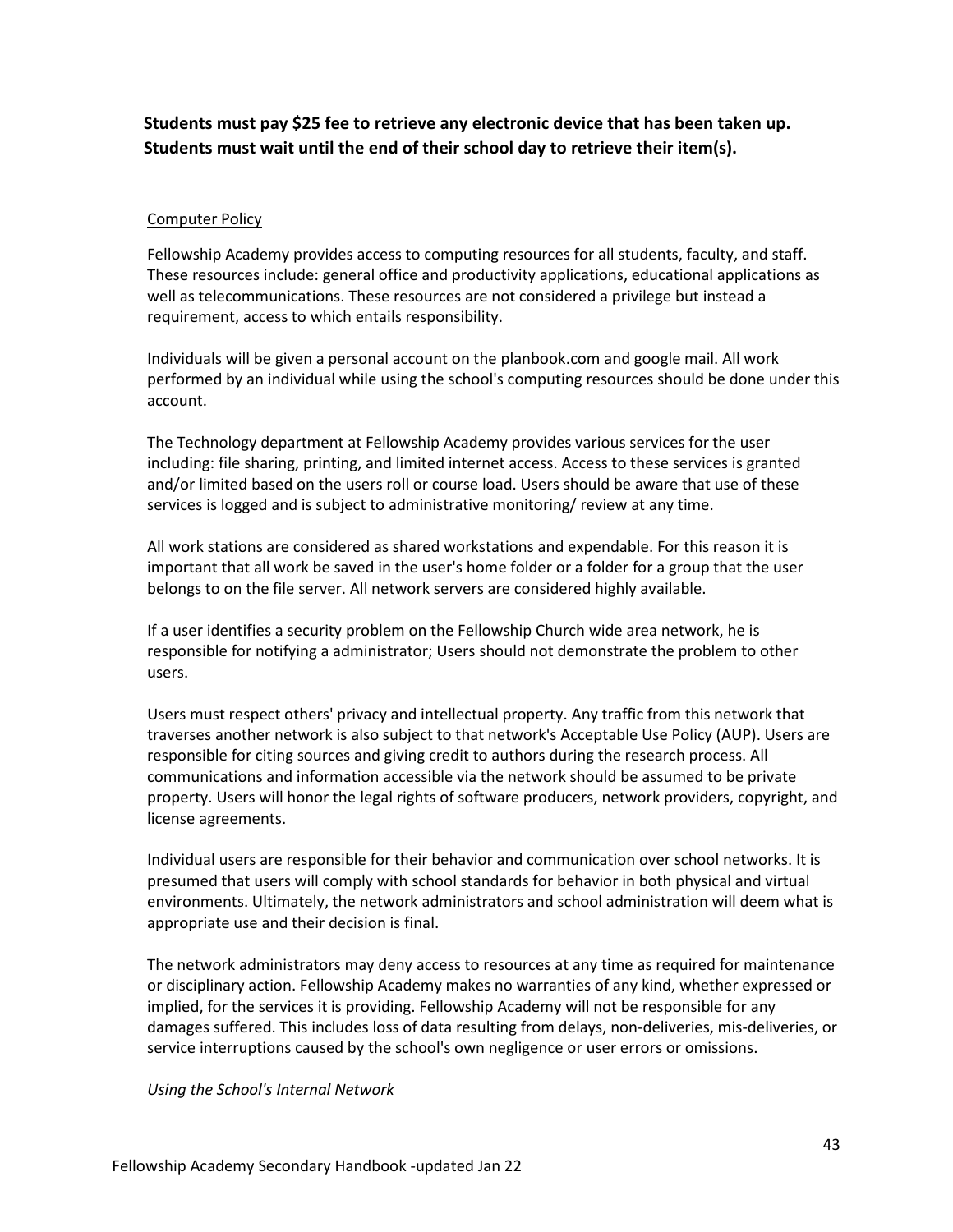• Changing, moving or otherwise tampering with computer hardware, software or connection is

forbidden.

- Students are allowed access into only those network areas for which they are authorized. Entry
	- into unauthorized areas is a violation of others' private space.
- Students should use only those areas of the network for which they have been trained.
- The school network is for schoolwork only.
- The school network cannot be used outside of school hours without permission.
- Software may not be copied to or from the school network.
- Passwords are secret. Trying to figure out someone's password is viewed in the same manner as

going into someone's files without permission.

### *Using the Internet*

- Students will use the Internet for various research projects as directed by the school curriculum.
- Students' attendance, grades, homework assignments, classroom activities, lunch vouchers, etc. will be constantly available for all students at the school's secure website to maximize communication between the school and home.
- Internet use is restricted to school hours.
- A teacher MUST be present to monitor all Internet use.
- All information gathered from the Internet should be treated as if it were copyrighted.
- Personal information (address, phone numbers, passwords, etc.) should never be given out over the Internet.
- Downloads from the Internet should not be made without a teacher's permission.
- Using electronic mail at school is not allowed unless directed by a teacher.

### *General Computer Use*

- Students are not allowed to load any software onto school computers without school clearance.
- Students using any computer must have adult supervision at all times.
- Any infringement of these guidelines should be reported to school authorities. Students who
- fail to do so will be viewed as accomplices.
- The creation or spreading of computer viruses is illegal and unethical.
- Photos of students are often incorporated into school documents and school-related
- presentations. All reasonable care will be taken to consider the safety of each child in these
- publications.

Parent and students must sign Fellowship Academy's Device Policy if they wish to check out a computer from the school or use a personal computer/device while on campus.

## <span id="page-43-0"></span>F. Dress Code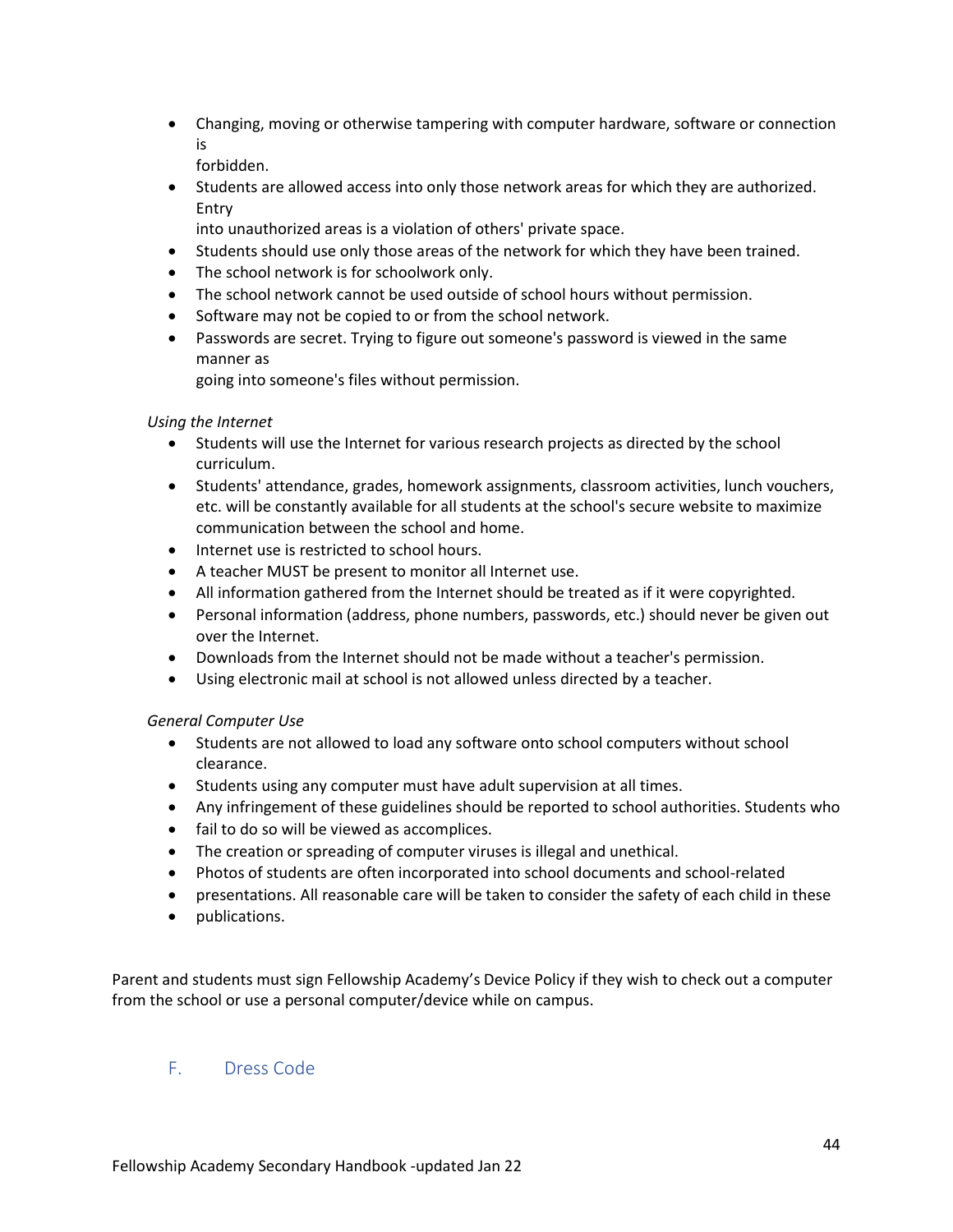Fellowship Academy's dress code is intended to encourage modesty and decency and to minimize the use of clothing as a significant means of establishing identity or social status. Fellowship Academy staff may determine the appropriateness of a student's clothing or hairstyle and may request that any student who is not dressed appropriately follow the steps listed under dress code violations. The administrator may grant exceptions to the dress code if desired for special dress days. Students attending any Fellowship Academy approved function must observe school guidelines for dress such as modest clothing.

All uniform clothing must be approved items. Students should wear school uniforms (including shirts tucked in, belts, proper shoes, etc.) while on campus or in the classroom during their school day.

Students should use the following guidelines to maintain a modest and uniform appearance, demonstrating a spirit of compliance to the requirements. Students should avoid any item of clothing, haircut, jewelry, or other aspects of their appearance that make the school uniform look sloppy or draw attention to the wearer.

If students have any questions about whether something is acceptable or not, they should check with the administrative office before wearing it to school. Failure to comply with the Fellowship Academy dress code will be dealt with as a disciplinary issue. Students may be asked to leave class until they are dressed appropriately.

## **P.E.**

The P.E. uniform is shorts or pants and any plain t-shirt or sweatshirt. Students must wear school uniforms to school and change into P.E. clothing before class. P.E. clothing may be worn in all elective classes that day.

| <b>POLO SHIRTS</b>           | <b>DRESS SHIRTS</b>                              | <b>BOTTOMS</b>                             | <b>SHOES</b>                                                       |
|------------------------------|--------------------------------------------------|--------------------------------------------|--------------------------------------------------------------------|
| Long or short-               | Long or short-                                   | Pants or shorts                            | Leather (synthetic leather) or                                     |
| sleeved                      | sleeved collared                                 |                                            | canvas                                                             |
| Colors: purple, navy         | WHITE only.                                      | Colors: black, blue or                     | Styles:                                                            |
| or white<br>Do's for shirts: | Undershirts:<br>Short-sleeved                    | khaki                                      | Slip-on loafers, Lace-up<br>$\blacksquare$<br>dress shoes, Oxfords |
| Tucked in neat               | only                                             | Don't for pants:<br>Wrinkled, dirty, torn, | Rain boots acceptable<br>$\blacksquare$<br>on rainy days           |
| Don't for shirts:            | Turtlenecks may                                  | frayed hems No cuffs or                    |                                                                    |
| Wrinkled, dirty, torn        | be worn under                                    | rolled hems Too small or                   | Western boots<br>$\blacksquare$                                    |
| too small or too<br>large    | long-sleeved<br>uniform shirts<br>or sweatshirts | too large                                  | Running or athletic<br>trainers-any color okay                     |
|                              | Colors: black,<br>purple, navy or                |                                            | Do's for shoes:                                                    |

# **Guidelines for Boys (K – 9th grades)**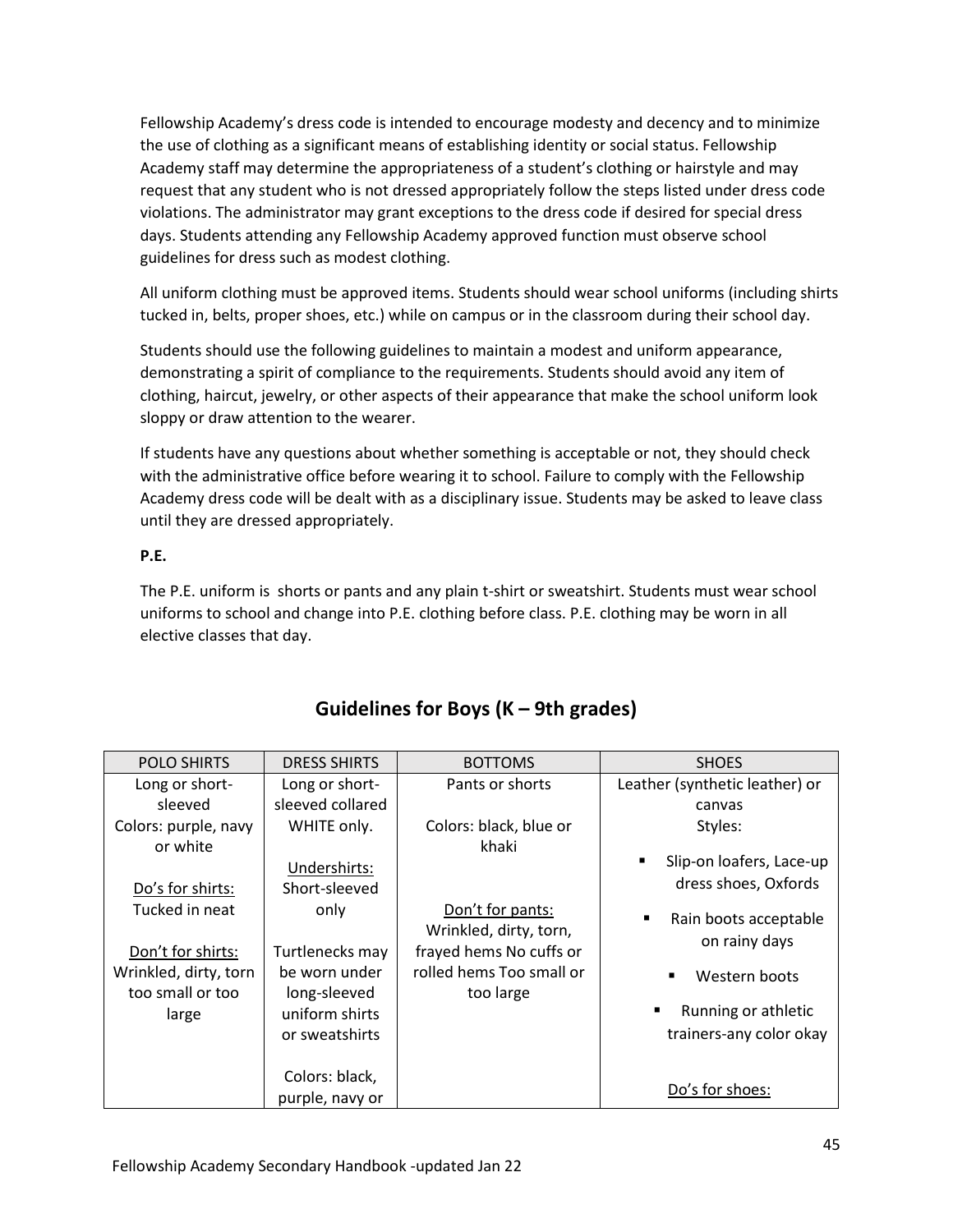|                                                                                                                                                                                                                                                                                                    | white                                                                                                                                                                                                                          |                                                                                                                                                                                                                                                       | Approved styles and colors<br>Must enclose the heel and toe<br>1" or less-soles 1 1/2" or less-<br>heels<br>Velcro or shoe laces okay<br>laces must be tied<br>Don't for shoes:<br>Scuffed, old, worn appearance<br>No flip flops, high heels, crocs<br>or frogs |
|----------------------------------------------------------------------------------------------------------------------------------------------------------------------------------------------------------------------------------------------------------------------------------------------------|--------------------------------------------------------------------------------------------------------------------------------------------------------------------------------------------------------------------------------|-------------------------------------------------------------------------------------------------------------------------------------------------------------------------------------------------------------------------------------------------------|------------------------------------------------------------------------------------------------------------------------------------------------------------------------------------------------------------------------------------------------------------------|
| <b>BELTS</b>                                                                                                                                                                                                                                                                                       | <b>SOCKS</b>                                                                                                                                                                                                                   | <b>HAIR</b>                                                                                                                                                                                                                                           | <b>HEADCOVERINGS</b>                                                                                                                                                                                                                                             |
| May be worn with<br>any bottoms that<br>have belt loops, fit<br>into belt loops<br>Colors: khaki, black<br>or brown<br>Leather, woven,<br>web style<br>Holes okay<br>Don't for belts:<br>No studs, sequins,<br>or colored<br>decorations No<br>large belt buckles<br>No scarves or fabric<br>belts | Not required -<br>do not have to<br>be visible<br>Do's for socks:<br>No show, sport<br>socks, anklets,<br>or dress socks -<br>purple, black,<br>white, gray, or<br>brown<br>Don't for socks:<br>No other colors<br>or patterns | Do:<br>Groomed and clean<br>Hair length- may not<br>touch the collar of the<br>shirt or below eye brows<br>Sideburns-no lower than<br>the ear lobe<br>Don't:<br>No spiking, partial shaving,<br>Mohawks<br>No bangs hanging in face<br>No facial hair | There are not approved hats or<br>caps indoors                                                                                                                                                                                                                   |

# **Guidelines for Girls (K – 9th grades)**

| POLO SHIRTS          | <b>DRESS SHIRTS</b> | <b>BOTTOMS</b>                   | <b>SHOES</b>                   |
|----------------------|---------------------|----------------------------------|--------------------------------|
| Long or short-       | Long or short-      | Pants, shorts, skorts, or skirts | Leather (synthetic leather) or |
| sleeved              | sleeved WHITE       |                                  | canvas                         |
| Colors: purple, navy | only.               | Colors: black, blue or           | Styles:                        |
| or white             |                     | khaki /tan                       |                                |
|                      | Do's for shirts:    |                                  | Slip-on loafers, Lace-up       |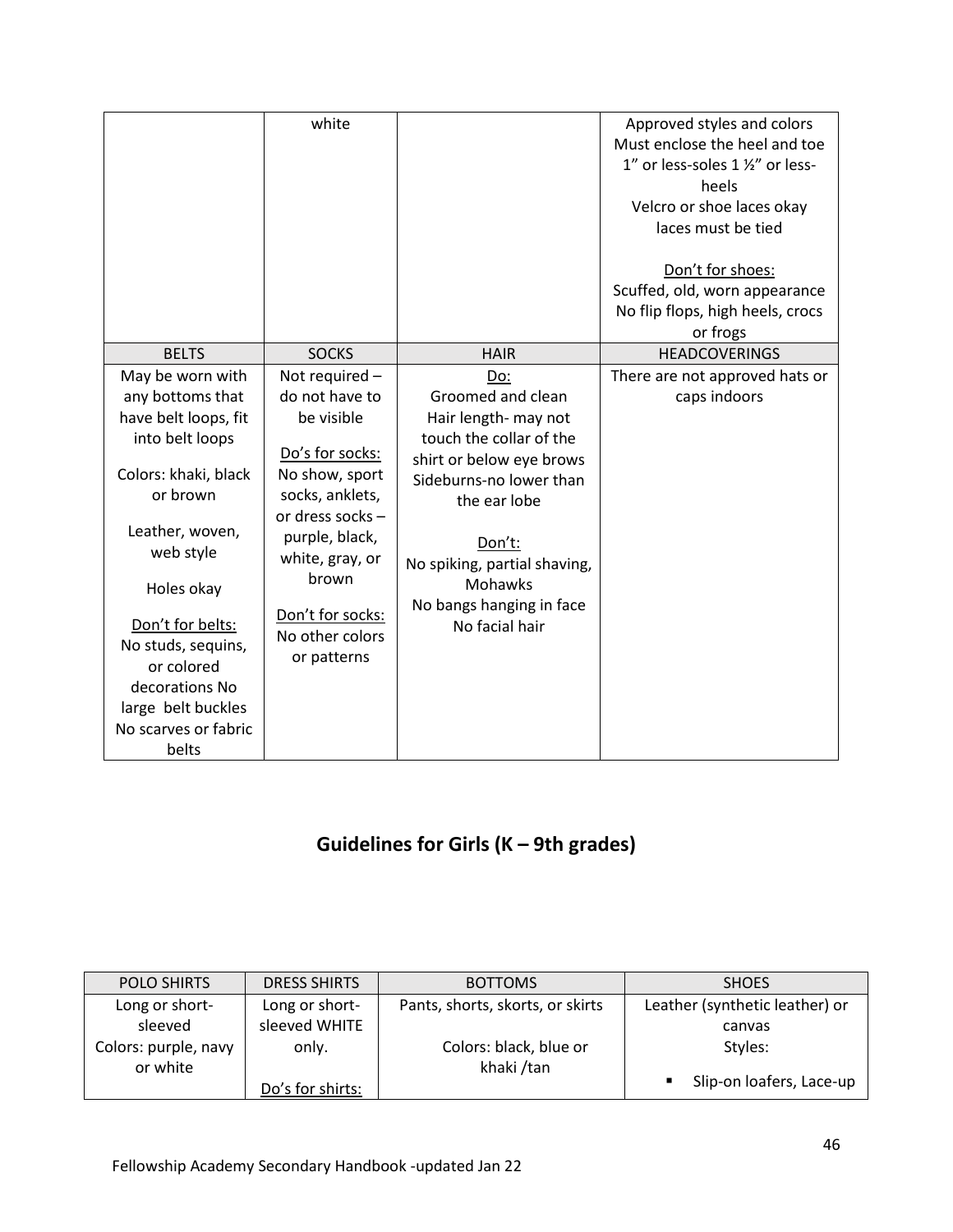| Undershirts:                           | Tucked in                             |                                                                                                                                                   | dress shoes, Oxfords                                                                                                                                                                                                                                                                |
|----------------------------------------|---------------------------------------|---------------------------------------------------------------------------------------------------------------------------------------------------|-------------------------------------------------------------------------------------------------------------------------------------------------------------------------------------------------------------------------------------------------------------------------------------|
| Short-sleeved only                     | purple, navy or                       | Legging are allowed, but                                                                                                                          |                                                                                                                                                                                                                                                                                     |
|                                        | white neat                            | students backside needs to                                                                                                                        | Rain boots acceptable                                                                                                                                                                                                                                                               |
| Turtlenecks may be                     |                                       | be covered with a long shirt                                                                                                                      | on rainy days                                                                                                                                                                                                                                                                       |
| worn under long-<br>sleeved uniform    | Don't for shirts:<br>Wrinkled, dirty, | or a pair of shorts/skirt                                                                                                                         | Western boots                                                                                                                                                                                                                                                                       |
| shirts or sweatshirts                  | torn too small<br>or too large        | No shorter than length of<br>wearer's fingertips                                                                                                  | Running or athletic                                                                                                                                                                                                                                                                 |
| Colors: purple, navy                   |                                       |                                                                                                                                                   | trainers-any color okay                                                                                                                                                                                                                                                             |
| or white                               |                                       | Don'ts for Pants, shorts,<br>skorts, or skirts:<br>No wrinkled, dirty, torn,<br>frayed fabric, or wear<br>patterns,<br>Not too small or too large | Do's for shoes:<br>Approved styles and colors<br>Must enclose the heel and toe<br>1" or less-soles 1 1/2" or less-<br>heels<br>Velcro or shoe laces okay<br>laces must be tied<br>Don't for shoes:<br>Scuffed, old, worn appearance<br>No flip flops, high heels, crocs or<br>frogs |
| <b>BELTS</b>                           | <b>SOCKS</b>                          | <b>HAIR</b>                                                                                                                                       | <b>OTHER DECORATION</b>                                                                                                                                                                                                                                                             |
| May be worn with                       | Not required -                        | Do:                                                                                                                                               | Natural colored contacts                                                                                                                                                                                                                                                            |
| any bottoms that                       | do not have to                        | Groomed and clean                                                                                                                                 |                                                                                                                                                                                                                                                                                     |
| have belt loops, fit                   | be visible                            | Don't:                                                                                                                                            | Modest Makeup                                                                                                                                                                                                                                                                       |
| into belt loops                        |                                       | No bizarre coloring, spiking,<br>shaving, streaking,, Mohawks                                                                                     | No Goth makeup                                                                                                                                                                                                                                                                      |
| Colors: khaki, black<br>or brown       | Do's for socks:                       | No bangs hanging in face                                                                                                                          | No face painting or sparkles                                                                                                                                                                                                                                                        |
| Leather, woven,                        | No-show, sport<br>socks, anklets,     |                                                                                                                                                   | No cat-eye or exotic contacts                                                                                                                                                                                                                                                       |
| web style                              | knee high socks<br>or tights-         |                                                                                                                                                   | No gag glasses                                                                                                                                                                                                                                                                      |
| Holes okay                             |                                       |                                                                                                                                                   | No other additions not part of                                                                                                                                                                                                                                                      |
| Don't for belts:<br>No studs, sequins, | Leggings-                             |                                                                                                                                                   | the school uniform                                                                                                                                                                                                                                                                  |

| Outer wear – boys & girls            | Jewelry                                   |
|--------------------------------------|-------------------------------------------|
| Pull over sweaters and sweaters with | Girls Only: at most, two earrings per ear |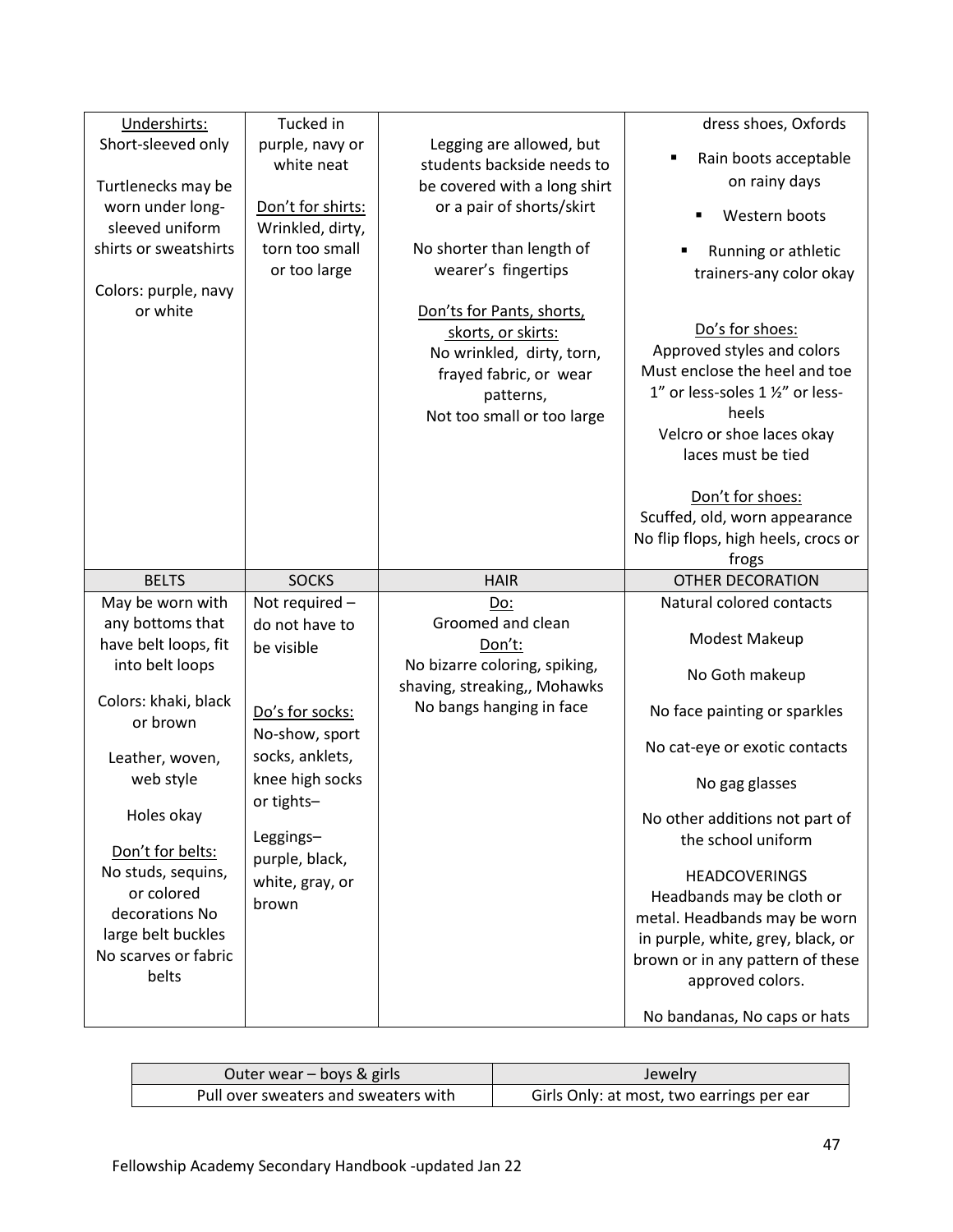| buttons or zippers will be allowed                                   | Boys may not wear earrings                     |
|----------------------------------------------------------------------|------------------------------------------------|
| Jackets, sweatshirts, and hoodies may be                             |                                                |
| worn for outside activities.                                         | Don't<br>Big chains                            |
|                                                                      |                                                |
| Don't for outer wear:<br>Worn, dirty, torn faded                     | Large loop earrings                            |
| Too large or too small                                               | No offensive logos, symbols, or slogans (e.g., |
| Any logos on jacket must be able to be<br>covered by two finger rule | skull & crossbones)                            |
|                                                                      | Gauged piercings                               |
|                                                                      | Excessive bracelets, necklaces, or rings       |
|                                                                      | No other visible body piercings                |
|                                                                      | No visible tattoos                             |
|                                                                      |                                                |

# <span id="page-47-0"></span>G. Off Campus Behavior Policy

Fellowship Academy fully expects the students of Fellowship Academy to follow these guidelines on conduct both when they are on campus and off campus, striving to represent a positive image at school, at home, at church, and in the community. Fellowship Academy reserves the right to administer appropriate disciplinary measures for severe misbehavior of students which occurs off campus. This includes activity which may or may not be school related.

# <span id="page-47-2"></span><span id="page-47-1"></span>VIII. Extracurricular Activities

## A. Philosophy

The Elective Department of Fellowship Academy partners with families in order to provide an excellent education and make disciples of Jesus who are equipped to influence the world in a way that brings glory to God. We believe that participation in extracurricular activities helps our students become more well-rounded individuals who will be well-prepared to serve the Lord in our community. Fellowship Academy Elective Department believes that through the mastery of the skills and knowledge of these disciplines students may worship God and appreciate His creation more deeply and using their own talents in a way that would glorify our creative Lord.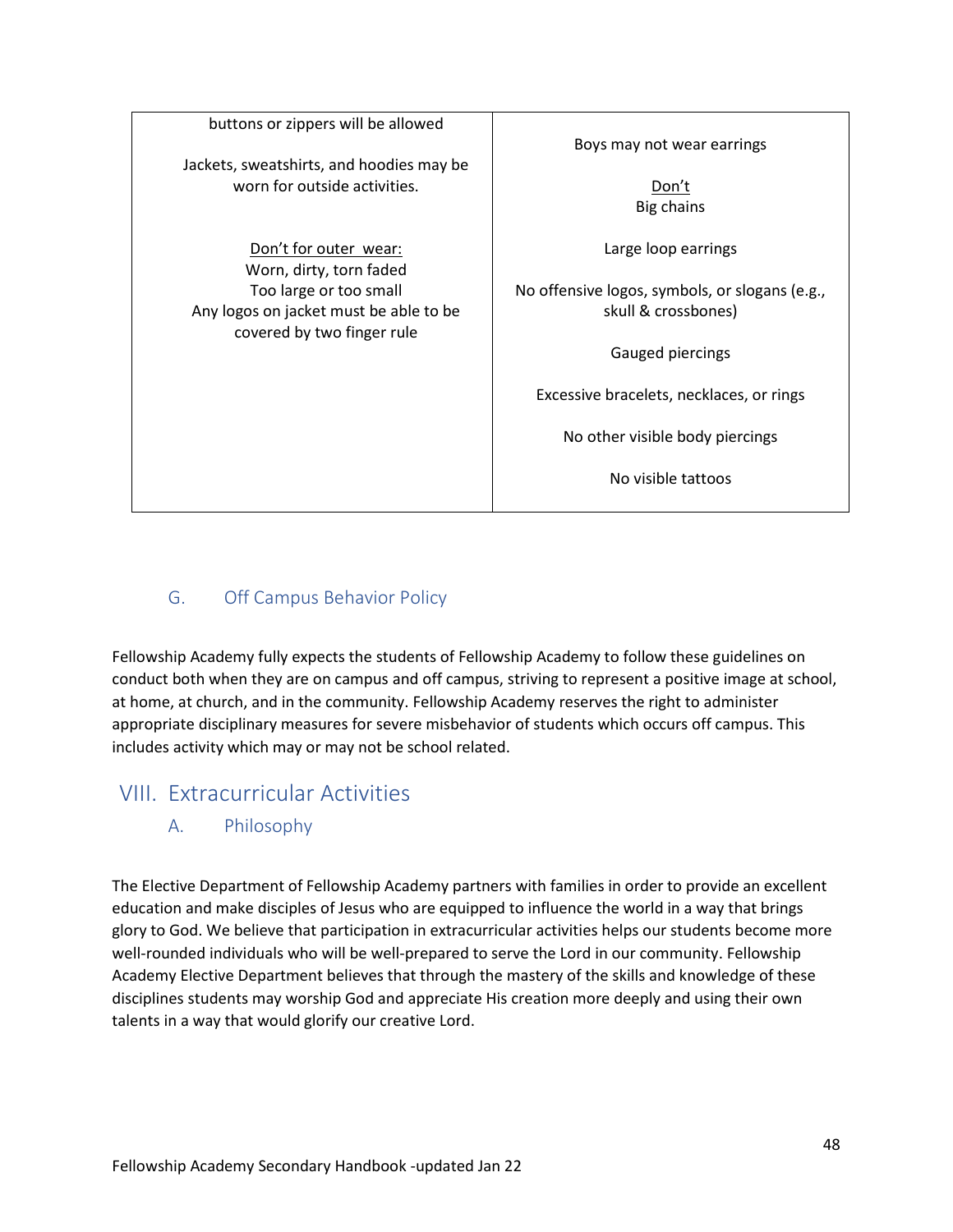The following lists goals for our extracurricular program. This list is meant to give perspective and create a foundation for making each program an extension of our goal at Fellowship: to assist Christian parents in educating, equipping, and encouraging their children to influence the world for Christ.

## Our main objective is to bring glory and honor to God.

We as a Christian school should be obviously different in our attitudes and actions. Unfortunately, it is all too often the case that many observers may be turned away from our Lord because of our conduct. We are called by our Lord to be a light on a hill in the contest. Granted, we will suffer some setbacks in this high goal, yet we need to continually encourage our performers and directors to pursue the elevation of Christ's reputation. Realistically, some students are not in a position to make this commitment. They should be "coached" in such a way that their attitude or behavior will not hinder this goal. We cannot compromise for perceived benefit or success. As a result of our main objective, we strive to demonstrate the following:

## *1. A person's worth and performance should not be linked together.*

The Bible instructs us not to place our worth in circumstances but in the position we have in Christ. Therefore, success needs to be evaluated on the type of people we are producing, on the characteristics and qualities our students are claiming for themselves, and not on our title determined at competition.

## *2. As authorities established by God, judges, ref and officials receive our honor and respect.*

All authority comes from God (I Peter 2:13). Often times, human authorities make human mistakes which have a negative impact on us. Our response to this "injustice" is of great importance to God. Do our groups learn from the directors NOT to blame judges or complain about performing conditions, etc. (Philippians 2:14)? We cannot change the conditions, so we need to live "above" them and let people see a difference (Romans 5:8).

## *3. Allow God to grant victory or defeat.*

We must not equate an awesome performance as proof of God's blessing or approval. We must be willing to endure any situation God chooses for us and accept it as part of His omnipotence and plan. God is more concerned with the process of attaining success than the success itself. Our emphasis in this area is two-fold: prepare to do well and give 100%; then allow God to exercise His will and accept that joyfully. (Hebrews 12:1)

## *4. Extracurricular Activities are a tool to help educate the whole person.*

Our God created many tools that are intended to teach us about life. Drama, music, academics, and athletics are a few. We strive to provide an environment through which God's truths can be effectively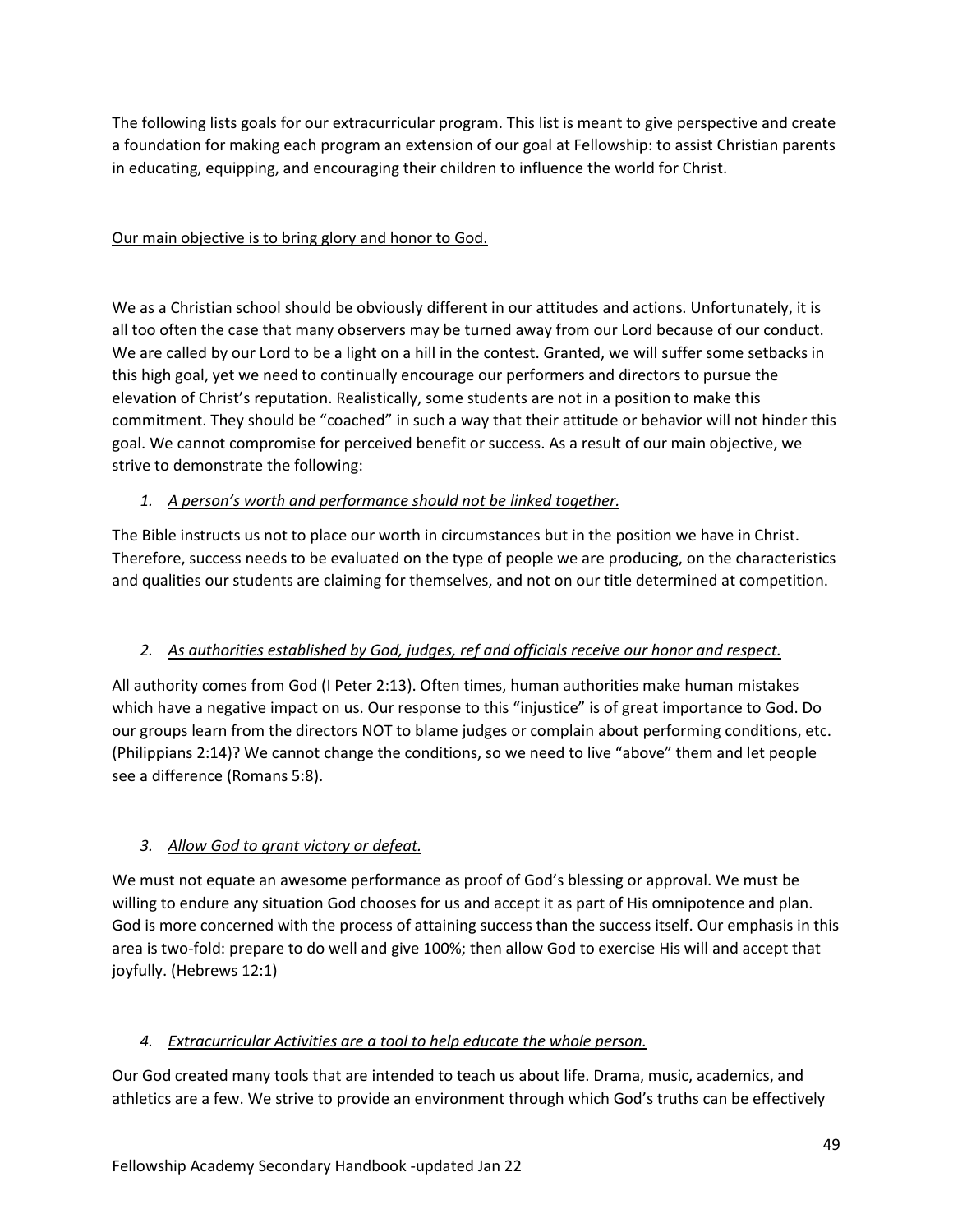communicated. These experiences provide opportunities for godly Christian teachers, coaches and parents to come alongside and impart God's truths about how these situations should be handled.

This list of goals is intended as a foundation from which we will build and work. It is vital to communicate clearly to our students and parents these goals. If we are to successfully influence young men and women for Christ, we must take this foundation and build upon it. To do that, we must work together, looking to God for His direction, wisdom, and strength.

# <span id="page-49-0"></span>B. Eligibility

Eligibility is a consent to participate in school-sponsored extracurricular activities which is granted based on an established set of guidelines.

*Definition of ineligibility- An ineligible student may not participate in any way in any extracurricular school activities.* 

## **Loss of academic eligibility.**

- 1. **GPA below 2.0**: A student with a grade point average below 2.0 will be ineligible.
- 2. **Failing Grades**: A student with a failing grade in any subject will be ineligible.
- 3. **Incomplete**: A student with an incomplete will be ineligible until the incomplete is made up. When a student makes up an incomplete, he will then be eligible if his average is above a 70 with no failing grades.
- 4. **Missing Records**: No student enrolling in Fellowship Academy will be eligible for any extracurricular program until a complete record of that student is on file at the office or until eligibility is determined.

## **Eligibility checks**

- 1. **Progress Reports**: Grades of students will be checked at the time of mid-quarter progress reports. If a student has a GPA below 70 or an F in any class, he/she will have until the end of the quarter to improve. Quarter Grades are used to determine eligibility for the next quarter.
- 2. **Quarter Grades**: Report card quarter grades will be checked to determine eligibility until the following quarter.
- 3. Eligibility can be lost or regained at each quarter.

### **Notification of Ineligibility**

- 1. **Parents**: The parents of an ineligible student will be notified of the loss of eligibility. Ineligibility will be effective on the date specified in the notification letter.
- 2. **Teachers and Coaches**: Teachers, coaches, and directors of extracurricular activities will be given a list of ineligible students.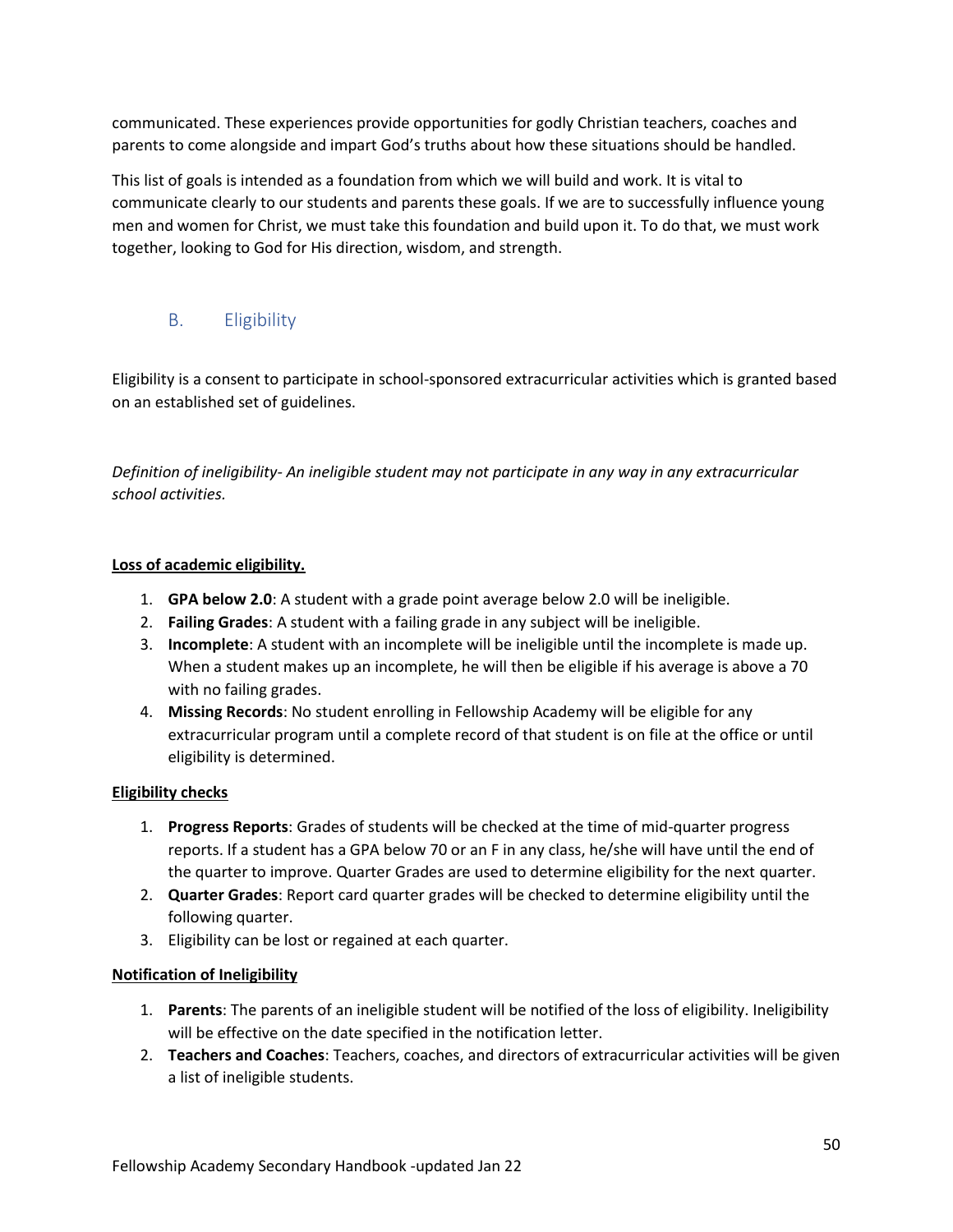### **Probation**

- 1. **Conditions**. Only students ineligible because of a GPA lower than 70 may appeal for probational eligibility. Probation may be granted if all of the following are true:
	- a. The student has no failing grades.
	- b. The student has fewer than three faults.
	- c. The student is not in his first quarter at Fellowship Academy.
	- d. A written appeal is submitted to the principal.
	- e. Probation is approved by the majority of the faculty.
- 2. Probation can be granted only once per year and lasts only for the one quarter in which the request is made.

### **Behavior Eligibility**

Students in extra-curricular activities represent Fellowship Academy to the community and other schools. Extra-curricular activities are not a required part of the curriculum. Therefore, extra-curricular is a privilege and not a right. Students who participate in extra-curricular programs are held to a higher standard of behavior than what is deemed necessary for academic and other school-required activities.

Depending on the severity of the offense, participants in extra-curricular activities may be required to miss part or all the current season. In cases where the offense occurs at the end of a season, the student may be required to miss part or all his/her next season of participation.

### **Quitting a Sport /Activity**

- 1. If a student quits a sport after 1/3 of the season (except in the case of season ending injury), he/she is ineligible for the entire following sport's season.
- 2. If a student quits a non-athletic extra-curricular activity during that activity he/she is declared ineligible for that activity the next year.

### **Drug, Alcohol, Tobacco or Student Dignity Policies**:

- 1. A student may be ineligible if he violates the conditions of the Drug, Alcohol, Tobacco or Student Dignity Policies.
- 2. Misbehavior as described above that occurs outside the season of activity may still be punished if it is deemed necessary by the administration which has determined that the violation of the policies listed have affected how the community views Calvin Christian School.
- 3. All discipline for behavior will be at the discretion of the administration in accord with existing school policies. Parents may appeal the decisions of the principal with regard to any violations of the above eligibility requirements to the superintendent and decisions of the superintendent to the school board.

### **Attendance Eligibility.**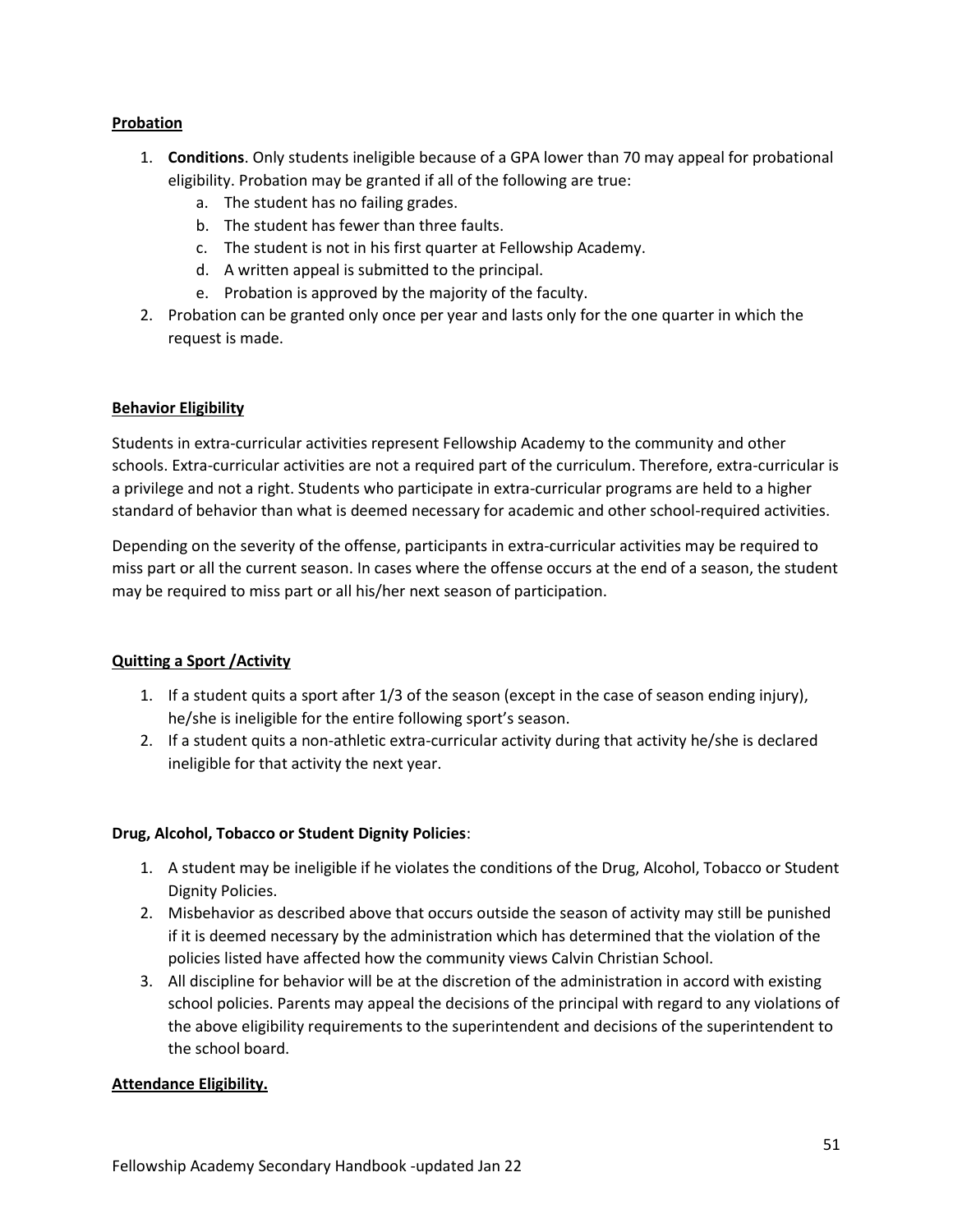To be eligible for participation in a practice, game, play, production, school event, etc. a student must be in school for at least half of the day.

# <span id="page-51-1"></span><span id="page-51-0"></span>IX. Medical

## A. Immunizations

A student shall show acceptable evidence of vaccination prior to entry, attendance, or transfer to a child-care facility or public or private elementary or secondary school in Texas.

## Exemptions

## Texas law allows

(a) physicians to write medical exemption statements which clearly state a medical reason exists and the person cannot receive specific vaccines

(b) parents/guardians to choose an exemption from immunization requirements for reasons of conscience, including a religious belief.

The law does not allow parents/guardians to elect an exemption simply because of inconvenience (for example, a record is lost or incomplete and it is too much trouble to go to a physician or clinic to correct the problem).

# <span id="page-51-2"></span>B. Emergency Contact List

An emergency card must be on file for each student. Parents will supply the names and phone numbers of the student's doctor and dentist and inform the school if the student has special medical problems or needs. Parents need to list three friends or relatives who can be contacted in the event of an emergency. Parents may also grant the school permission to dispense Tylenol or aspirin to the student. Without specific written permission, the school will not be able to dispense either.

# <span id="page-51-3"></span>C. Allergen Policy

Fellowship Academy recognizes that peanut and other allergies represent a health and safety hazard, which can have serious consequences for those who have such an allergy. In order to keep students safe from an environment that may be harmful to them because of such an allergy, Fellowship Academy linits the use, serving, or selling peanuts, peanut butter or any product containing peanuts or peanut oil by students, staff members, employees, visitors, or guests. Anyone with peanuts products in their lunch or snack will be asked to move to a peanut table to consume their food and may rejoin the others upon completion of eating and a thorough hand washing.

Any substance that produces a severe allergic reaction to a student will not be used in that student's classroom.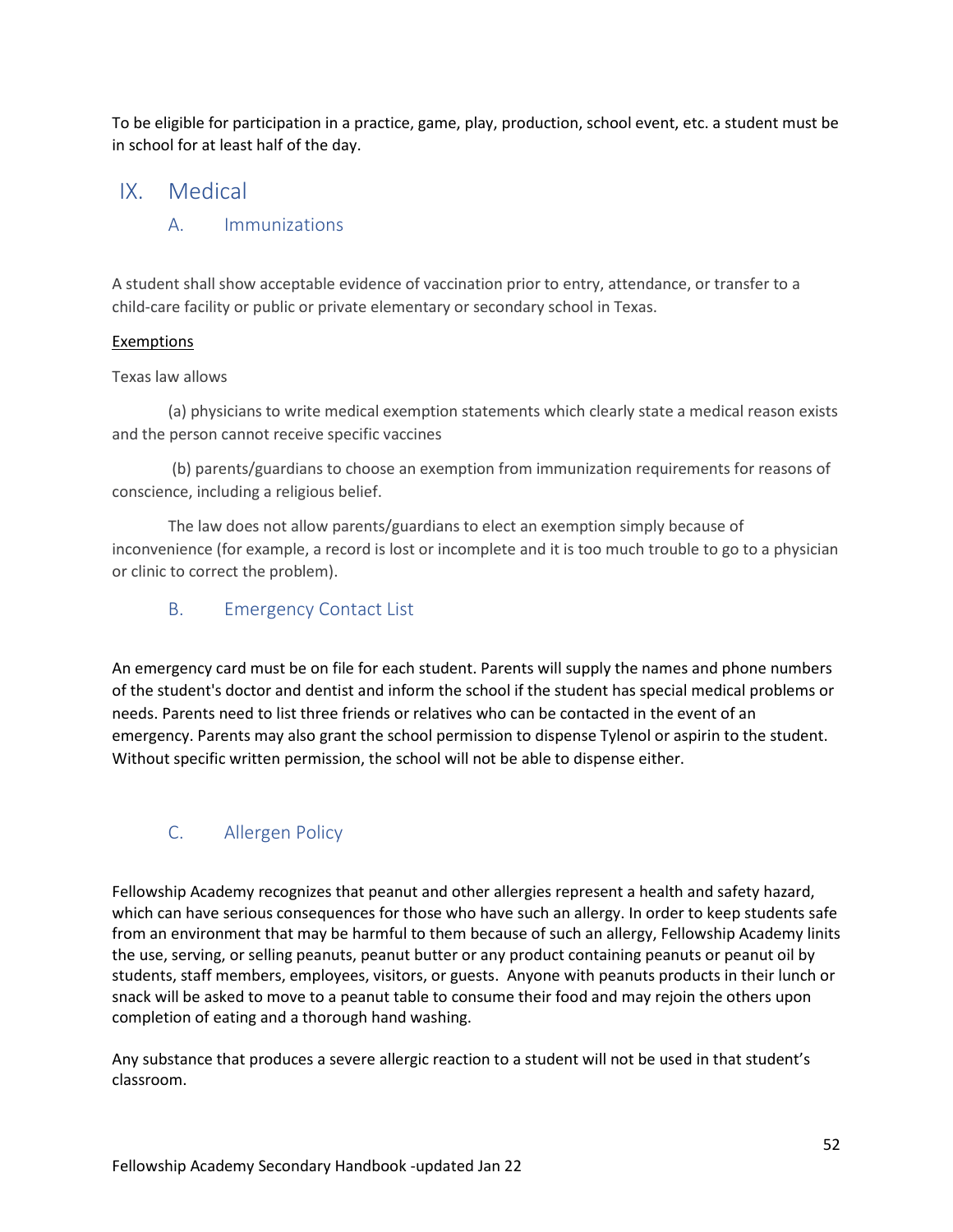When the School has been informed of a student's severe allergy, through a doctor's note, we will work with the student's family to take further steps to assure the safest environment possible. Where the School can, the School will follow the recommendations of the student's doctor.

<span id="page-52-0"></span>It is the policy of Fellowship Academy to keep an emergency action plan, submitted by a parent/guardian, on file for each student that has a severe allergy.

## D. **Illness Policy**

We share your concern for your child's health and for the health of others. Keeping this in mind, we strongly encourage the following:

## **IF YOUR CHILD IS VOMITING, HAS SIGNIFICANT DIARRHEA, OR HAS FEVER OF 100.5 DEGREES OR ABOVE, PLEASEKEEP HIM/HER HOME!**

When any child attends school feeling poorly, it is hard on his health, and it exposes others to illness. Poor health also adversely affects the child's ability to learn. If a child becomes ill during the day, he/she may be excused to go home. A parent or authorized person will be notified. Only pre-authorized persons may transport students from school. Please remember that in the event of an accident, school personnel can give emergency care only. Parents are responsible for any additional care needed.

Please be sure your child has fully recovered before returning the child to the classroom. We follow doctor's recommendations that your child be fever free (without fever reducing medication) for 24 hours before returning to school. If your child is well enough to do some school work while recovering at home, please contact the school in the morning or send a note to the child's teacher. You may pick up homework, or you may arrange to have it sent home with a sibling.

# <span id="page-52-2"></span><span id="page-52-1"></span>X. Parents at Fellowship Academy

## A. Parent Conduct

Ephesians 4:2-6 states, " Be completely humble and gentle, be patient, bearing with one another in love. Make every effort to keep the unity of the Spirit through the bond of peace. There is one body and one Spirit, just as you were called to one hope when you were called; one Lord, one faith, one baptism, one God and Father of all, who is over all and through all and in all." Just as students are held accountable for their words and actions, so too, are the parents of those students. Parents should model humility, gentleness, and spiritual maturity to their students by treating the Fellowship Academy faculty and staff with respect, both publicly and privately.

Our communication to and about one another must be seasoned with grace, edifying to others, and glorifying to God. If a parent (or student) acts or speaks in an unkind or disrespectful manner to or any faculty or staff member at Fellowship Academy, the matter will be taken up by the Director, who according to biblical instruction will give the offending party an opportunity to reconcile differences with the offended party, thus encouraging unity and grace. If the offending party is unwilling to comply with these guidelines, the student(s) of that parent or parents may be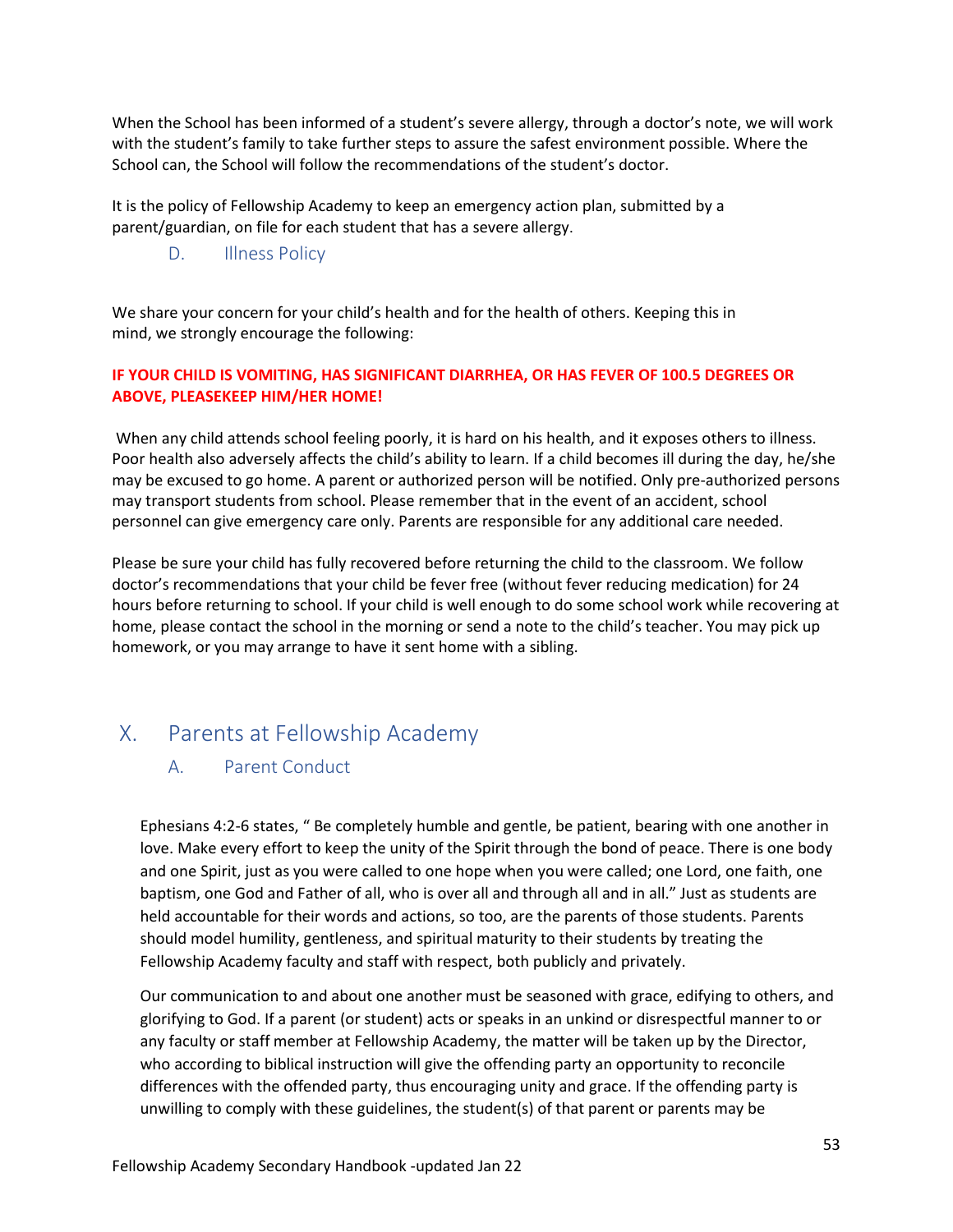withdrawn from Fellowship Academy or barred from admission to Fellowship Academy for the following semester.

In severe cases of slander, disrespect, or the creation of factions, or sowing seeds of discord within the school community or community at large, a recommendation can be made to the Fellowship Academy board for immediate expulsion of the student(s) whose parents have created a combative or adversarial dimension to their relationship with Fellowship Academy faculty and staff members.

# <span id="page-53-0"></span>B. Equipping

Fellowship Academy's mission is to provide a Christ centered education and equip the students to reach their unique potential spiritually, academically, and socially by creating a nurturing community of learners supported by educators and families. Our model is 4 +1. The significance of this model lies in its ability to effectively partner parents with highly qualified teachers to gain better academic results.

### **Highlights of a Family Ministry Program**

- Positive Expectations of Parents
- Positive Expectation of Students
- Equipping Satellite Teachers through Training and Coaching
- A Calendar Structured for Building Relationships
- Consistent Evaluation and Continuous Improvement

## **Positive Expectations of Parents**

Our goal is for every parent's experience with the school family is practical, relational, inspirational, confidence-building, and informative school event. This experience sets the tone of positive expectation, encouragement, and continuing education that the school will keep extending throughout the school year.

## 1) To be successful we need to ensure parents:

- (a) Understand school programs and policies.
- (b) Monitor and are aware of child's progress
- (c) Interact with teachers often and feel comfortable with communication with school and teachers.
- 2) We communicate the mission of the school to families through:
	- (a) informational meetings
	- (b) parent training
	- (c) documents
	- (d) interview process prior to admission
	- (e) Spring Parent Conference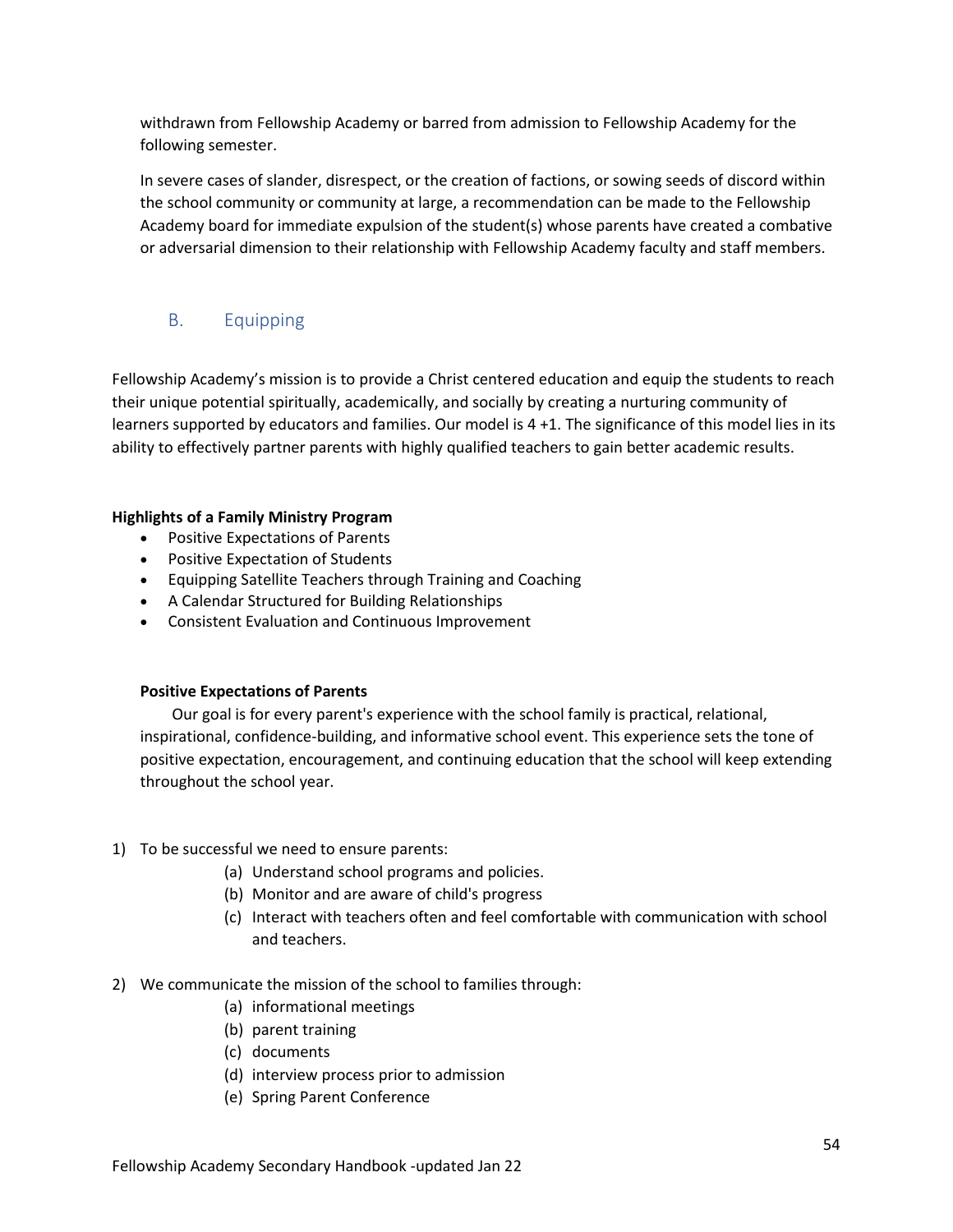Our goal is to equip the parents to be the first and best teachers of their own children. We encourage the training of their student with the end goal in mind—raising them to become Godly men and women. We help them learn their child's heart and get to know his or her special gifts and passion.

- 2) For our population to be successful as Parent Teachers, we need to ensure our parents teachers are:
	- (a) Comfortable with technologies used by the school
	- (b) In regular communication with teachers and school
	- (c) In regular communication about student's progress
	- (d) Equipped with best practices for home learning
	- (e) Aware that learning styles and study needs are personal and different for each individual child even within a family
- 3) We prepare families for co-teaching of their students by:
	- a) The first and foremost resource is the Holy Bible as applied in the school's statement of faith and guiding principles.
	- b) All Parent Training Night- All Parents attend a Back To School Training: There are multiple breakout training sessions offered for the parents to choose. Each session is designed for target training in areas specific to their needs.
	- c) (future) Parent Panel for Home Days A panel of parents will discuss tips and tricks to making the satellite school days run more efficiently. Parents will lead this training on the following topics: organizing your school room, organizing your schedule, organizing your satellite school day, and organizing your meal plans. There will be a time for group discussion and a time for Q &A's.
	- d) Parent Seminar (NEW 2022) In connection with Fellowship Church we will hold a parenting Conference that is designed to equip parents in raising children of God. We will be inspired to build faith and character in the hearts of our kids. This event is held in the spring.
	- e) As part of the admissions process to our school, parents are encouraged to read the following two books:
		- i) Character Driven College Preparation by Dr. John Turner
		- ii) Kingdom Education by Glen Schultz

*These tools provide a framework for the ongoing conversation the school conducts with parents for the honor of the Lord and the benefit of the students. As we discover new or preferable tools, the updates the list of required resources as needed.*

# <span id="page-54-0"></span>C. Volunteering at Fellowship Academy

We believe that the best advertisement for our school is a parent who is actively involved at Fellowship Academy and one who can witness firsthand the quality of our educational programs. We also believe that the most balanced education a child can receive involves the school, parent, grandparents, church and community. The school seeks to actively involve the parents, siblings, and grandparents of students in the programs and activities of the school. Some of the areas in which parents and grandparents can become involved include: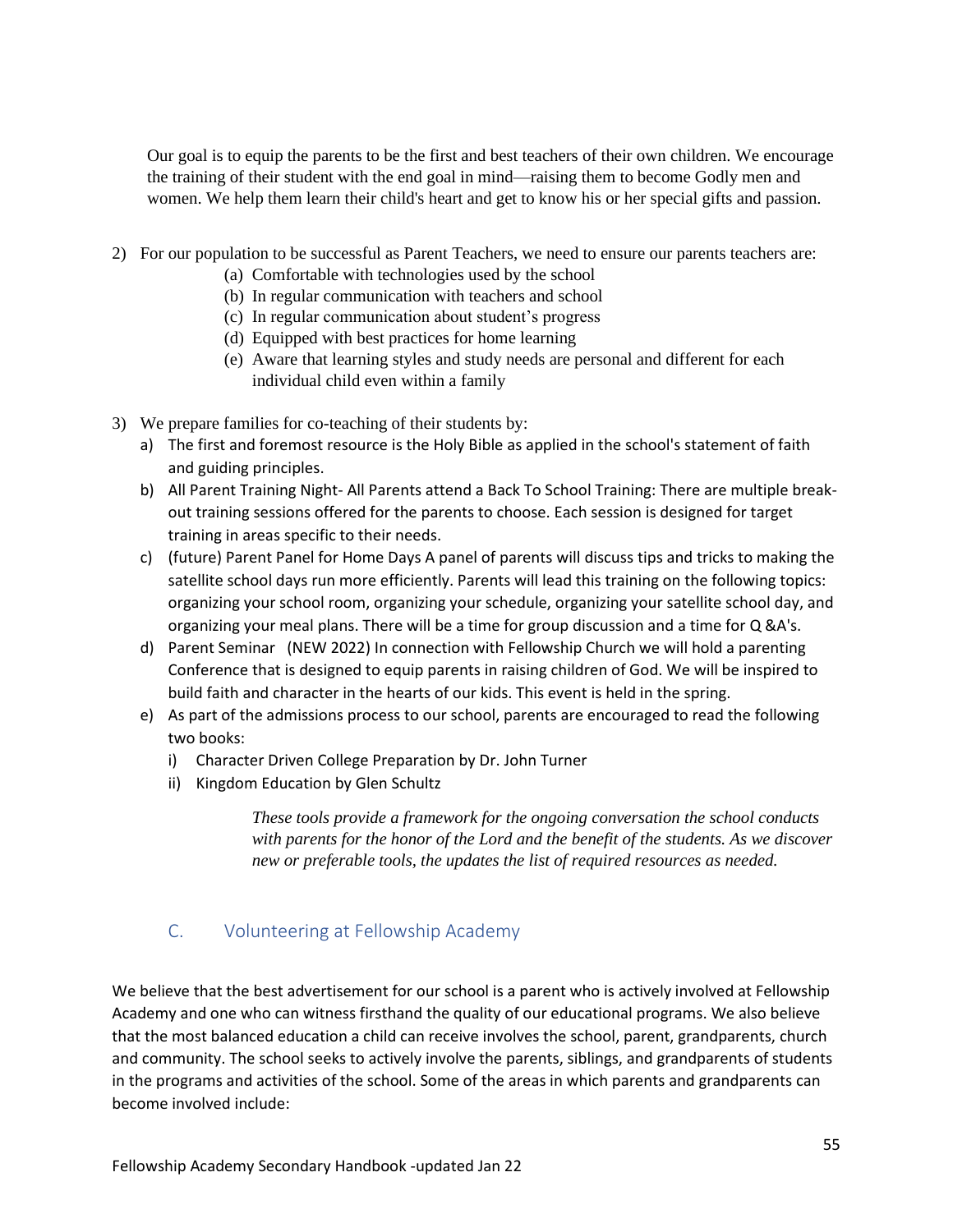- 1. Attendance at parent meetings and school functions
- 2. Room Parent
- 3. Assisting in the classroom or office.
- 4. Daily prayer for faculty and staff
- 5. Fund-raisers
- 6. Visiting the classroom with prior teacher notification
- 7. Tech Support
- 8. Library Parent
- 9. Participating in field trips as drivers and chaperones.
- 10. Sharing personal experiences or expertise as related to the curriculum (Guest Speaker)
- 11. Participating in and preparing for special events sponsored by the school and/or the Parent Teacher Fellowship
- 12. Visiting for Lunch

# A. Visitor's Policy

<span id="page-55-0"></span>Volunteer Parents are requested to dress modestly when helping on campus or at school events. Parents are also asked to avoid using tobacco products or speech inappropriate to a Christian environment when on campus or at school events.

Younger Siblings can accompany the volunteer. Always supervise these children and keep them with you.

By its very nature, this academy must encourage a high level of parental participation in education. To enhance both student safety and operational efficiency, the academy has adopted the following guidelines governing the presence of visitors on the campus during regular school operating hours (8:30- 4:00 om school days). For the purposes of this policy, "visitors" are defined as all individuals other than staff or students present in any part of the building other than the front foyer or office complex, or on the grounds other than the normal student pick up and drop off times.

- All visitors must check in with office staff and follow Fellowship Church's visitor check in procedures.
- All visitors must be willing to comply with all rules and regulations governing student and/or staff conduct, including the appropriate dress regulations (variances for legitimate and honorable reasons may be granted).
- Any student who is not a current or former student of the academy (who left or graduated in good standing) must be accompanied by an adult.
- Anyone failing to abide by these provisions may be denied access to all restricted areas or be required to leave the campus. Persons having no legitimate connection with the school or reason for being present on the school campus will be expected to leave immediately.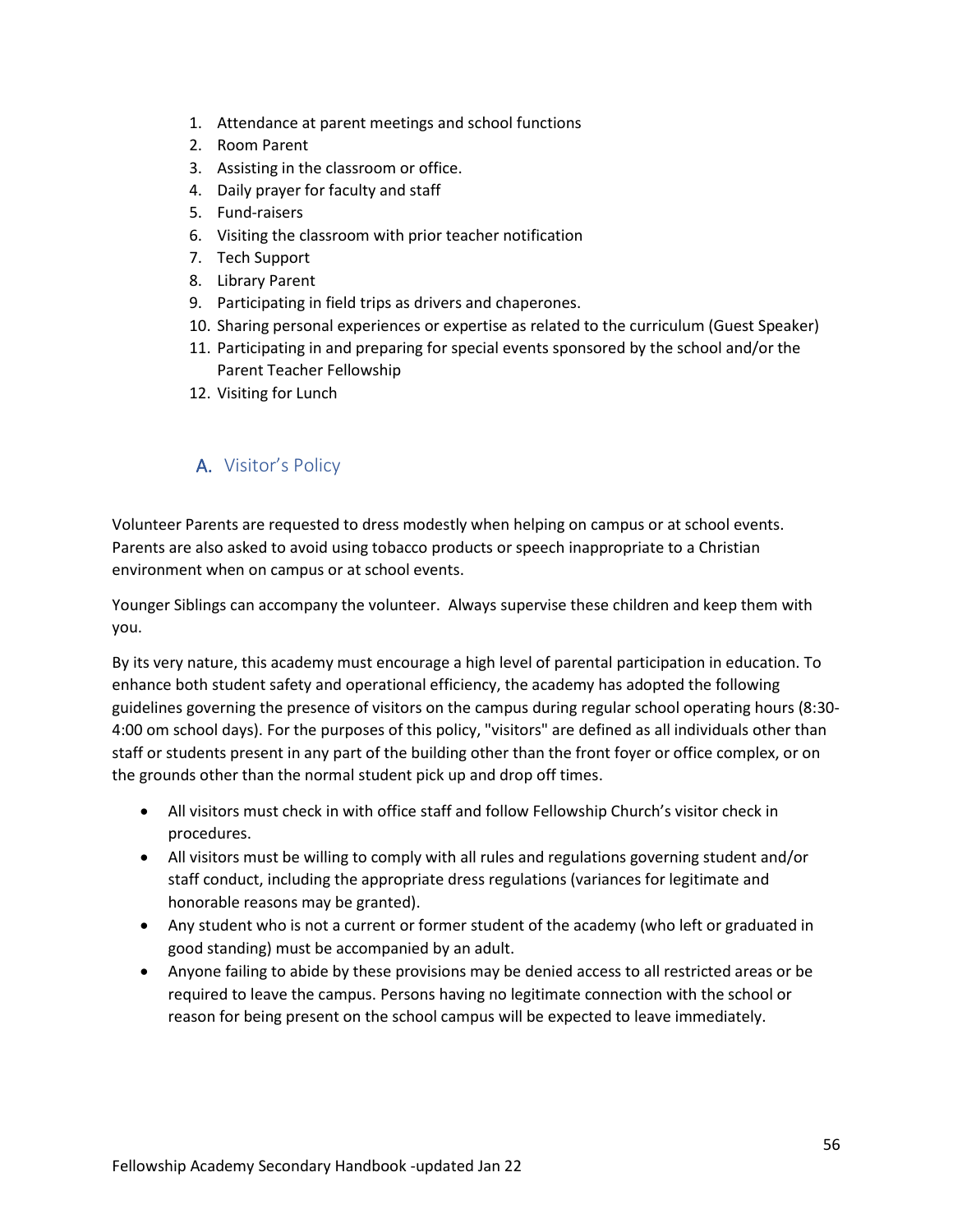# <span id="page-56-1"></span><span id="page-56-0"></span>XI. Other

## A. Lunches and snack

Parents are required to provide a lunch (including a drink) for their student. Lunches may not be refrigerated. Items must be brought that do not require special preparations.

If a student has no lunch, the student may call a parent to have a lunch delivered. Students who expect a lunch delivery can stop by the office at the start of the lunch period to inquire about the delivery.

We strongly encourage balanced meals of natural foods whenever possible. Fruits, vegetables, and high protein foods will not just feed your student but also nourish him/her. Due to the possibility of adverse reactions from food allergies, students may not share lunches. Parents are encouraged to join their students for lunch. Students should bring a water bottle.

Students may bring a snack to eat during recess. Parents are encouraged to send only nutritious, light snacks. Snacks may include fruit, raw vegetables, crackers, granola bars and the like. No sodas or drinks with heavy dyes are permitted (if spilled, they might stain floors).

# <span id="page-56-2"></span>B. Drop off and Pick Up

## **Drop Off Time:** 8:00 - 8:15

**Pick Up Time**: Within the 15 minutes of the end of school day for your child. (times will vary based on course load)

Please observe the following guidelines:

- 1. Safety is always the most important priority during drop off and pick up.
- 2. Drive slowly and defensively in our parking lot and please do not ever assume that the children see you! We share the parking lot with the preschool parents.
- 3. Parents are expected to pick up their child on time or notify the office if there is an unavoidable delay.
- 4. If your child is to ride home with someone other than the regularly scheduled driver, please send a note to the classroom teacher. Please include the other person's name.
- 5. If a child is to be picked up by someone other than a parent on a regular basis, a record of that person must be on file in the school office.
- 6. No child will be released to an unauthorized adult.
- 7. Secondary students may leave when their classes are done. These students are expected to leave campus when they leave the Fellowship Academy portions of the school.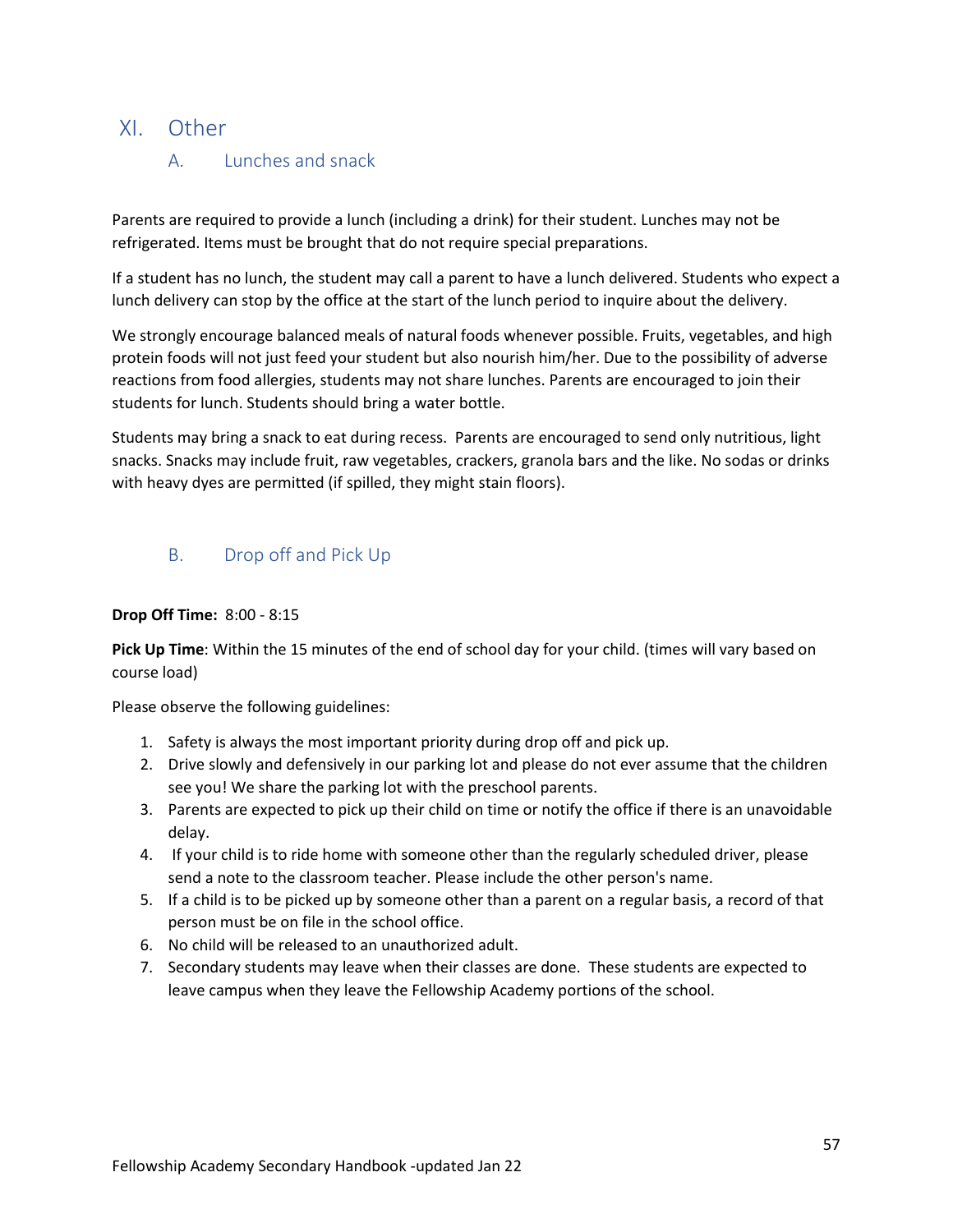# <span id="page-57-0"></span>C. Inclement Weather

In case of severe weather, Fellowship Academy will usually follow the lead of the Liberty Hill Public Schools. Information on any change to school hours due to severe weather will be communicated by:

- an email which will be sent about the change to all parents and staff
- social media posting- Facebook and Classtag

If in doubt, please contact the school office before assuming any closings have occurred. The safety of your children is our number one concern. If the weather or conditions in your area is unsafe, please make a decision to protect your family. Let the school know of your issue and we will attempt make accommodations.

# <span id="page-57-1"></span>D. Off Campus Trips

Field trips at Fellowship Academy have educational objectives that are a part of the integrated curriculum. Fellowship Academy students have the responsibility to conduct themselves appropriately on school-sponsored field trips. School uniforms will be worn unless otherwise stated by the teacher. Parents will be notified in advance of all field trips. Parents must sign the field trip permission slip. Students are expected to go on all field trips with their class. A student will not be able to go in a field trip if:

- 1. The completed permission form has not been returned.
- 2. The student is inappropriately dressed.
- 3. Field trip funds have not been paid.
- 4. The student behavior places him or others at risk.

Before departing the teacher will review for the class and adult supervisors the rules of conduct for the field trip. Everyone must abide by these rules.

### **Transportation**

Parents, legal guardians, employees of Fellowship Academy or other approved persons may drive on field trips. Transportation is provided by volunteer parents in private cars unless special group transportation has been arranged by the school. All drivers must submit to the school, in advance of any field trip, a completed volunteer and a copy of driver's license and insurance card.

A background check be completed for any driver that is driving non-family students. Drivers are hereby informed that in driving they assume the risk for the children they transport. Every child must have a seatbelt/restraint as dictated by Texas law. Drivers should arrive early with the vehicle in good condition.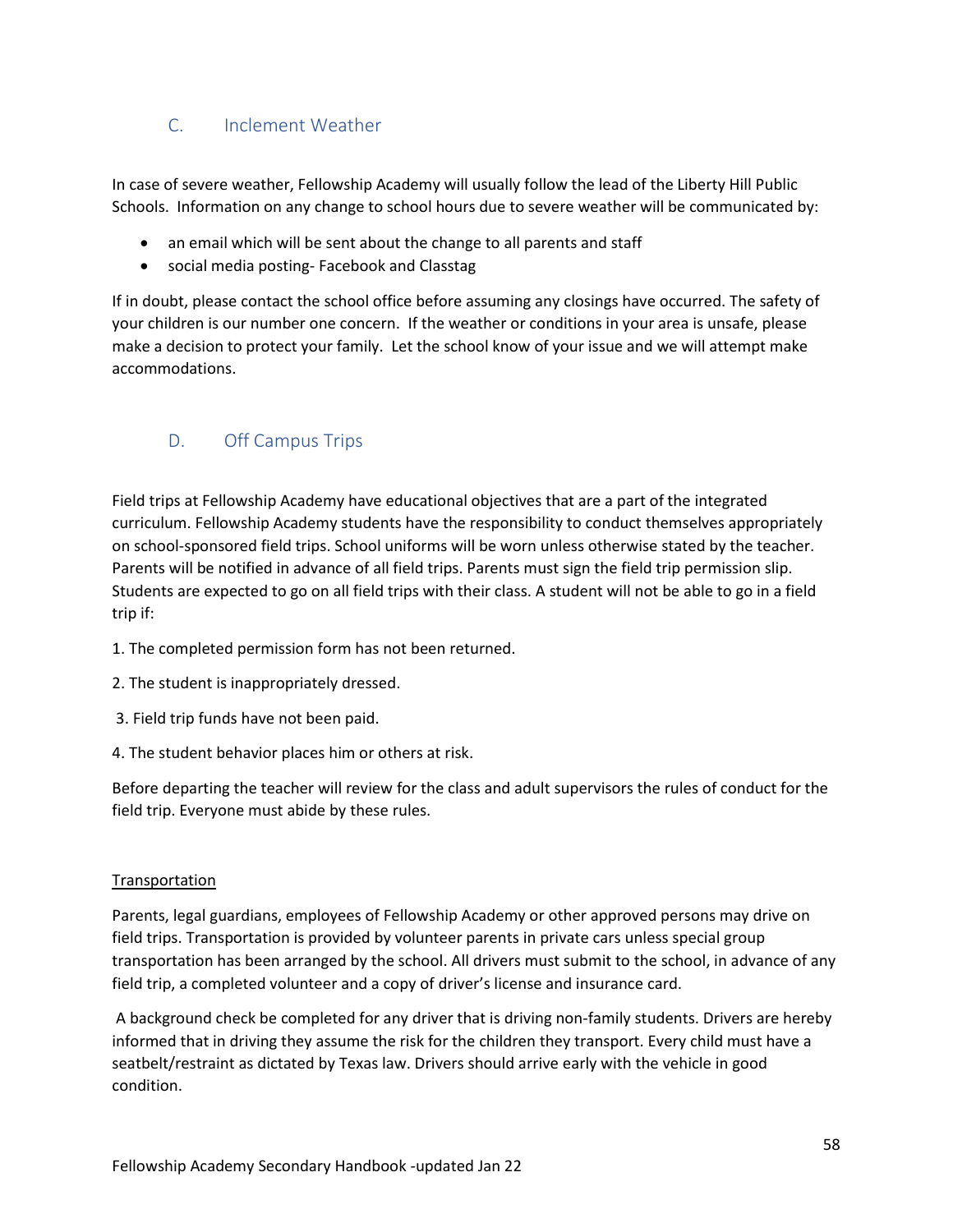#### **Supervision**

The classroom teacher is the principal authority on the field trip. Parents are expected to submit to this authority. It is the responsibility of the teacher to delegate supervision in a way that ensures the safety of the children at all times. It is especially important for each supervisor to maintain sight of their charges and follow teacher directions. Siblings are permitted on school-sponsored trips with prior approval. Admission and other costs for drivers and chaperones are not covered by the school (exceptions must be approved by the headmaster).

## <span id="page-58-0"></span>E. Video Surveillance

Fellowship Church and Fellowship Academy use video cameras on school property to ensure the health, welfare and safety of all staff, students and visitors to school property, and to safeguard school facilities and equipment.

#### **Locations**

Video cameras may be used in locations such as common areas, hallways, entrances, exits, sanctuary, and exterior areas. No camera will be placed in an area where students and staff would have an expectation of privacy.

#### Notification

The school shall notify staff and students through student/parent and staff handbooks, as well as signage, that video surveillance may occur on school property.

### Violations Recorded Under Surveillance

Students or staff in violation of Board policies, administrative regulations, building rules, or law shall be subject to appropriate disciplinary action. Others in violation of state and federal laws may be referred to law enforcement agencies. The school shall comply with all applicable state and federal laws related to record maintenance and retention. Camera surveillance at Fellowship will be viewed upon report or evidence of misbehavior or vandalism and may be used in school investigation of alleged misconduct or vandalism. Viewing in such situations will be by school administration and a church officials. At least two individuals from administration and the church are to view surveillance in connection with investigation of misbehavior or vandalism.

### Retention of Videos

Records are normally maintained for at least 3 months by the school upon which the records are purged. Any records of incidents or records surrounding incidents may be kept for a longer period of time. Records connected with misconduct of a student or staff member will become part of student or staff records.

### <span id="page-58-1"></span>F. Parties